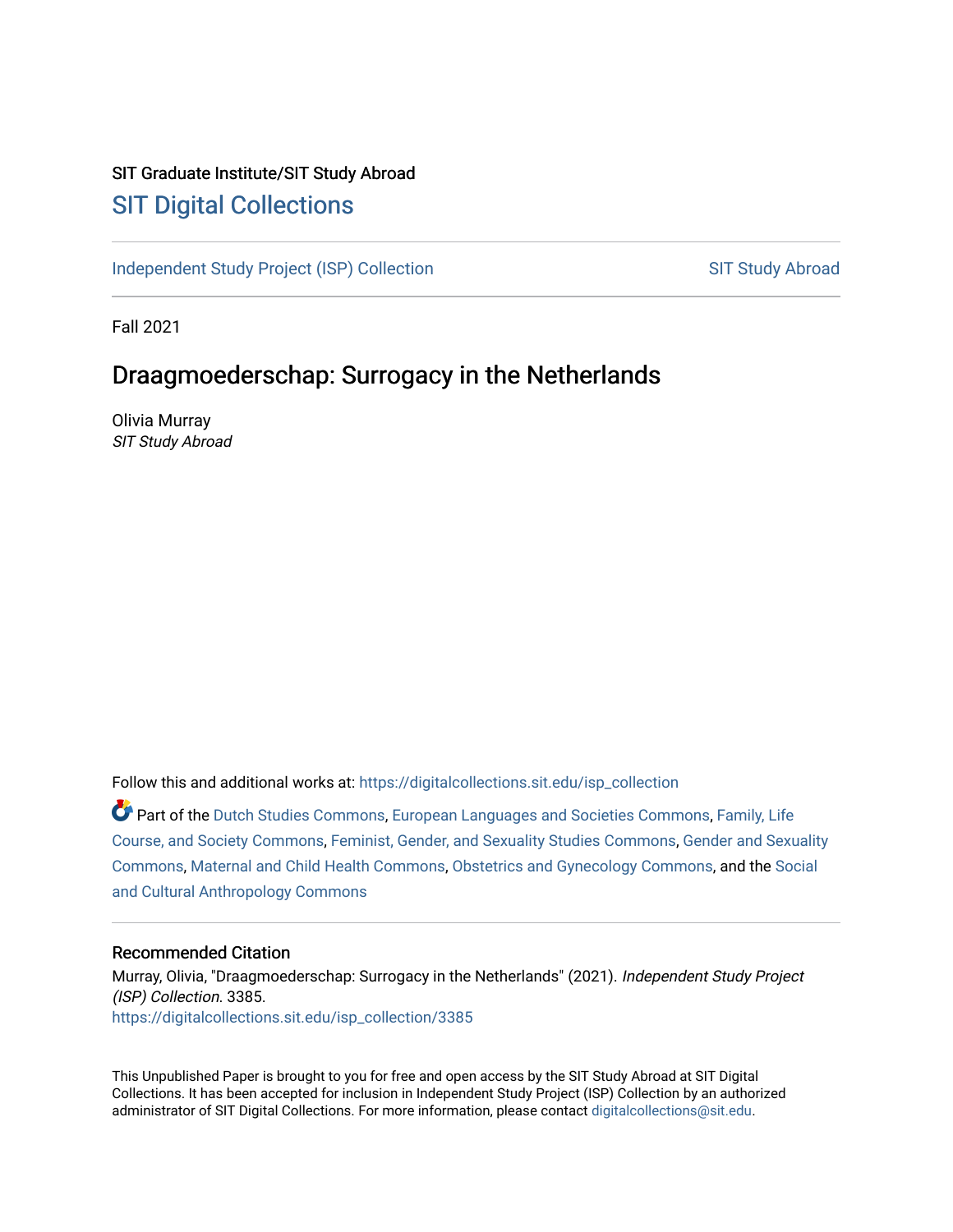Draagmoederschap: Surrogacy in the Netherlands Murray, Olivia

Academic Director and Advisor: Byars, Jana

Georgetown University Government, Women's and Gender Studies

Europe, Netherlands, Amsterdam Submitted in partial fulfilment of the requirements for The Netherlands: International Perspectives on Sexuality & Gender SIT Study Abroad, Fall 2021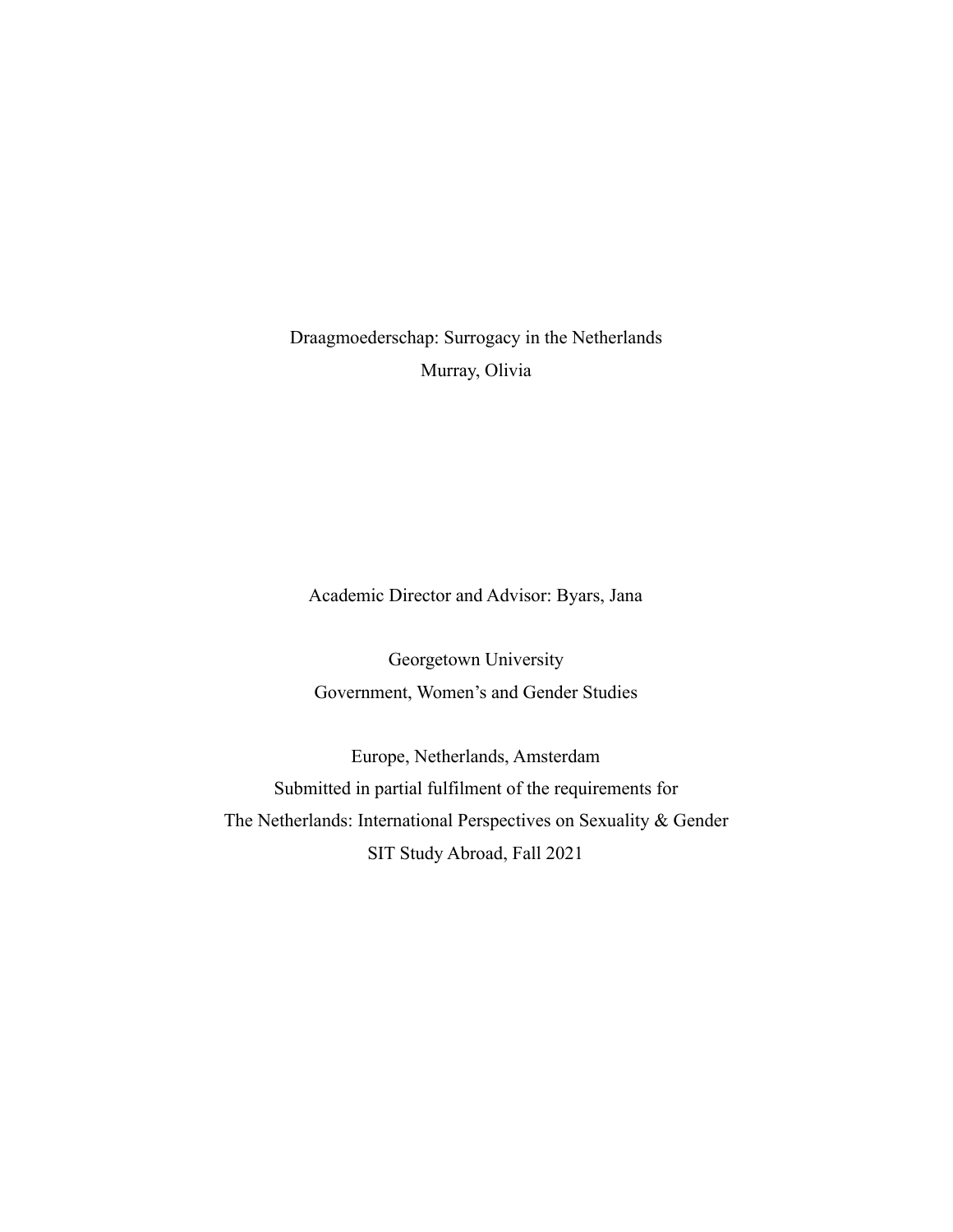# <span id="page-2-0"></span>**ABSTRACT**

In this paper, I investigated surrogacy in the Netherlands by interviewing four surrogates and one intended parent about their experiences. I found that the participants shared several common experiences and opinions, especially related to why they chose to be surrogates, how surrogates and intended parents negotiate their relationship during and after pregnancy, the tensions of passing on parenthood and merging families, the (non-binding) contracts that surrogates and parents create, Dutch law, and commercial surrogacy. I argue that much of the discourse around surrogacy relitigates many of the arguments made in favor and against sex work, in that it sets surrogacy apart from other labor as somehow different or special, and it essentializes surrogates as reducible to their biological capabilities. I also argue that surrogacy is another mechanism by which the Netherlands upholds heteronormative standards of family, gender, and sexual presentation. Finally, surrogacy, and the Netherlands' laws that regulate it, reveal a key tension in the creation and maintenance of families, especially non-normative families.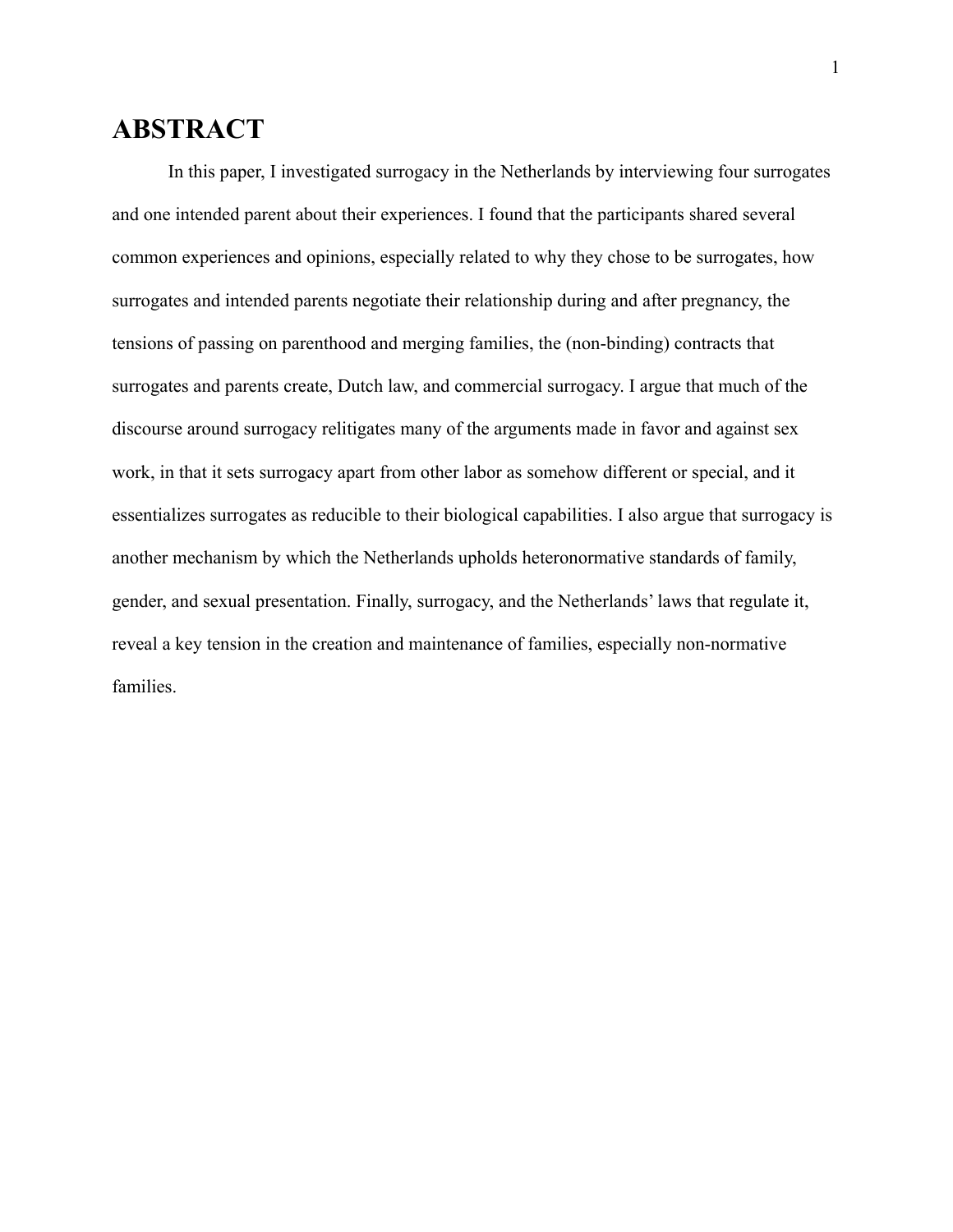# <span id="page-3-0"></span>**ACKNOWLEDGEMENTS**

First and foremost, thank you to my participants for trusting me with your thoughts and experiences. Needless to say, this project would not have been possible without you, and I'm incredibly grateful for how generous with your time and patience you were with me. Second, thank you to the entire SIT staff for your help on this project, but especially Jana Byars. Without your guidance and insight, I wouldn't have gotten beyond a big, curious, "Huh!" Thank you also to my host family and my actual family. Your support through texts and in person was the reminder I needed that I can do hard things. Finally, thank you to all of my fellow SIT students, without whom this semester (and this project) wouldn't have been the same. An extra special thank you goes to Cam Jury, Tricia Menzel, and Claire Zable. I am endlessly grateful for our time together, and I can't wait for our next adventure.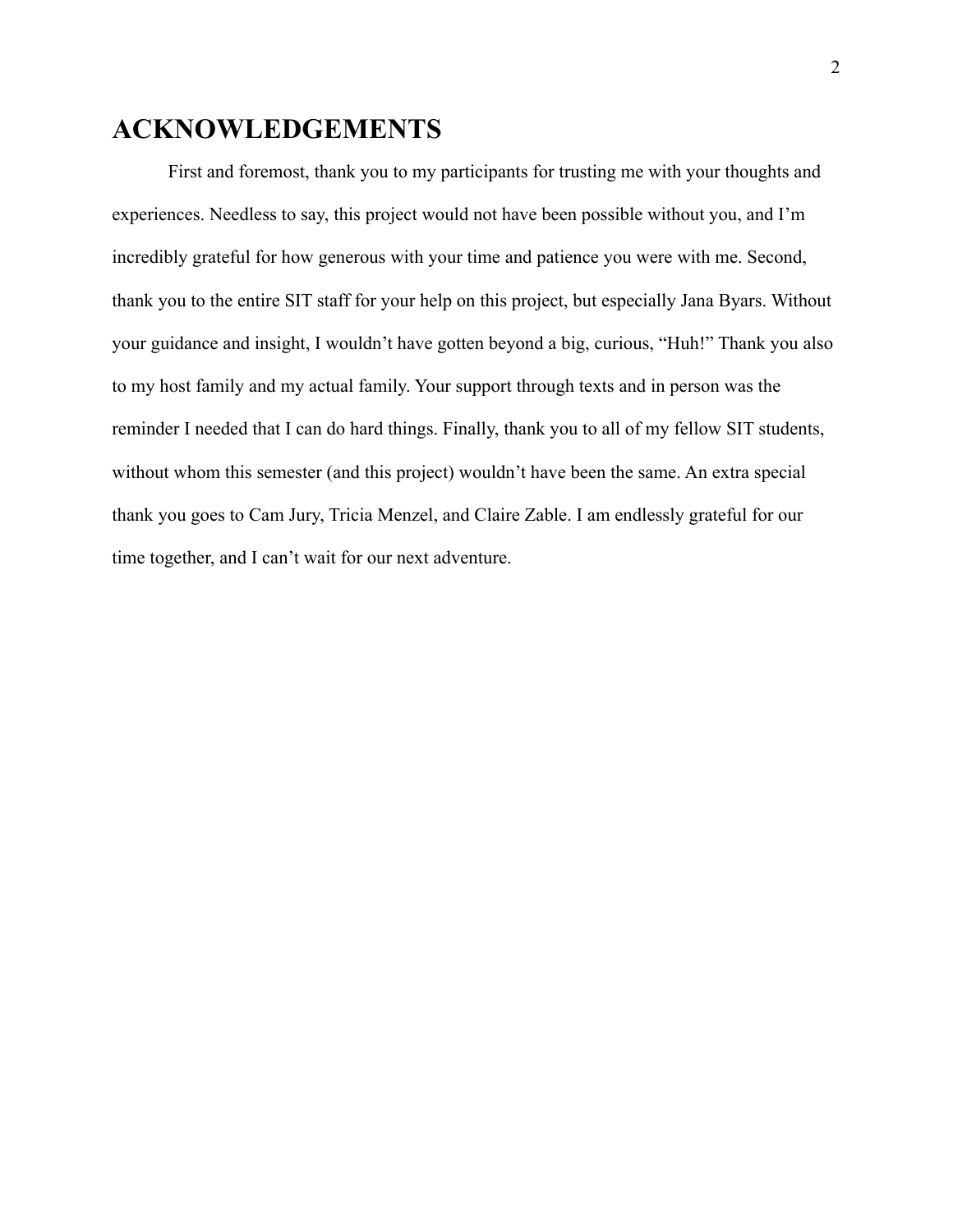# <span id="page-4-0"></span>**TABLE OF CONTENTS**

| <b>ABSTRACT</b>                                                                                                                                                                                                                                                                                                                                                                                                                                               | 1                                                                                      |
|---------------------------------------------------------------------------------------------------------------------------------------------------------------------------------------------------------------------------------------------------------------------------------------------------------------------------------------------------------------------------------------------------------------------------------------------------------------|----------------------------------------------------------------------------------------|
| <b>ACKNOWLEDGEMENTS</b>                                                                                                                                                                                                                                                                                                                                                                                                                                       | $\overline{2}$                                                                         |
| <b>TABLE OF CONTENTS</b>                                                                                                                                                                                                                                                                                                                                                                                                                                      | 3                                                                                      |
| <b>INTRODUCTION</b>                                                                                                                                                                                                                                                                                                                                                                                                                                           | 4                                                                                      |
| <b>LITERATURE REVIEW</b><br>Dutch Legal Landscape<br>Dutch Tolerance<br>Dutch Homonationalism and Homonormativity<br>Surrogacy as Exploitation or Labor                                                                                                                                                                                                                                                                                                       | 7<br>7<br>10<br>10<br>13                                                               |
| <b>METHODS</b><br>Methodology<br>Participants                                                                                                                                                                                                                                                                                                                                                                                                                 | 16<br>16<br>18                                                                         |
| <b>RESULTS AND ANALYSIS</b><br>Reasons for Wanting to Be a Surrogate<br>High-Tech vs. Low-Tech<br>Intended Parents' Involvement in Surrogate's Families<br>Abortion<br>Miscarriage<br><b>Attachment and Bonding</b><br>Hand-Off<br><b>Breast Milk and Breastfeeding</b><br>Surrogate Relationship to Child<br><b>Gay Intended Parents</b><br>Contracts<br><b>Adoption and Legal Formalities</b><br><b>Commercial Surrogacy</b><br><b>Other Notable Themes</b> | 19<br>19<br>22<br>23<br>24<br>26<br>27<br>28<br>32<br>34<br>36<br>38<br>39<br>41<br>43 |
| <b>CONCLUSION</b>                                                                                                                                                                                                                                                                                                                                                                                                                                             | 44                                                                                     |
| <b>BIBLIOGRAPHY</b>                                                                                                                                                                                                                                                                                                                                                                                                                                           | 46                                                                                     |
| <b>APPENDIX</b><br>Outreach Letter to Zwanger voor een Ander<br>Surrogate Interview Guide<br><b>Intended Parent Interview Guide</b>                                                                                                                                                                                                                                                                                                                           | 48<br>48<br>48<br>49                                                                   |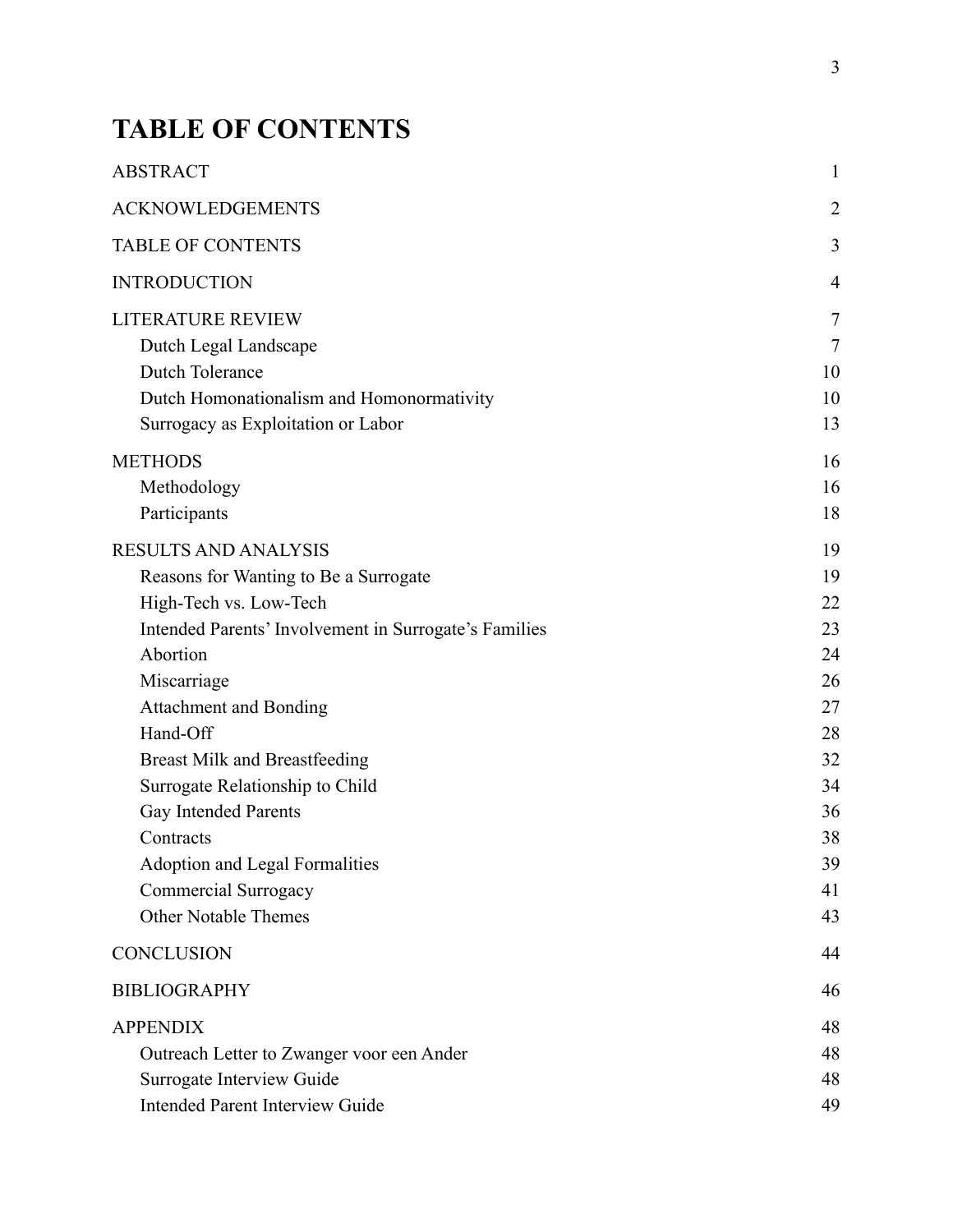# <span id="page-5-0"></span>**INTRODUCTION**

I first became interested in surrogacy as a research topic when my home state of New York was in the news for passing The Child-Parent Security Act. I was struck by the fact that Gloria Stein opposed the bill, writing, "Under this bill, women in economic need become commercialized vessels for rent, and the fetuses they carry become the property of others. … The bill ignores the socio-economic and racial inequalities of the reproductive surrogacy industry, and puts disenfranchised women at the financial and emotional mercy of wealthier and more privileged individuals."<sup>1</sup> On the other hand, Senator Brad Hoylman, who is gay, said, "I think that's a mark of progress for [the queer] community and a mark of progress for human rights in general."<sup>2</sup> I became fascinated by an issue that could divide two groups – feminists and queer people – who are usually so aligned.

As I dug deeper, I learned that paid surrogacy (which I will discuss further below) was illegal in much of Western Europe, including the Netherlands, which seemed an odd juxtaposition with the Netherlands' reputation as an progressive country. Making paid surrogacy illegal in a country where sex work is legal also seemed odd to me, and I wanted to explore more. As such, this paper endeavors to answer the following questions: Why does the Netherlands draw a distinction between paying people for surrogacy and paying people for sex work? How does this issue intersect with other theoretical issues like sexual agency, homonationalism, queer families, and dutch tolerance? How do the Netherlands' policies regulating surrogacy – particularly commercial surrogacy – shape and reveal Dutch conceptions of gender, sexuality, and agency?

<sup>1</sup> Vivian Wang, "Surrogate Pregnancy Battle Pits Progressives against Feminists," *The New York Times*(New York, NY), June 12, 2019, accessed October 31, 2021,

<sup>2</sup> Ibid. https://www.nytimes.com/2019/06/12/nyregion/surrogate-pregnancy-law-ny.html.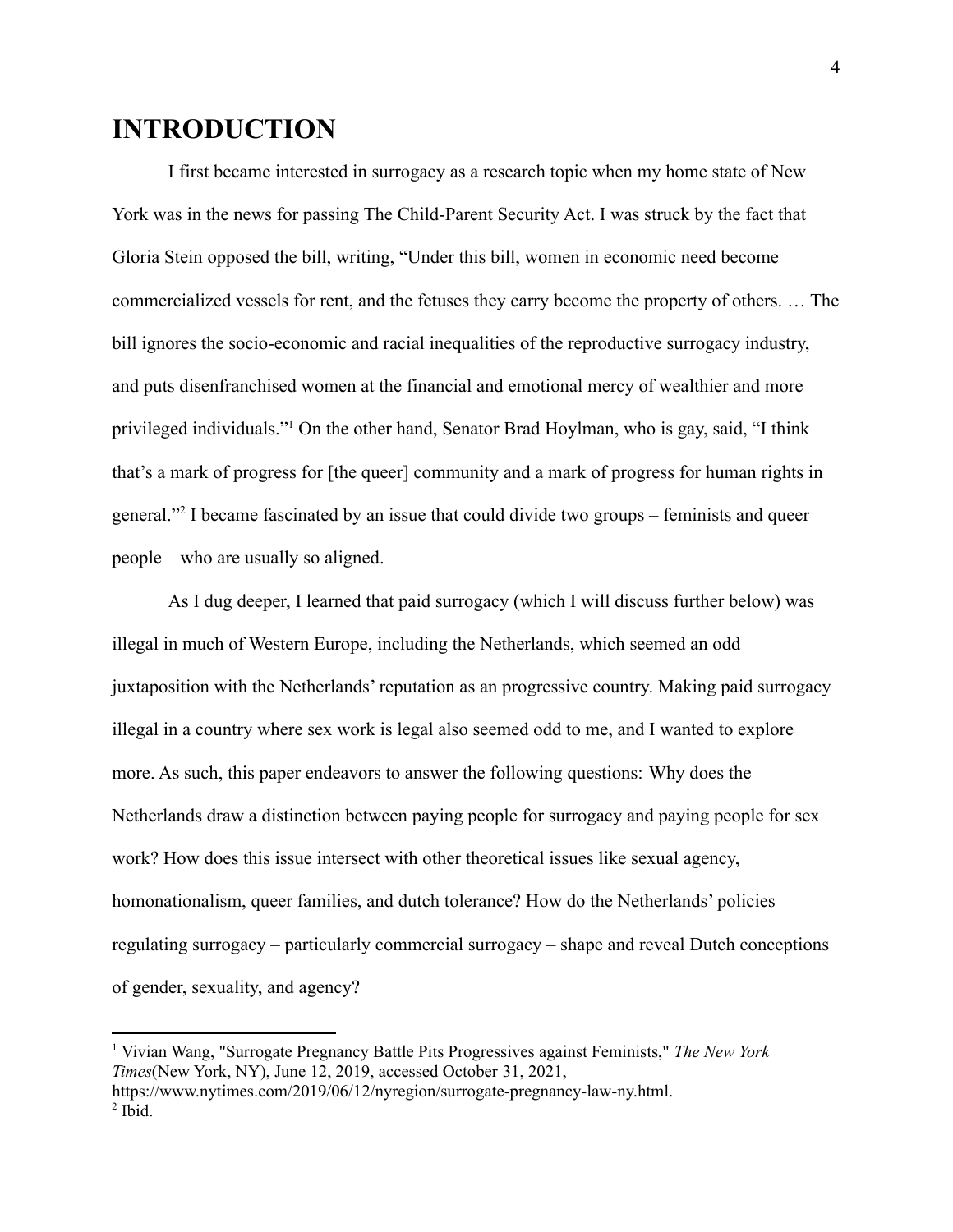I approach these questions from a legal lens as well as through queer and feminist theory. I argue that much of the discourse around surrogacy relitigates many of the arguments made in favor and against sex work, in that it sets surrogacy apart from other labor as somehow different or special, and it essentializes surrogates as reducible to their biological capabilities. I also argue that surrogacy is another mechanism by which the Netherlands upholds heteronormative standards of family, gender, and sexual presentation. Finally, surrogacy, and the Netherlands' laws that regulate it, reveal a key tension in the creation and maintenance of families, especially non-normative families.

I begin by reviewing the current Dutch legal landscape as it relates to surrogacy. I then provide background on the theoretical frameworks of Dutch tolerance, homonationalism, and homonormativity. Furthermore, I analyze common objections to and arguments in favor of commercial surrogacy. I pay particular attention to the intersections in this debate with – what I argue is a parallel argument – sex work. I conclude with a brief summary of prior research on gay men starting families, via surrogacy or otherwise. Additionally, there is a rich body of literature addressing the theoretical implications of reproductive tourism and international commercial surrogacy, which are beyond the scope of this paper, except to note that the Dutch government has crafted much of its surrogacy laws so as to make it virtually impossible for Dutch intended parents to hire a surrogate abroad.<sup>3</sup>

I then introduce and analyze my participants' responses in our interviews, paying particular attention to recurring themes. I specifically focus on why the surrogates I interviewed chose to be surrogates, how surrogates and intended parents negotiate their relationship during

<sup>&</sup>lt;sup>3</sup> "Surrogacy outside the Netherlands." Government of the Netherlands. Accessed November 7, 2021. https://www.government.nl/topics/surrogate-mothers/surrogacy-outside-the-netherlands.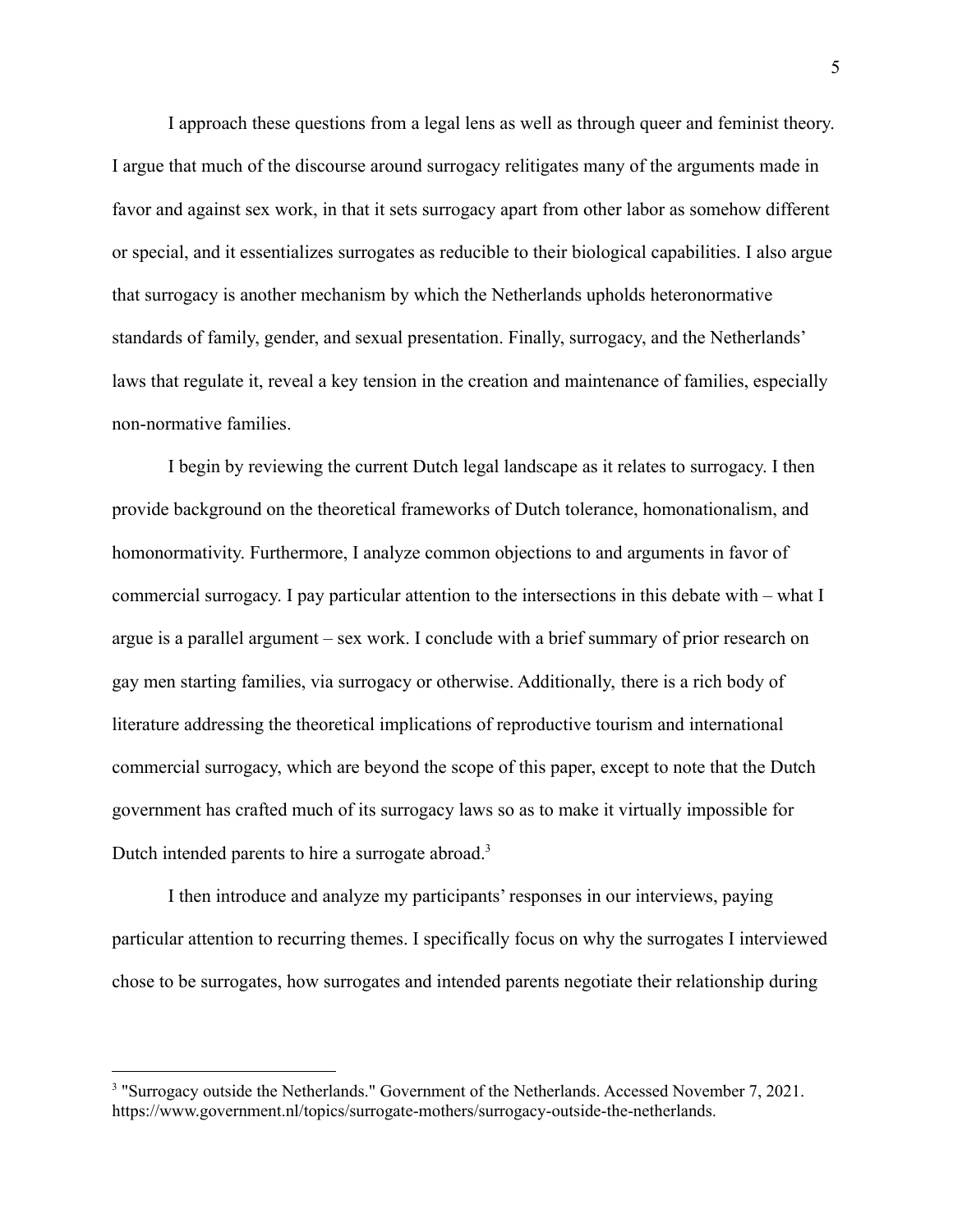and after pregnancy, the (non-binding) contracts that surrogates and parents create, Dutch law, and commercial surrogacy.

In this paper, I will be using language of "mothers" and "women" because it is the same language used in the theory, the law, and by my participants, even though anyone with a uterus, regardless of gender identity, could be a surrogate. The fact that so much of the discourse around surrogacy is couched in this gendered language reveals the ways pregnancy and conceiving children is still essentialized as an inherently womanly activity – one that is defined by female biological capabilities that are verbally intertwined with womanhood. I will also refer to the parent or parents of the child who was carried by the surrogate as "intended parents." This language is used throughout surrogate communities – I've come across American sources using it as well – and it is sticky like "mothers" and "women" are. "Intended parents" implies that the baby actually has other parents  $-$  i.e. biological parents  $-$  who are the actual parents but have been displaced from the natural order of things by the intended parents. Indeed, surrogates refer to the parents of the children they carried as "intended parents" even after the child is born. Using this language, the relationship will always be surrogate and intended parent, no matter how much time has passed since the pregnancy ended and the baby entered the world, presumably changing the "intended parents" to simply "parents."

There are two kinds of surrogacy regarding the surrogate's biological relationship to the baby: high- and low-tech (also commonly referred to as traditional). High-tech surrogacy means the surrogate is implanted with a fertilized egg or eggs – often the eggs come from one of the intended parents and the sperm comes from the other, but one or both could also come from  $donors$  – that the surrogate then carries to term.<sup>4</sup> Low-tech surrogacy means the surrogate is

<sup>4</sup> Hugh V. McLachlan and J. Kim Swales, "Commercial Surrogate Motherhood and the Alleged Commodification of Children: A Defense of Legally Enforceable Contracts," *Law and Contemporary*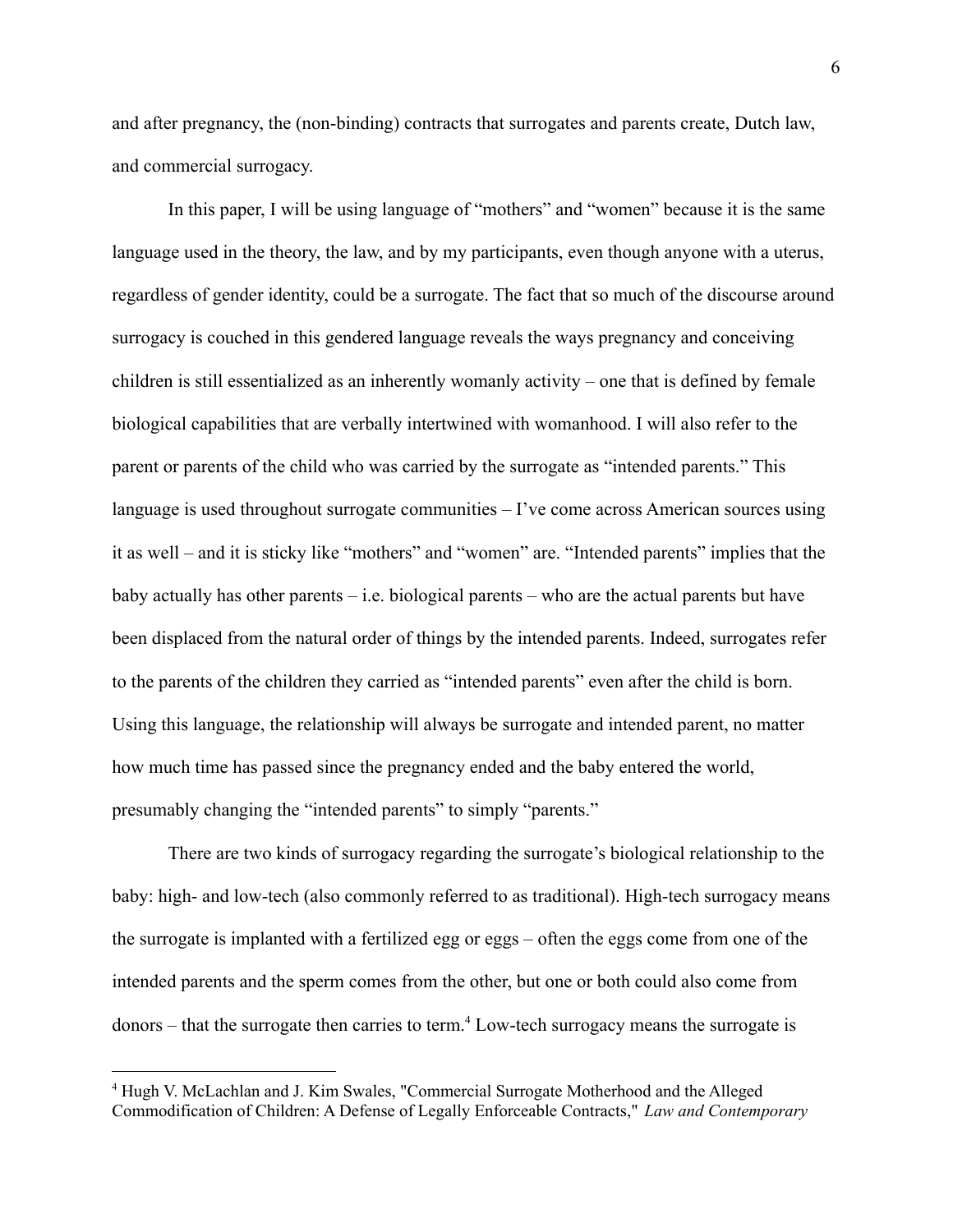inseminated with sperm either from an intended parent or a donor. There are also two kinds of surrogacy regarding the surrogate's payment: altruistic and commercial. Altruistic surrogacy is when the intended parent or parents only pay for the surrogate's medical bills due to the pregnancy. Commercial surrogacy is when the surrogate is paid for their time and labor in addition to any medical bills.<sup>5</sup> In the Netherlands, commercial surrogacy is illegal, and high-tech surrogacy is tightly regulated, meaning that, in the Netherlands, the most common instances of surrogacy are altruistic genetic surrogacy.<sup>6</sup> The Dutch regulations and legal system surrounding surrogacy will also be discussed further in the Literature Review.

Furthermore, there are several important acronyms to know as well. The first is ART (assisted reproductive technologies), which is simply an umbrella term for any medical intervention related to child-bearing. In vitro fertilization (IVF) is one form of ART, and it is the process by which eggs (either of the intended mother or from a donor) are fertilized in a laboratory with sperm (either of the intended father or a donor). One of the resulting embryos is placed in the womb of the surrogate.<sup>7</sup>

# **LITERATURE REVIEW**

#### <span id="page-8-0"></span>*Dutch Legal Landscape*

Commercial surrogacy is illegal in the Netherlands. Intended parents are only permitted to reimburse surrogates for any "reasonable" costs she may incur. Intended parents are also not

*Problems*72, no. 3 (Summer 2009): 92, accessed October 31, 2021,

https://www.jstor.org/stable/40647245.

<sup>5</sup> Ibid.

<sup>6</sup> José Knijnenburg and Jo-An van der Tol, *Draagmoederschap* (Amsterdam: Freya, 2021), accessed October 31, 2021, https://www.freya.nl/brochures/draagmoederschap/.

<sup>7</sup> Daisy Deomampo, "Transnational Surrogacy in India: Interrogating Power and Women's Agency," *Frontiers: A Journal of Women Studies* 34, no. 3 (2013): 171, accessed October 31, 2021, https://www.jstor.org/stable/10.5250/fronjwomestud.34.3.0167 Accessed: 31-10-2021 14:32 UTC.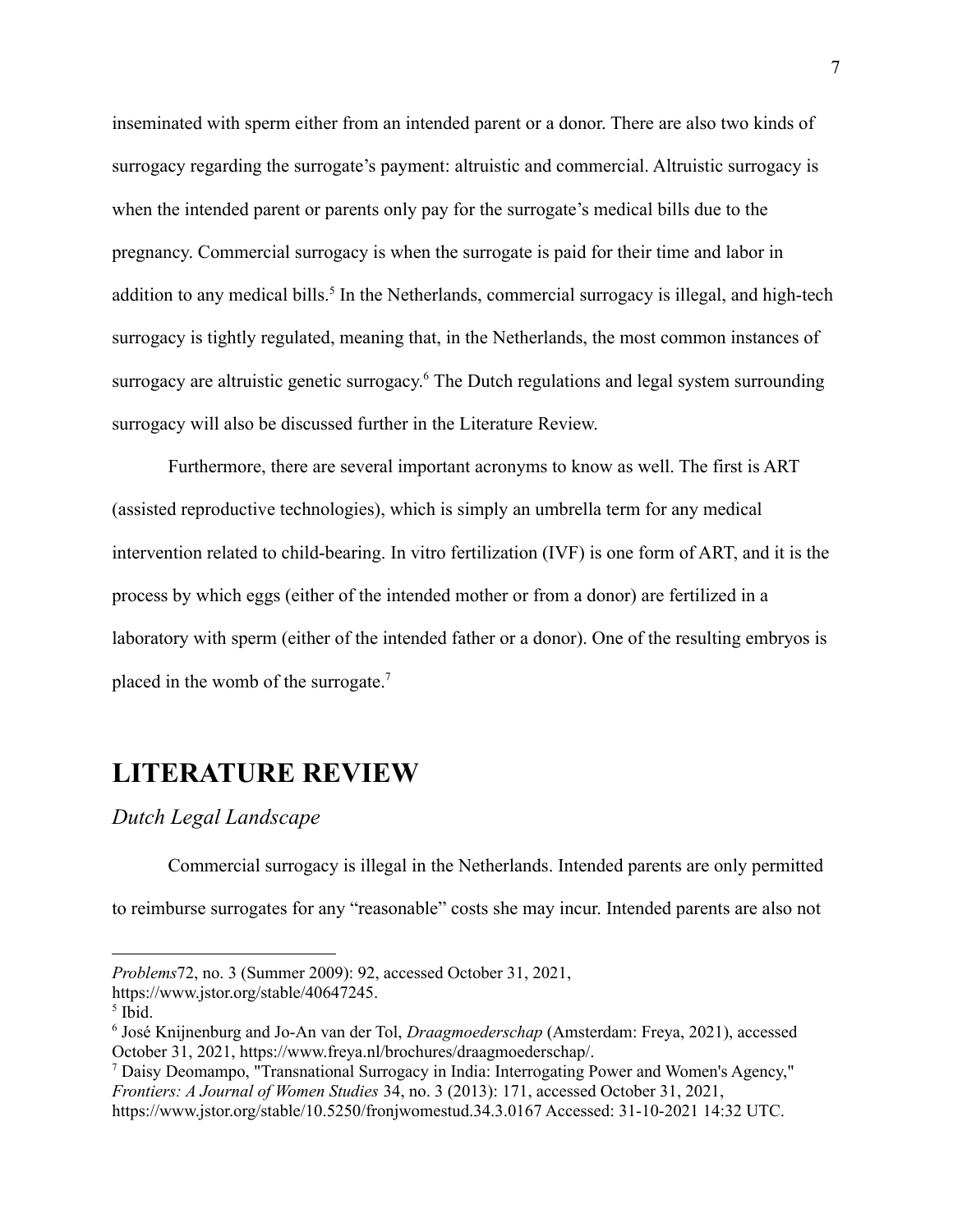allowed to advertise that they are looking to work with a surrogate (i.e. on social media or otherwise); therefore surrogates are typically sisters-in-law of the intended parents or good friends. Similarly, women who want to be surrogates aren't allowed to advertise that they are looking for intended parents.<sup>8</sup>

The current Dutch laws regulating surrogacy were passed in 1994 and are inspired by the UN Convention on the Rights of the Child, which the Netherlands ratified in 1989.<sup>9</sup> The Convention is quite comprehensive, covering subjects from children's right to be tried in a separate court of law from adults to the right to education to the right to know their identity, but the relevant articles for surrogacy are articles seven and eight. Article seven states that "The child shall be registered immediately after birth and shall have the right from birth to a name, the right to acquire a nationality and, as far as possible, the right to know and be cared for by his or her parents."<sup>10</sup> Similarly, article eight states that "States Parties undertake to respect the right of the child to preserve his or her identity, including nationality, name and family relations as recognized by law without unlawful interference."<sup>11</sup> Notably, neither of these articles mention surrogacy (as is true of the entire Convention). In fact, Article Seven was intended to address stateless children, while Article Eight was meant for forced, illegal separations of children from their parents.<sup>12</sup>

However, Dutch authorities argue that, contained in these articles, is a child's right to know and – ideally – have a relationship with their biological parents. "To know one's parents"

<sup>8</sup> "Legal and Illegal Aspects of Surrogacy," Government of the Netherlands, accessed November 7, 2021, https://www.government.nl/topics/surrogate-mothers/surrogacy-legal-aspects.

<sup>9</sup> Vincent van Woerden, "'Lost Identities': Surrogacy and the Rights of the Child in the United States and the Netherlands," *Texas Journal on Civil Liberties and Civil Rights* 24, no. 2 (Spring 2019): 296.

<sup>10</sup> *Convention on the Rights of the Child* (1989) Treaty no. 27531. *United Nations Treaty Series*, 1577: 50. Accessed November 7, 2021,

<sup>&</sup>lt;sup>11</sup> Ibid. https://treaties.un.org/doc/Treaties/1990/09/19900902%2003-14%20AM/Ch\_IV\_11p.pdf

<sup>&</sup>lt;sup>12</sup> Woerden, "'Lost Identities," 285.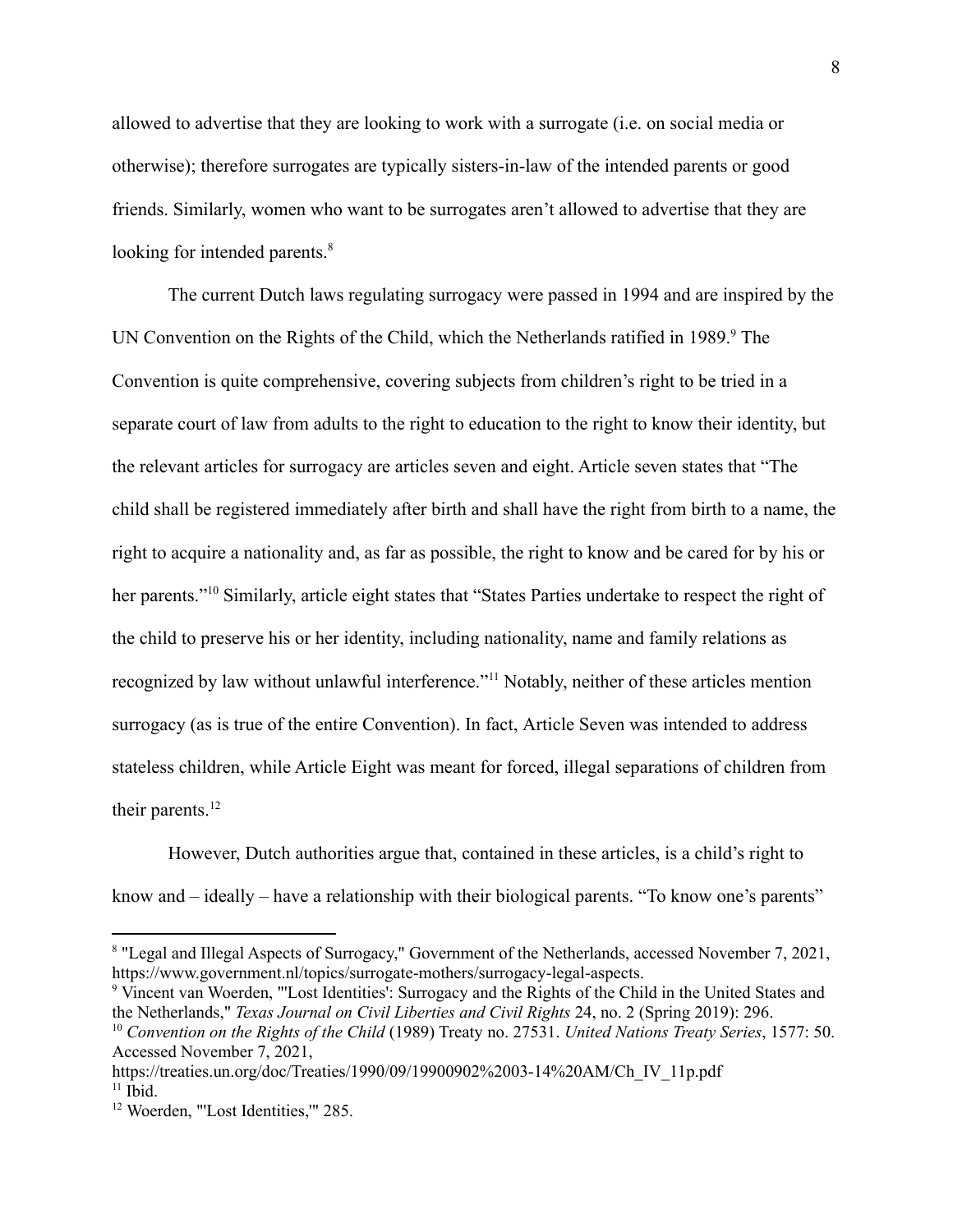in this context is similar to that of adopted children, the implication being that the child's intended parents are not, in fact, their actual parents.<sup>13</sup> Presumably the child knows the intended parents, as they are the people by whom the child is being raised. By asserting that the child has a right to know their parents, one can infer that the Dutch government believes the child's parents are different people (or a different person) from the people raising the child. Thus, the right "to know one's parents" reveals an inherent belief in biological parenthood being more salient than intended parenthood. Flowing from a pledge to protect a child's right to know their parents, anonymous sperm and egg donation are prohibited in the Netherlands.<sup>14</sup> Also, the child's intended parents are not automatically the child's parents when they're born. The surrogate and their spouse (if they have one) are listed as the child's parents and must retain custody of them until they relinquish their parental rights and the intended parents adopt the child.<sup>15</sup>

Taken together, these limitations and technicalities that are placed on intended parents reveals a belief that surrogates are fundamentally the mothers of the children they carry. As much as intended parents may believe that they are their child's parents, it will never be so, as long as they are not biologically related.

While high-tech surrogacy is legal in the Netherlands, it is tightly regulated. It's only permitted for female bodied people with no uterus or a malfunctioning uterus or who have a serious condition for whom being pregnant would pose a serious health risk. Gay men are also permitted to use surrogacy to have a child.<sup>16</sup> It's important to note, in addition to the fact that

<sup>&</sup>lt;sup>13</sup> It's beyond the scope of this paper, but it's significant that the word for surrogate in Dutch, "Draagmoeder," translates literally to "carry mother," whereas, in English, the "mother" from "surrogate mother" has been largely dropped. The Dutch are constantly reifying the notion that surrogates are mothers simply in the language they use to name them.

<sup>&</sup>lt;sup>14</sup> "Surrogacy outside the Netherlands."

<sup>15</sup> Knijnenburg and van der Tol. *Draagmoederschap*.

<sup>&</sup>lt;sup>16</sup> "Forms of Surrogacy," Government of the Netherlands, accessed November 7, 2021, https://www.government.nl/topics/surrogate-mothers/forms-of-surrogacy.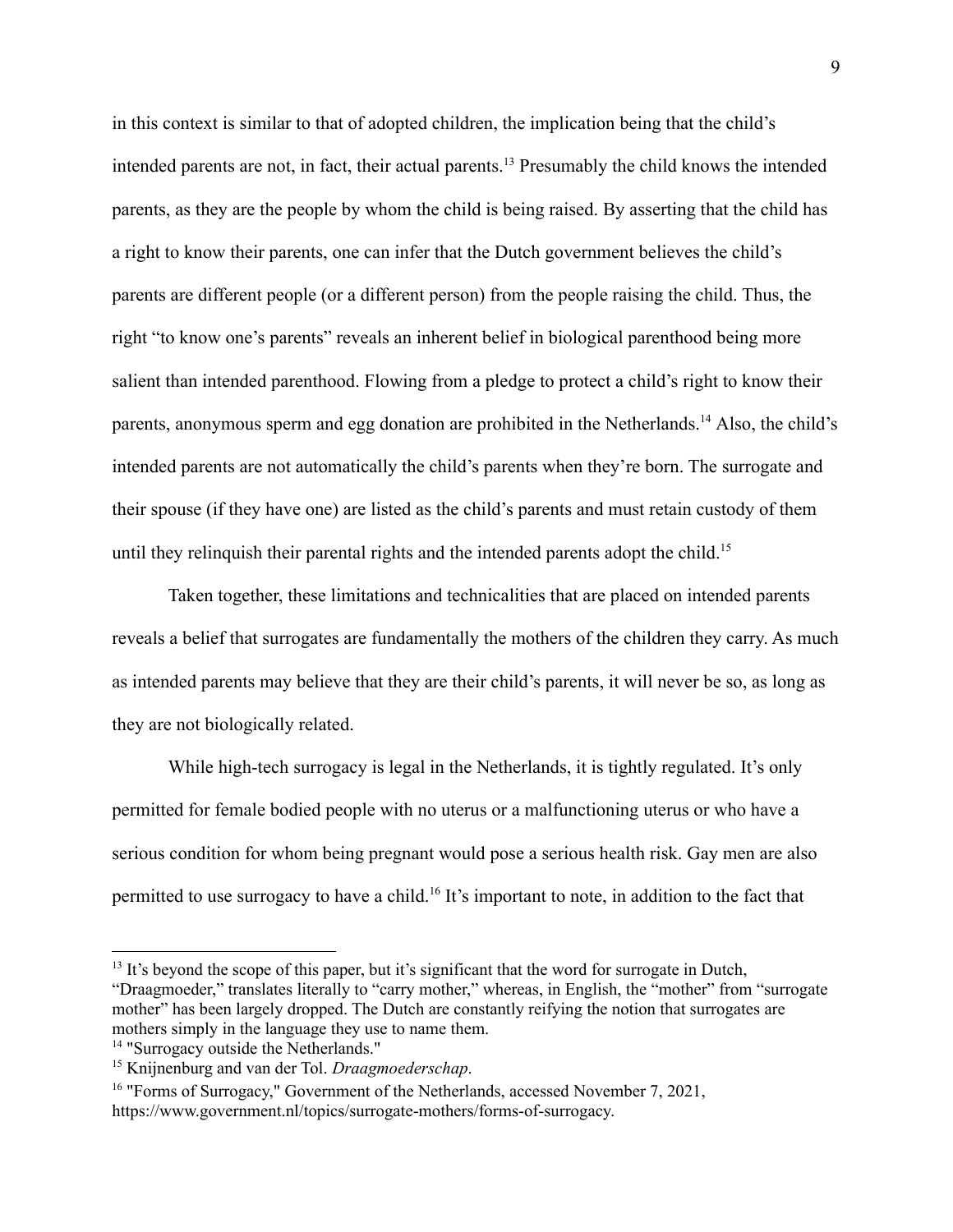high-tech surrogacy is tightly regulated, it is not covered in the basic healthcare package, so intended parents must either cover the cost of more expensive health insurance or pay for the procedure out of pocket. As a result, high-tech surrogacy is much more expensive than low tech $17$ 

### <span id="page-11-0"></span>*Dutch Tolerance*

Central to the Dutch self-conception is the idea that they're a tolerant nation. Two commonly used examples of Dutch tolerance are the laws regarding soft drugs and sex work. Unfortunately, there hasn't been much research on Dutch tolerance and surrogacy in the Netherlands, so the established theoretical relationship between them is murky. It may seem that surrogacy is an exception to the Dutch rule because it is so much more strictly regulated in the Netherlands compared to other countries, while the Dutch were and are quite progressive when it comes to sex work and soft drugs. In many ways, that's true. However, "A general definition of tolerance is a legal way of deferring negative reactions to things we don't approve of."<sup>18</sup> Surrogacy was completely illegal in the Netherlands until 1994, and the main reason it was legalized at all is that "an absolute prohibition [was] regarded by [the Dutch government] as impractical."<sup>19</sup> Thus, surrogacy has – at least ostensibly – followed as similar pattern as sex work.

### <span id="page-11-1"></span>*Dutch Homonationalism and Homonormativity*

Also central to the Dutch reputation as tolerant and progressive is its stance on gay rights. In fact, much like Dutch policies on sex work and drugs, the foundations of Dutch views on gays

<sup>17</sup> Knijnenburg and van der Tol. *Draagmoederschap*.

<sup>18</sup> Ybo Buruma, "Dutch Tolerance: On Drugs, Prostitution, and Euthanasia," *Crime and Justice* 35, no. 1 (2007): 74, accessed November 7, 2021, https://www.jstor.org/stable/10.1086/650185.

<sup>&</sup>lt;sup>19</sup> Maurice A. M. de Wachter and Guido M. W. R. de Wert, "In the Netherlands, Tolerance and Debate," *The Hastings Center Report* 17, no. 3 (June 1987): 16, accessed November 7, 2021, https://www.jstor.org/stable/3562254.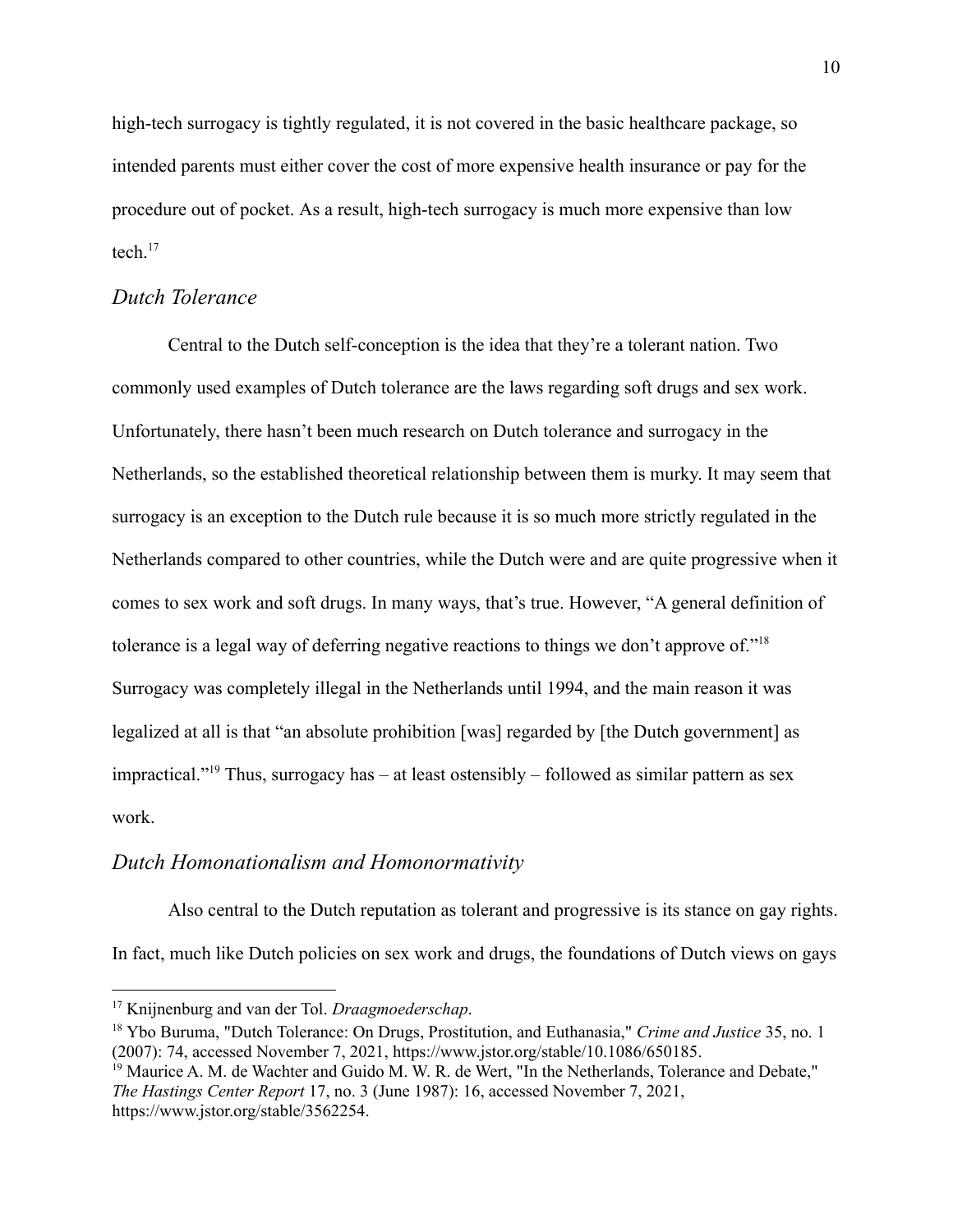and lesbians developed in the 1960s through 1980s, when the Netherlands transformed into a largely secular society. This change is in part associated with queer and feminist activism.<sup>20</sup> Indeed, by the AIDS crisis in the 1980s, the Dutch government included gay activists in its policy on this subject, which meant that, on the whole, gay activism in the Netherlands was never radicalized like it was in the US and France, for example.<sup>21</sup> These decades-old shifts in Dutch society have had deep impacts today. In some ways, the Netherlands does live up to its tolerant reputation when it comes to gays and lesbians: "The percentage of Dutch citizens who agree with the proposition that 'homosexuality is normal' and who support gay marriage exceeds that in other countries."<sup>22</sup>

Homonormativity is a term that was coined by Lisa Duggan in 2002 to describe the ways that gays and lesbians are no longer viewed as radical – and, in many ways, no longer behave radically – and instead uphold normative standards for sexual and gender expression. Homonormativity, then, is an offshoot of heteronormativity. Homonormativity supports and reinforces heteronormative ideals of behavior. Thus, it's not so much that the Dutch are tolerant of all queer people, so much as they are tolerant of the queer people who conform to the homonormative mold that has been set out for them. Homonormativity bolsters the Netherlands' tolerant reputation by affording the Dutch a sanitized community to tolerate.<sup>23</sup>

Although I use "queer" and "gay" somewhat interchangeably in this section and throughout the paper, it should be noted that, part of the theory of homonormativity relates to separating the two. Not all non-straight people are queer. "Queer" implies a non-normativity, a

<sup>&</sup>lt;sup>20</sup> Paul Mepschen, Jan Willem Duyvendak, and Evelien H. Tonkens, "Sexual Politics, Orientalism and Multicultural Citizenship in the Netherlands," *Sociology* 44, no. 5 (October 2010): 965-966, accessed November 26, 2021, https://www.jstor.org/stable/42857484.

 $21$  Ibid, 971.

<sup>22</sup> Ibid, 967.

<sup>23</sup> Ibid, 971.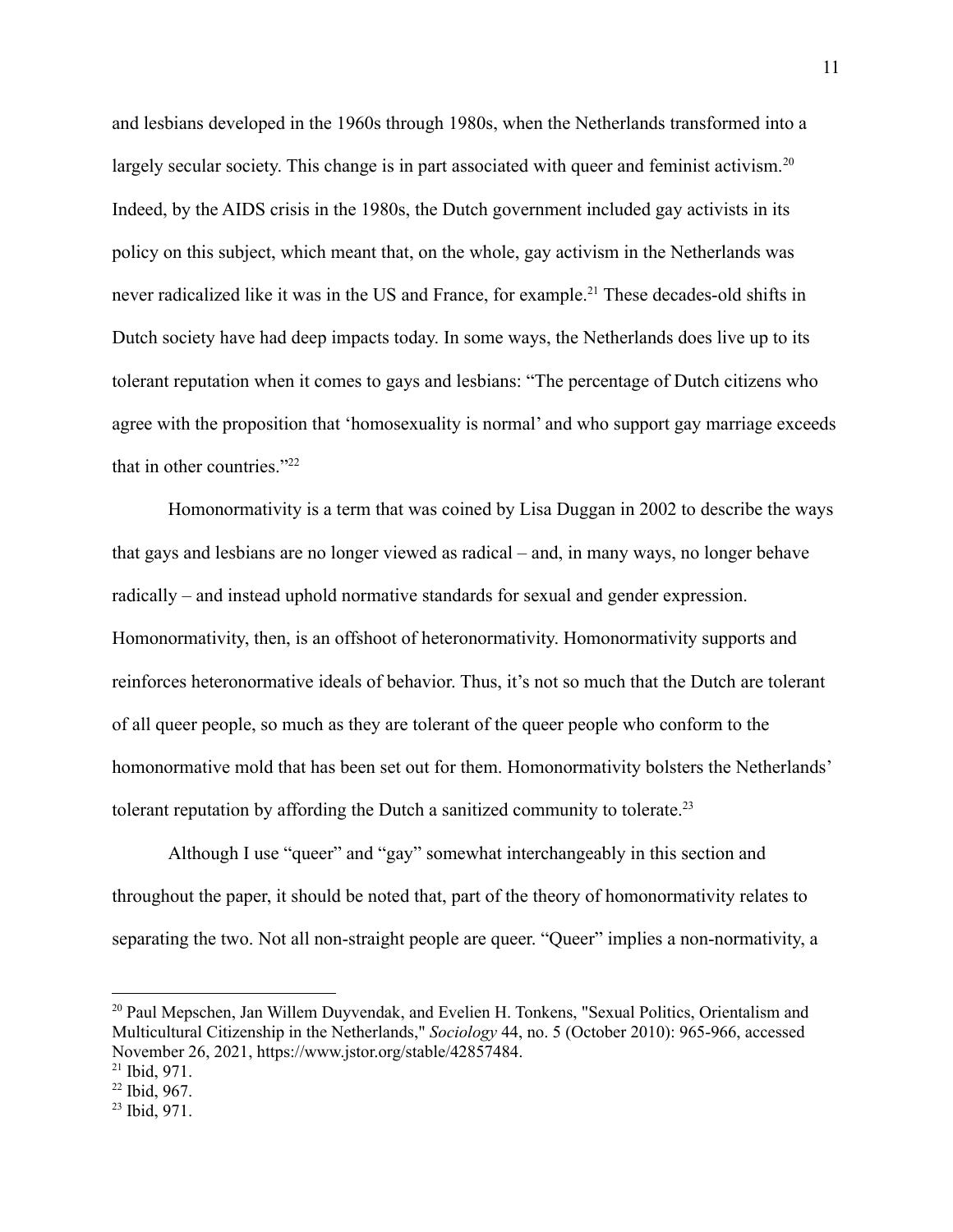radicalness, that gayness does not. Thus, many of the gay people in the Netherlands, by virtue of their commitment to homonormativity, cannot truthfully be called queer.

In 2007, Jasbir Puar developed a conceptual framework to name the phenomenon of the close association with queer identities and homonormativity with Dutch identity. He called it homonationalism. In homonationalist countries like the Netherlands, cultural and legal citizenship comes to be associated with so-called tolerance for queer communities.<sup>24</sup> Communities that are perceived to be intolerant to queer communities – most recently Muslim migrants – are then excluded from Dutch cultural and legal citizenship.

It would seem, then, that the loophole afforded to gay men to have children via surrogacy in the Netherlands is another example of homonationalism at work. So much of Dutch identity is predicated on the notion that they are a uniquely tolerant and progressive nation, particularly when it comes to the queer community. Of course gay men are allowed to use surrogacy to have children; it would be homophobic and antithetical to Dutch homonationalism to not provide that opportunity. On the other hand, this concession on the Dutch government's part is explicitly homonormative. To use surrogacy "to start a family" as it's commonly referred, neatly fits into heteronormative ideals of gender and sexual expression. It is, to use a common American euphemism, allowing gay men to live the white picket fence, two and a half kids life, except they're a homosexual couple instead of a heterosexual one.

However, as much as surrogacy is a tool of homonormativity, the Dutch government's complete inability to imagine intended parents as the sole parents of their children invalidates any gay intended parent who is not biologically related to their child. In the eyes of the Dutch

<sup>&</sup>lt;sup>24</sup> Soumia Akachar, "Stuck between Islamophobia and Homophobia: Applying Intersectionality to Understand the Position of Gay Muslim Identities in the Netherlands," *DiGeSt. Journal of Diversity and Gender Studies* 2, nos. 1-2 (2015): 176, accessed November 26, 2021, https://www.jstor.org/stable/10.11116/jdivegendstud.2.1-2.0173.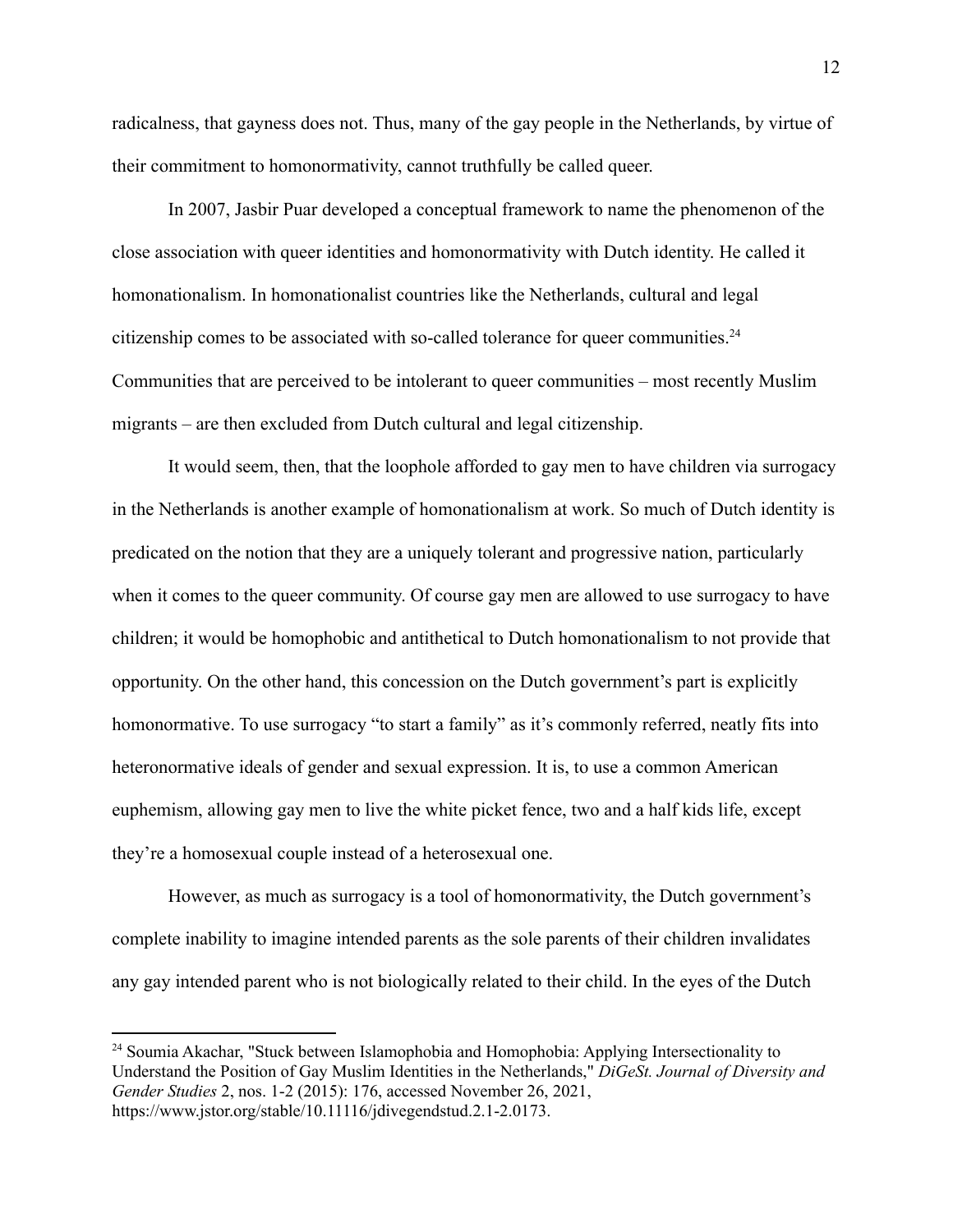government, these men will never be their child's parent as much as the surrogate is. Thus, surrogacy also exposes the fallacy of homonormativity. As much as queer people may try, a heteronormative society will never allow them the same access to normativity as straight people have.

### <span id="page-14-0"></span>*Surrogacy as Exploitation or Labor*

One of the most common arguments against commercial surrogacy is that it is exploitative of the surrogate. Myriad interest groups make this argument, but I will be focusing on its feminist lens. Feminists have historically argued that commercial surrogacy is exploitative of the surrogates who are coerced into signing surrogacy contracts they wouldn't have otherwise signed except for their dire economic straits. Raywat Deonandan, Samantha Green, and Amanda van Beinum ask, "is it moral to leverage poverty to receive a service that might not otherwise be offered? … Can there be genuine choice between two options if one of the options is profoundly unbearable, such as starvation?"<sup>25</sup> Indeed, Elizabeth S. Scott writes that "for many feminists, surrogacy represented yet another context in which women were valued primarily for their sexual and reproductive capacities rather than for their intellect and skills. One feminist compared the surrogate to 'human potting soil for the man's seed.'"<sup>26</sup> Commercial surrogates have also been accused of selling their babies and degrading their children by treating them as "commodities to be exchanged for profit."<sup>27</sup>

Most significantly for this paper, though, is that many opponents of commercial surrogacy have linked commercial surrogacy to sex work and often use similar arguments against

<sup>25</sup> Raywat Deonandan, Samantha Green, and Amanda van Beinum, "Ethical Concerns for Maternal Surrogacy and Reproductive Tourism," *Journal of Medical Ethics* 38, no. 12 (December 2012): 744, accessed November 7, 2021, https://www.jstor.org/stable/43282629.

<sup>27</sup> Ibid, 112. <sup>26</sup> Scott, Elizabeth S. "Surrogacy and the Politics of Commodification." *Law and Contemporary Problems* 72, no. 3 (Summer 2009): 131. Accessed November 7, 2021, https://www.jstor.org/stable/40647246.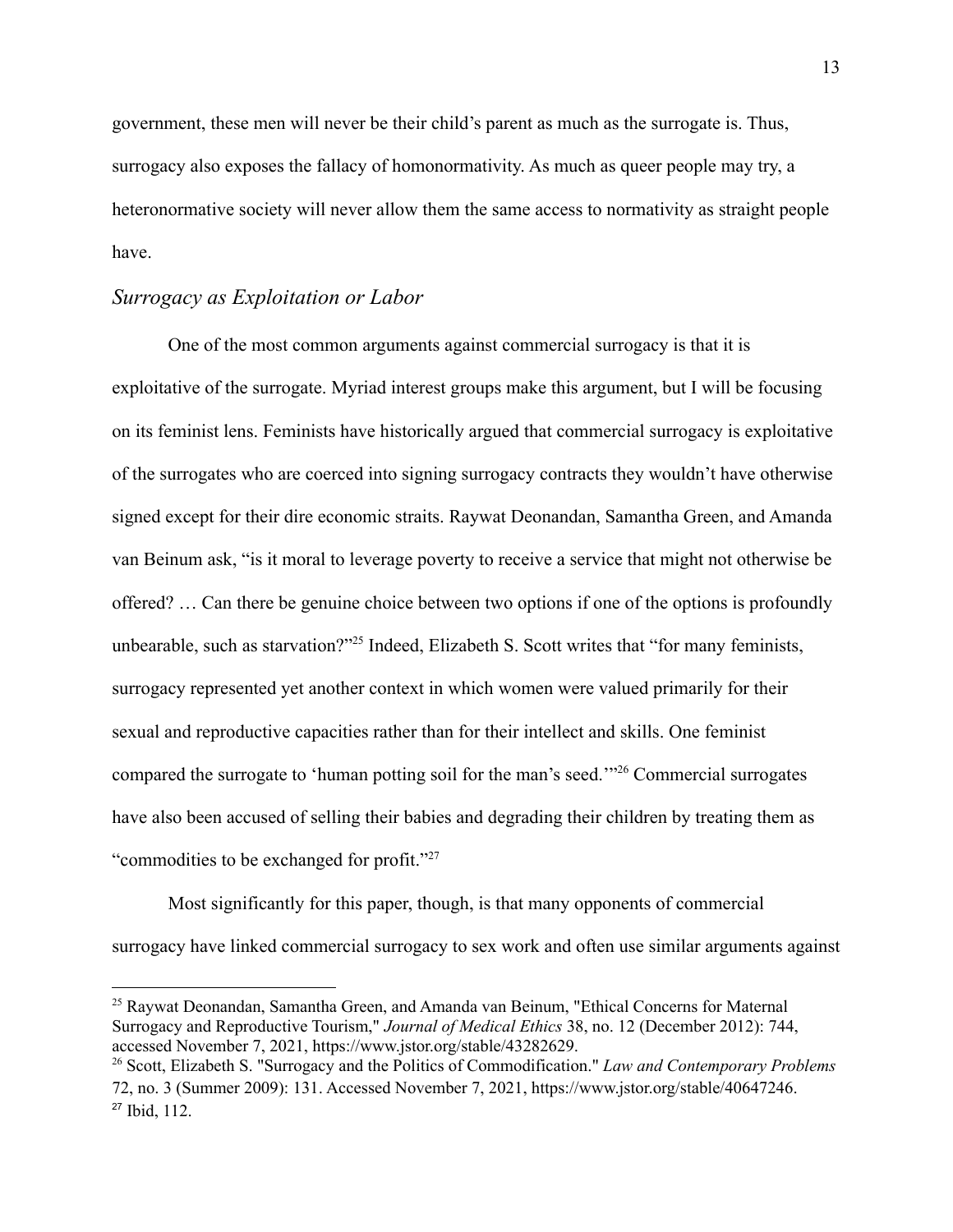both in the process. The notion that surrogacy is sex work or that it exploits women the way sex work does is one that hasn't been explored in a Dutch context, even though the Netherlands has become synonymous in many some ways with sex work and the Red Light District. In fact, there isn't much scholarship that explicitly connects surrogacy and sex work, except from feminists who oppose both, which isn't scholarship so much as it is an opinion.

The mainstream feminist arugment in opposition to surrogacy is that that surrogacy and sex work (they call it prostitution) are wrong because women wouldn't choose to do them if they had other viable options, and sex work and surrogacy are only only "significant practices" when many women do it, meaning that many women are coerced into doing it. Sex work and surrogacy, then, are examples of a patriarchal system that limits women's economic freedom and oppresses them into using their bodies in ways they otherwise wouldn't.<sup>28</sup> Some feminists take this argument a step further to suggest that surrogacy is in fact a form of sex work. They contend that:

In the surrogacy contract a man is purchasing rights of command over a woman's body for the duration of the pregnancy that is to produce a child for the man. This purchased subordination is especially objectionable because the woman's self is intimately connected to her body in its reproductive function, just as the purchased subordination of the female prostitute is objectionable because a woman cannot fully detach herself from the sexual use of her body. 29

This claim is somewhat beyond the scope of this paper, but it raises important questions about sex work and what it is. Where are the boundaries of "normal" work and sex work? When does a job become sex work?

<sup>&</sup>lt;sup>28</sup> George W. Harris, "Surrogacy, Patriarchy, and Contracts," *Public Affairs Quarterly* 6, no. 3 (July 1992): 255, accessed November 7, 2021, https://www.jstor.org/stable/40435811.

<sup>29</sup> Arneson, Richard J. "Commodification and Commercial Surrogacy." *Philosophy & Public Af airs* 21, no. 2 (Spring 1992): 161. Accessed November 7, 2021, https://www.jstor.org/stable/2265230.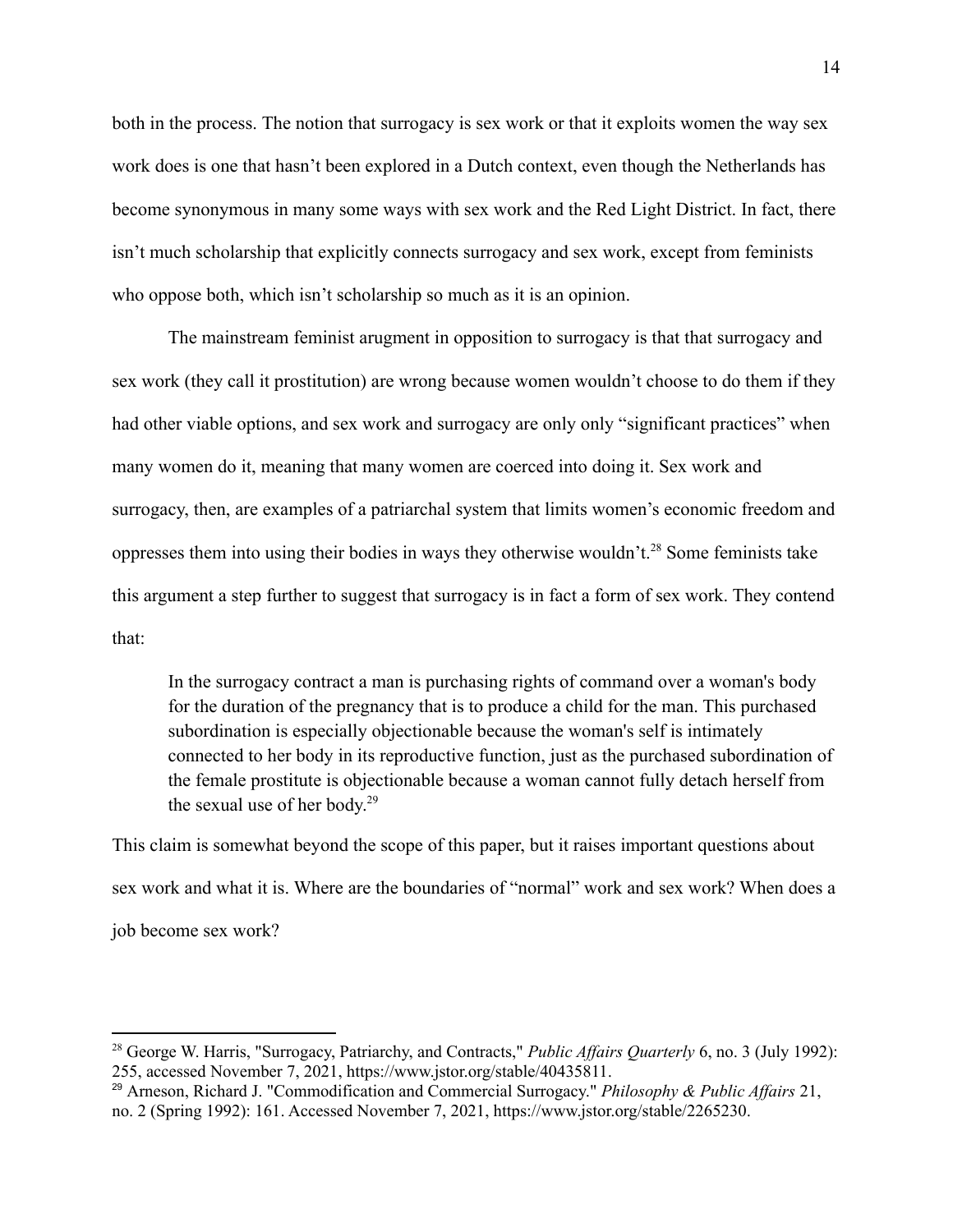Other scholars have claimed that commercial surrogacy is a form of labor just like any other. All labor (the double meaning is intentional) is prone to being gendered, exploitative, and stigmatized. To act as though commercial surrogacy is somehow different from all work in a patriarchal, capitalist world is, Amrita Pande writes, naive.<sup>30</sup> Sharmila Rudrappa similarly writes that "at a fundamental level surrogacy is not different from other production regimes, such as those of garments, coffee, or software."<sup>31</sup>

Additionally, Sujata Gothoskar and Apoorva Kaiwar interrogate sex work from a Marxist lens, noting that all workers sell their "labor power," but when it comes to sex work, workers are "selling their bodies," even though there isn't a clear theoretical difference between sex work and all other work. They write, "Sex is a 'valid activity' among human beings only on certain terms, under certain conditions. Outside these conditions, sex is debased, invalid and illegitimate. According to this view, 'sex divorced from love' is anathema; 'sex for money' is debasement supreme. And therein lies the objection to sex work."<sup>32</sup> It's striking that the objection to sex work as Gothoskar and Kaiwar see it isn't so different from the objection to surrogacy. Surrogacy is arguably pregnancy "divorced from love" or pregnancy "for money," also known as "debasement supreme." Gothoskar and Kaiwar's writing is certainly reminiscent of those who decry baby- and womb-selling, including the Dutch Minister of Justice in 1994, who said, "commercial surrogacy … is the toughest manifestation of a commercialized motherhood, reducing women to a womb."<sup>33</sup>

<sup>31</sup> Sharmila Rudrappa, "Conceiving Fatherhood: Gay Men and Indian Surrogate Mothers," in *Globalized Fatherhood*, ed. Marcia C. Inhorn, Wendy Chavkin, and José-Alberto Navarro (Berghahn Books, 2014), 307, accessed November 7, 2021, http://www.jstor.com/stable/j.ctt9qd19r.17. <sup>30</sup> Amrita Pande, "Commercial Surrogacy in India: Manufacturing a Perfect Mother‐Worker," *Signs* 35, no. 4 (Summer 2010): 972, accessed November 7, 2021, https://www.jstor.org/stable/10.1086/651043.

<sup>&</sup>lt;sup>32</sup> Gothoskar, Sujata, and Apoorva Kaiwar. "'Who Says We Do Not Work?' Looking at Sex Work." *Economic and Political Weekly* 49, no. 46 (November 15, 2014): 56. Accessed November 7, 2021. https://www.jstor.org/stable/24480959.

<sup>33</sup> Woerden, "'Lost Identities,'" 296.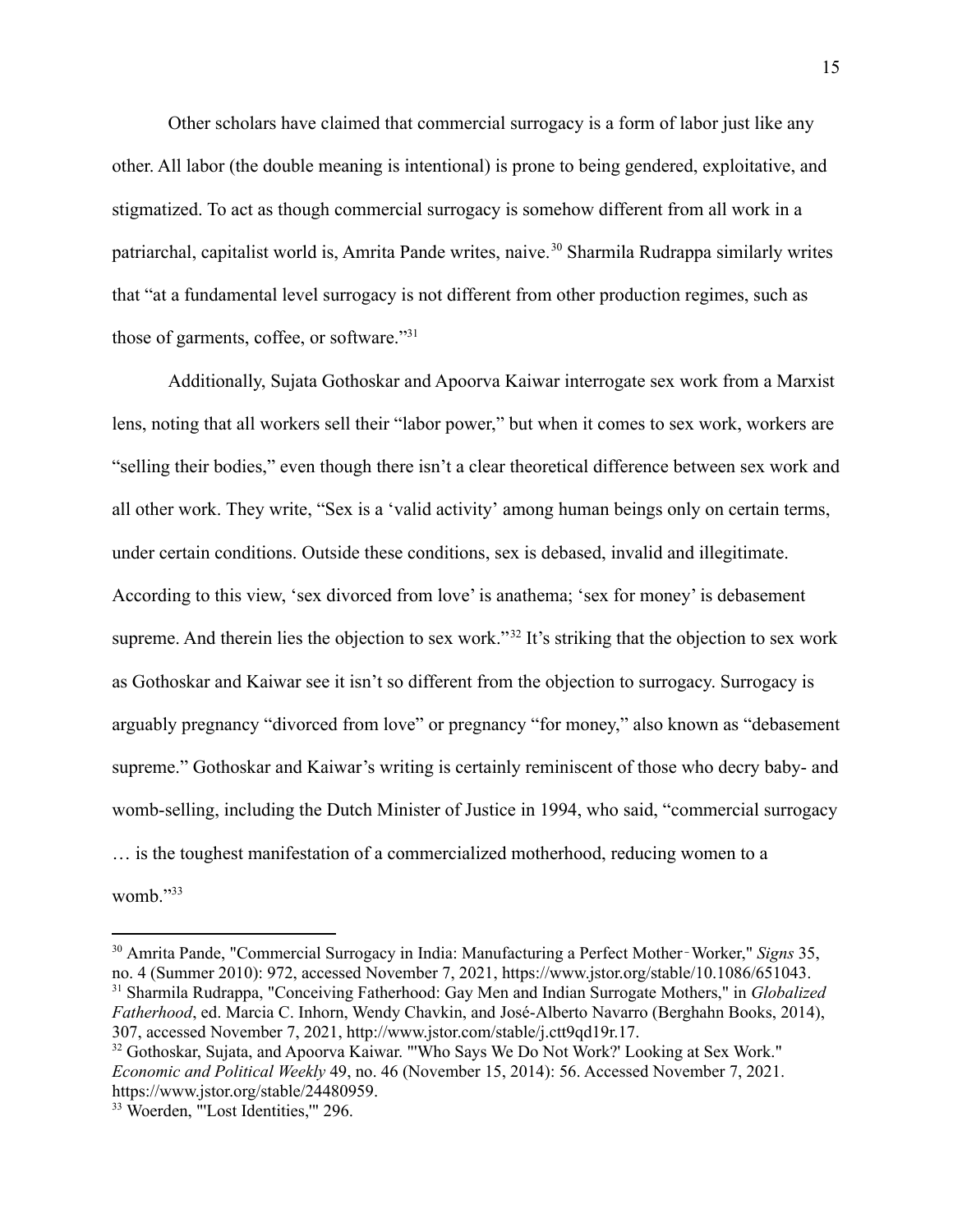# <span id="page-17-0"></span>**METHODS**

# *Methodology*

For my study, I chose to conduct semi-structured interviews with surrogates and intended parents. I chose semi-structured interviews as my methodology because I knew that qualitative methods allowed me to deal with these issues with the nuance they require. Also, semi-structured interviews would provide me with personal, first-hand accounts that couldn't be easily or usefully quantified. Finally, this method allowed me to gather a baseline of knowledge from the participants, while also leaving room for learning about what each participant thought was important.

Participants for this study were mostly found through the Dutch Facebook group, "Zwanger voor een Ander," which has over 1,000 members and describes itself as "a group for surrogate mothers and intended parents who are considering, experiencing or have experienced surrogacy. It is difficult enough to find information about surrogacy in the Netherlands. In this group we want to exchange information and experiences." I sent a message to the group's administrators, asking them to post a message (see Appendix) in the group on my behalf. I have never been a member of the group, nor have I seen any of the comments on my post or about me. Following my message in the group, I received four emails about being involved in the study. I also found a participant through a mutual friend of my homestay family, to whom I reached out about participating over text. Each interview was done at the time and location most convenient to my participants. Two were over Zoom, one was in a café, and two were in my participants' homes.

The inclusion criteria for this study was very simple. Participants needed to either be a current or former surrogate, or they needed to be a parent who was in the process of having or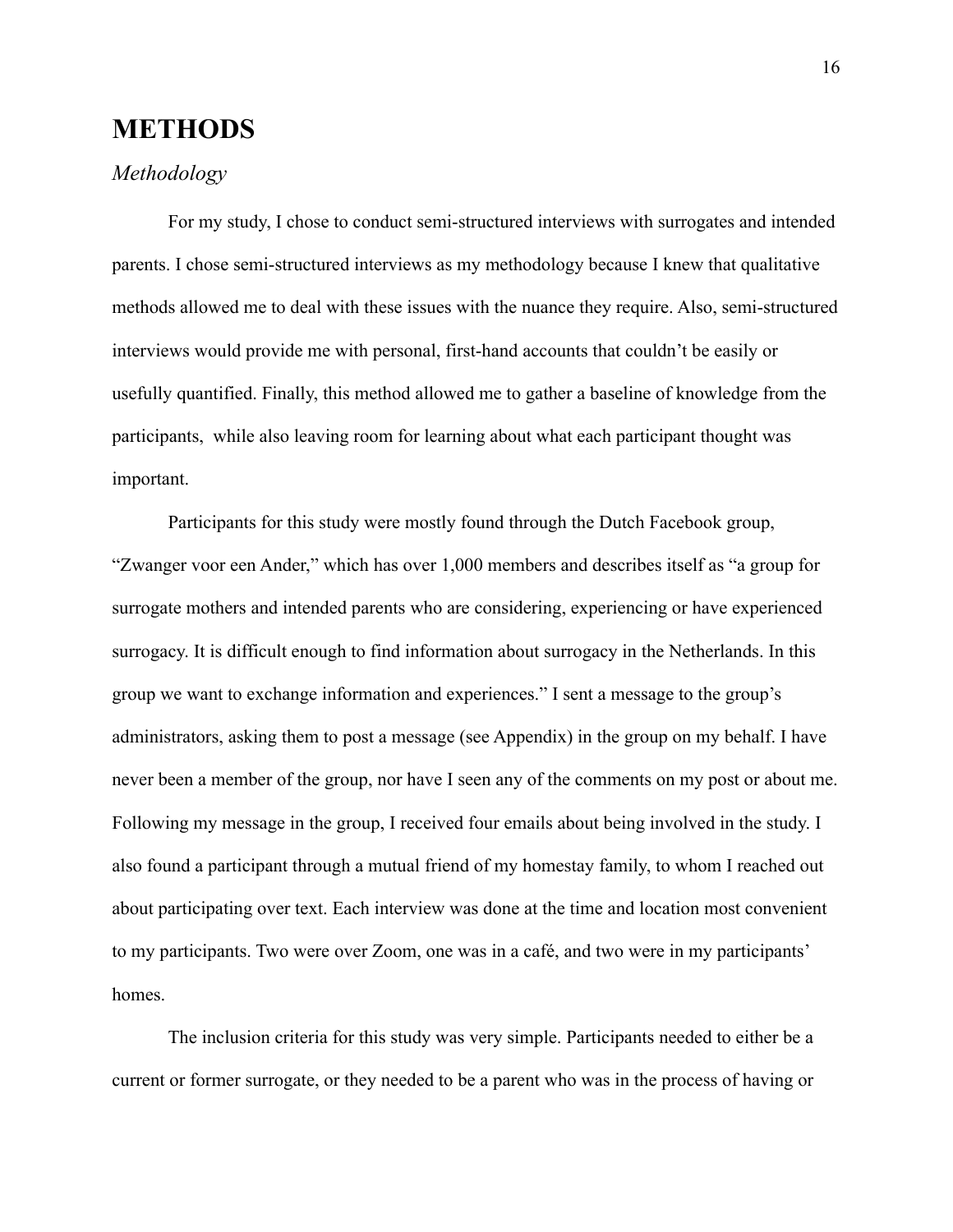who has children via surrogacy (intended parents). Although no potential participants were excluded from this study (all participants who emailed me to be interviewed were interviewed), one might have been excluded if one had not yet been a surrogate, or if one was looking for a surrogate but had not yet found a future intended parent, as it were.

All interviews were one-on-one, and they were all conducted in English. When there was confusion about the translation of a word from Dutch to English or vice versa, I would sometimes write the word down to translate it later or we would sometimes look it up during the interview. Language barriers did not often present difficulties during the interviews, though. The interviews ranged from 44 minutes to 96 minutes, with an average of 65 minutes. Before each interview began, I reviewed the consent form with the participant and asked them if they had any questions. I emphasized that their interview would be completely confidential and that they could choose to end the interview or withdraw from the study at any time. I also reiterated this point several times throughout each interview.

While each interview was very open-ended, I also had several questions that I asked each participant, including how many times my participants had been a surrogate, or how many children they had had via surrogacy; why they wanted to be a surrogate or an intended parent, how they came to be a surrogate or an intended parent; how other people in their lives reacted to their being a surrogate or an intended parent; what navigating the Dutch legal process was like; and if they would have wanted to be paid for being a surrogate, or if they would have wanted to pay their surrogate. Some of the participants anticipated some of my questions, and sometimes the interview would naturally lead in the direction of a particular question, or I would ask the participant. Several participants raised subjects that I had not previously considered and included in subsequent interviews. Each subject usually inspired several follow-up questions, so even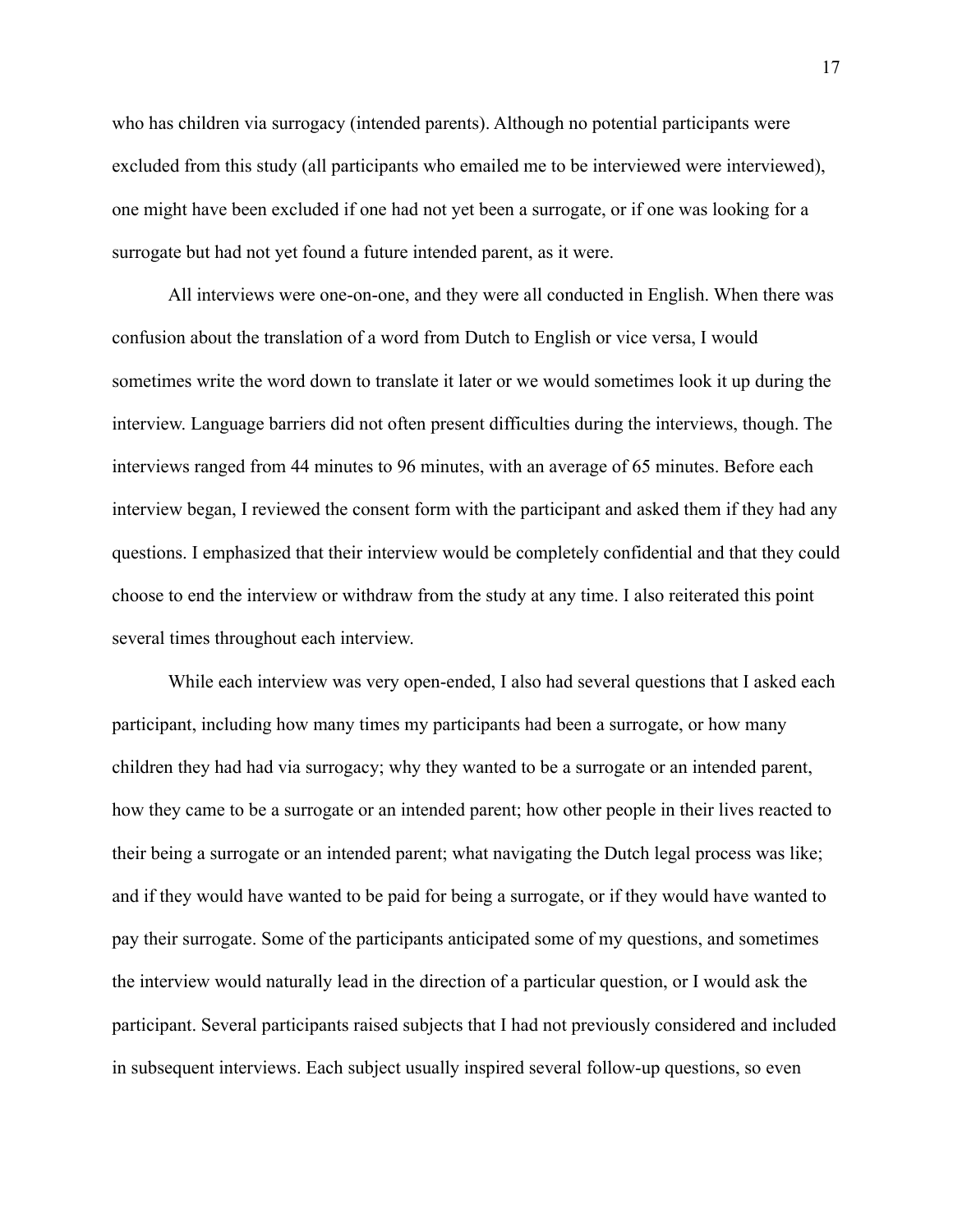though I tried to cover similar material in each interview, they were all as unique as my participants.

After each interview ended, I reminded the participants that they could withdraw at any time and that I would be sending them a final copy before I submitted it in case they changed their minds about their participation. Later, I listened to the recordings of the interviews for themes among them and began coding them.

#### <span id="page-19-0"></span>*Participants*

Due to the brevity of the time I had to complete this project, I was only able to interview five people. As such, many of my participants are Dutch, white, middle class working professionals who speak fluent or almost fluent English, which necessarily means that my results are largely from this perspective. The relative uniformity of my participants in this respect perhaps reveals who is participating in surrogacy as an endeavor in general; is surrogacy exclusively for the economically comfortable, well-educated Dutch? Or, is this trend simply a result of where I reached out to participants – on a Facebook page in English, which requires both a computer and a strong enough grasp of English to put oneself forward to speak about such a sensitive subject with a stranger? Indeed, when my participants' accounts differed from each other, since there are so few of them, it is not always possible to know when the discrepancies come from simply being different people with different experiences and when the discrepancies reveal a larger conflict in the data.

My participants are all Dutch, and four currently live in the Netherlands, while one is living abroad for a year. They range in age from 31 to 44, with the average age being 37.2. Four of my participants are former surrogates. Three have been surrogates one time, and the fourth was a surrogate twice. Three surrogates – including the one who did it twice – were low-tech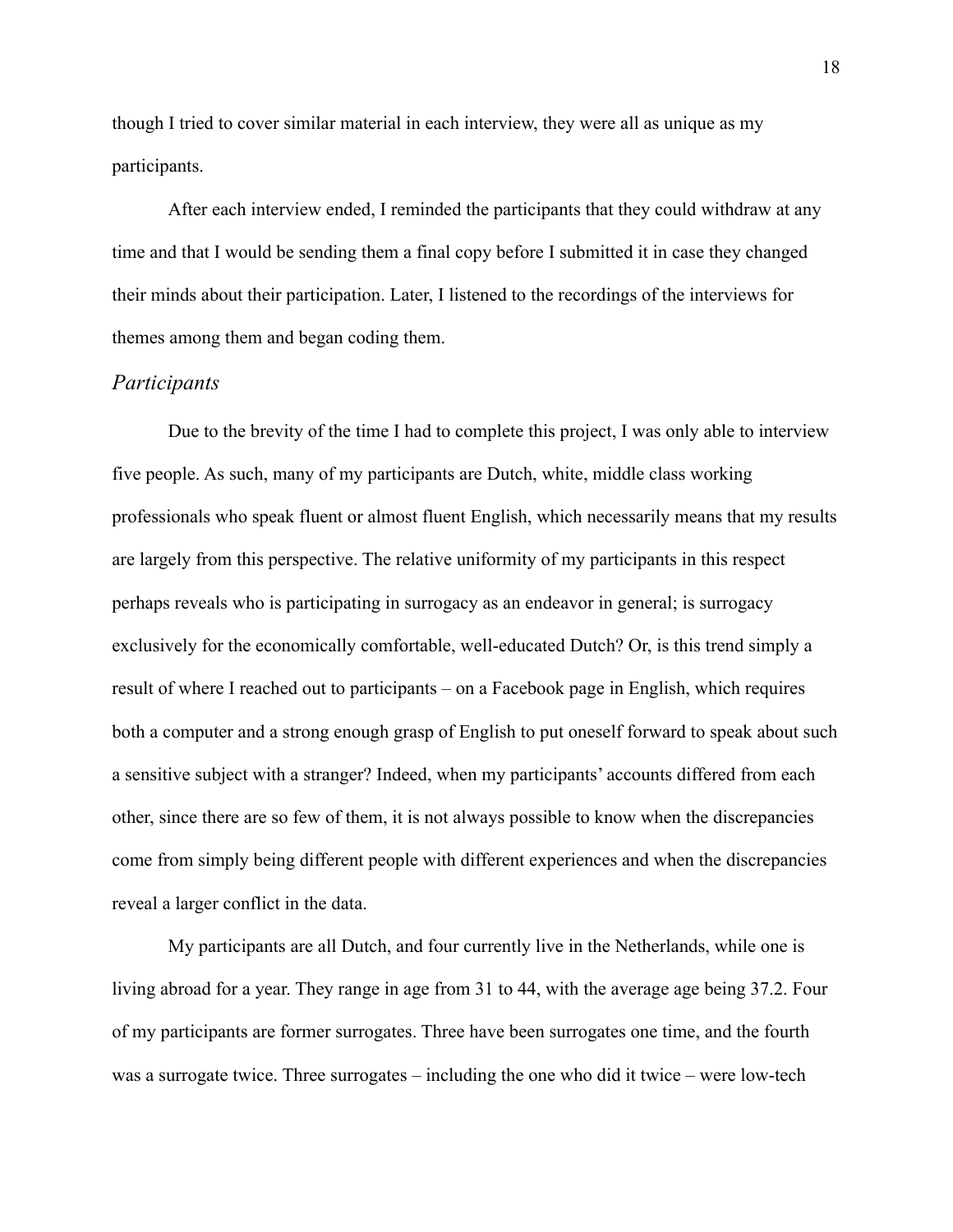surrogates, while the fourth was high-tech. Also, although I couldn't confirm my suspicion due to confidentiality concerns, it seems very likely that one surrogate – neither the one who did high-tech surrogacy, nor the one who was a surrogate twice – was a surrogate for the fifth participant, who was an intended parent. All four of the surrogates identified as cisgender women, and the intended parent identified as a cisgender gay man.

My first participant's name is Elke, and she's a single parent with one five year old daughter. She's been a low-tech surrogate once for her former dance teacher, who is also a single parent to a now-two year old daughter. My second participant's name is Pauline. She has three children of her own who are in their teens, and she's been a low-tech surrogate twice for two different gay couples. The first child is nine, and the second child is five. Both Elke and Pauline went looking for intended parents because they wanted to be surrogates. My third participant is Laura and she has twins who are ten years old. She was a high-surrogate once for her friends who struggled with infertility for several years. The child is now six years old. My fourth participant is Madelief, who has a three year old son and has been a low-tech surrogate once. Her intended parents are a gay couple, one of whom is her husband's step-brother. My fifth participant, Kaj, is one of Madelief's intended parents (not her husband's step-brother), and his son is 14 months old.

# <span id="page-20-0"></span>**RESULTS AND ANALYSIS**

#### <span id="page-20-1"></span>*Reasons for Wanting to Be a Surrogate*

Each surrogate mentioned that part of the reason they wanted to be a surrogate was that they enjoyed being pregnant and/or giving birth. Some were upset that, with the realization that their family was complete, they wouldn't be pregnant or give birth again. Elke said, "I really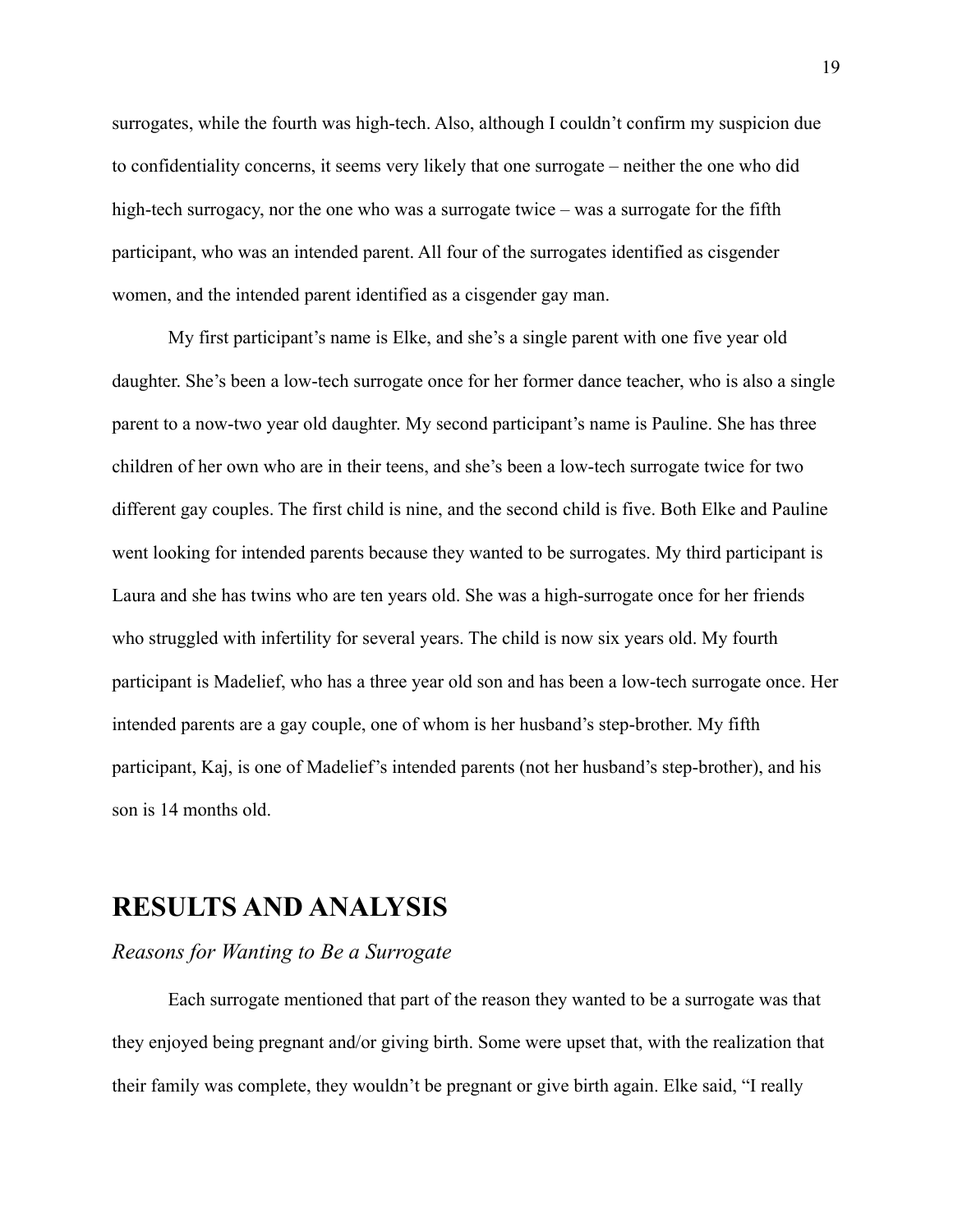wanted to be pregnant again, and I really wanted to deliver a child again, and my own family was really complete."<sup>34</sup> When I asked what she liked about being pregnant and why she would want to do it again, she said, "I really like being pregnant because it gives me a good feeling. I really feel very capable of creating life, it's a really special time. … Of course it hurts sometimes, but pushing a baby out? Yeah, it kind of makes you feel like a superwoman sometimes." Similarly, Pauline specifically wanted to give birth one more time because, "[she] had always found birth to be a very empowering and exhilarating experience."<sup>35</sup> In fact, Pauline enjoyed being a surrogate so much that she decided to find another set of intended parents to do it again. Madelief didn't ascribe enjoyment to pregnancy so much as an opportunity to be in tune with her body, saying, "I love that a baby is growing inside you and how the body can – how Mother Nature has created that. I think that is also very beautiful."<sup>36</sup>

Elke and Pauline both wanted to be surrogates for the experience of being pregnant again without having specific intended parents in mind. As such, because of Dutch regulations against advertising that one wants to be a surrogate, they began looking for intended parents as far and wide as they could without explicitly advertising that they were looking for intended parents on social media or the internet. Elke described the process as telling "anyone and everyone that [she] wanted to be a surrogate."<sup>37</sup>

The other two surrogates I interviewed, Laura and [Madelief,](https://nameberry.com/babyname/Madelief) were only interested in surrogacy for their intended parents, though they also expressed a general enjoyment of being pregnant. Laura was the only high-tech surrogate I interviewed, and her intended parents were a straight couple who had struggled with infertility for many years before Laura approached them

<sup>&</sup>lt;sup>34</sup> Elke, interview by the author, Den Haag, The Netherlands, November 10, 2021.

<sup>&</sup>lt;sup>35</sup> Pauline, interview by the author, Amersterdam, The Netherlands, November 11, 2021.

<sup>&</sup>lt;sup>36</sup> Madelief, videoconference interview by the author, Amsterdam, The Netherlands, November 23, 2021.

<sup>&</sup>lt;sup>37</sup> Elke, interview by the author.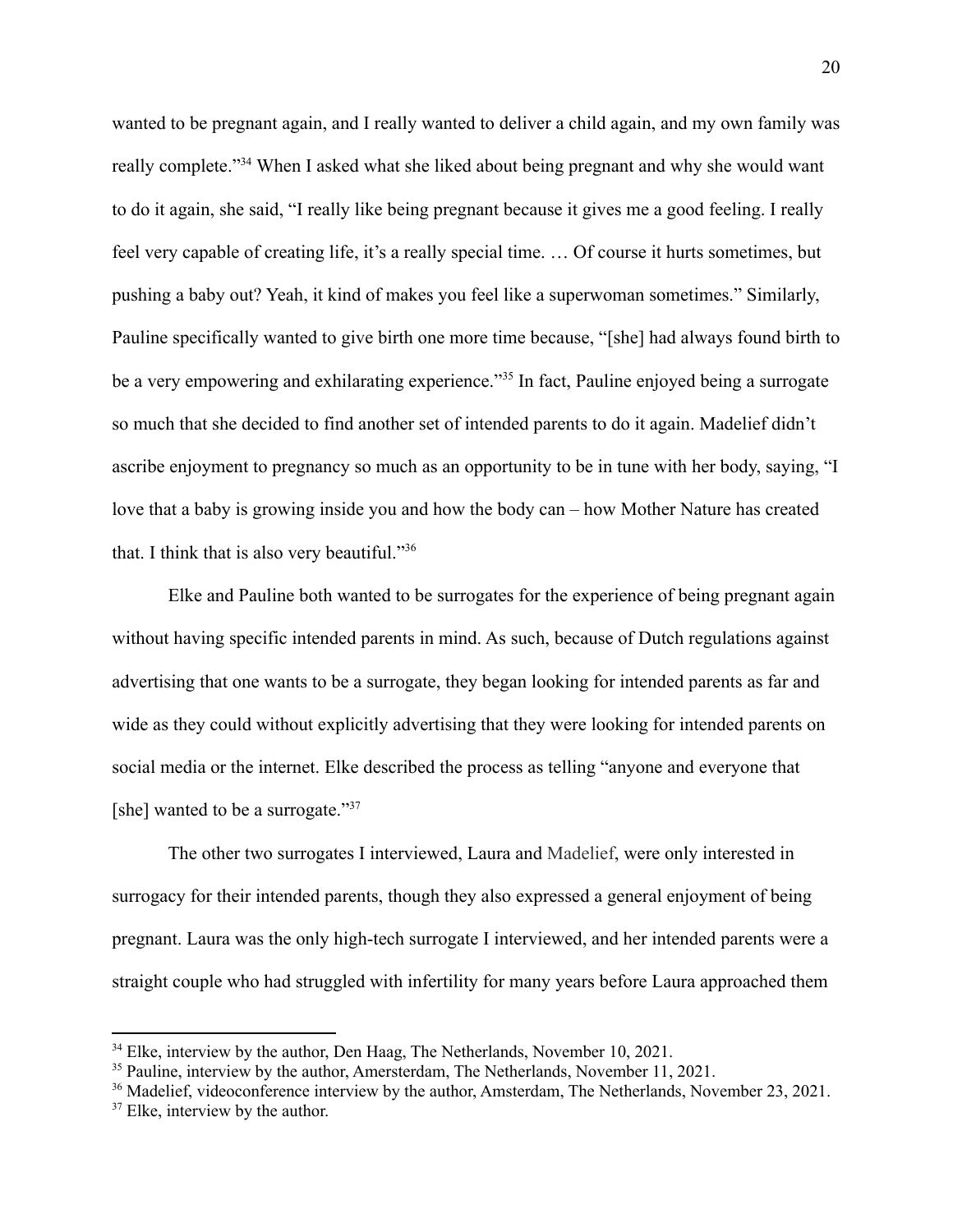about being their surrogate. For Laura, the pain of witnessing her friends struggle to have a baby when she successfully carried twins to term was only part of what compelled her to be her friends' surrogate. She was also inspired by the fact that her intended parents had two fertilized embryos waiting to be implanted in someone after implanting the intended mother was unsuccessful. She said, "This thought about two healthy embryos in a fridge somewhere near the highway. ... It was absolutely 100% their biological material, so I just thought 'I can do this. Come on, it's nine months. I'm healthy.' I can't give you a better answer than I just felt it had to be so."<sup>38</sup> Although Pauline wanted to be a surrogate without intended parents in mind, she echoed Laura's sentiments about helping intended parents who couldn't conceive on their own when she knew that she could: "Seeing up close how much pain it can cause to not be able to have children was an eye opener for me, so that also played a part, just wanting to be able to help, knowing that I could conceive easily and give birth very well."<sup>39</sup>

In each of these women's explanations for why they pursued surrogacy, their enjoyment of pregnancy was key. Although none of them said it explicitly, the implication was that they would not have agreed to be – or proposed being – anyone's surrogate if their pregnancies with their own children hadn't gone so well. Pauline and Laura not only described pregnancy and birth as a process they enjoyed, but a thing they were good at. Although no one said it explicitly, the proof of their success was their own healthy children, in addition to their ability to conceive and carry the pregnancy. In their explanations for pursuing surrogacy, the surrogates separate the pregnancy from the actual parenthood – they don't mention their enjoyment of parenthood or bringing a new life into the world. It seems contradictory, then, with the idea of surrogacy creating the opportunity to be a parent for other people. For low-tech surrogates in particular, it

<sup>&</sup>lt;sup>38</sup> Laura, interview by the author, Amersterdam, The Netherlands, November 17, 2021.

<sup>&</sup>lt;sup>39</sup> Pauline, interview by the author.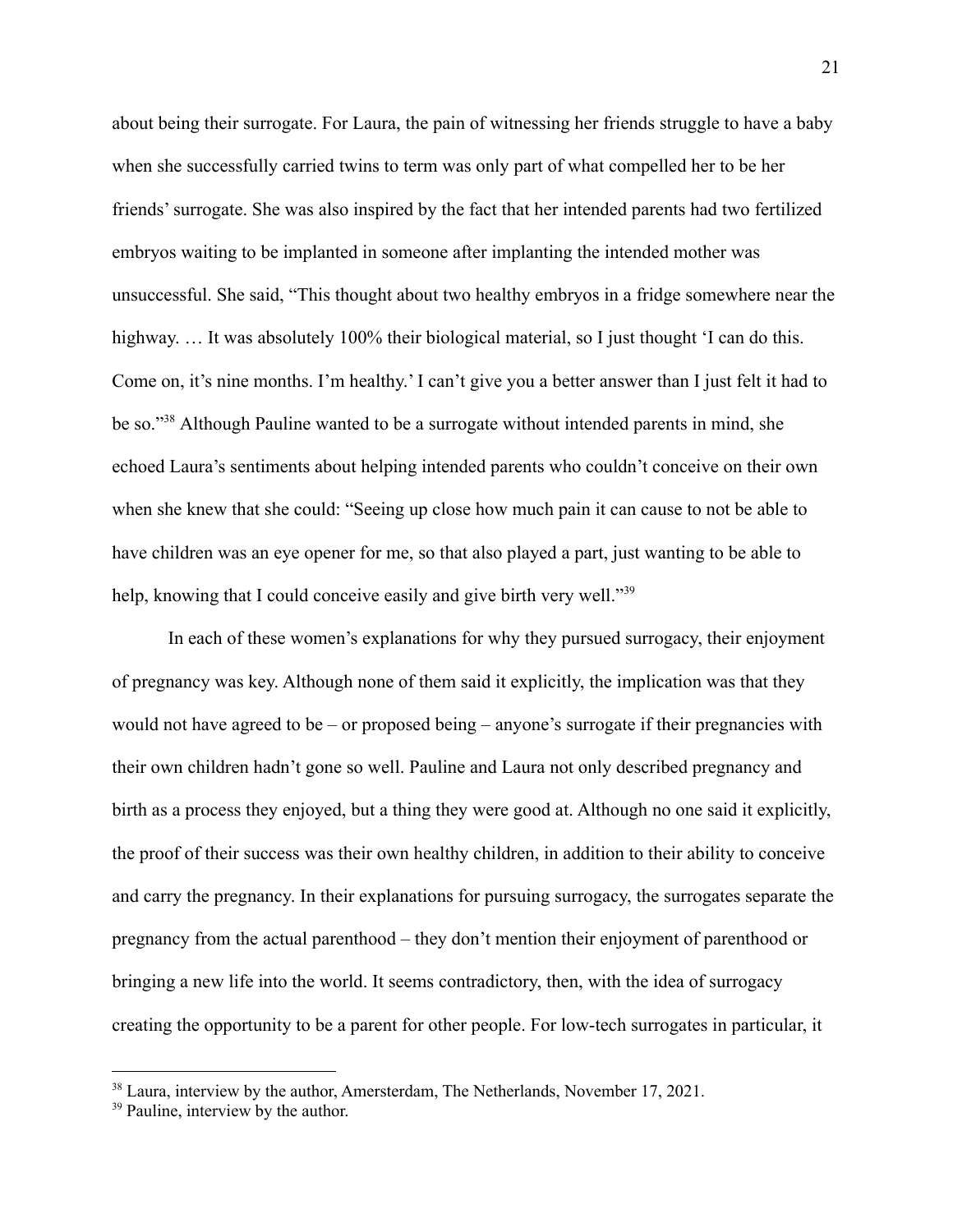raises important questions (that will be addressed more deeply in further sections) about what it means to be a parent. Is it possible to be pregnant with a child to whom you are biologically related without also considering yourself the parent – at least nominally – of that child?

Esther's and Madelief's explanations appear at first glance to be at odds. Esther described giving birth as making her "feel like a superwoman sometimes," thereby invoking notions of superhumanity – of accomplishing something beyond the common scope of human behavior. Madelief, on the other hand, directly connects pregnancy to naturalness. For Madelief, the beauty of pregnancy was not its specialness, but in its ordinariness. Even though these women approach pregnancy and surrogacy from two very different perspectives, they arrive at the same conclusion: they should be pregnant for someone else, but also with someone else.

### <span id="page-23-0"></span>*High-Tech vs. Low-Tech*

When asked if they thought there was a difference between high-tech and low tech surrogacy, Pauline and Laura had very different answers. Pauline said, "I thought to myself like, 'if I carry this baby for nine months, I think it's going to be the same handing that baby over whether it has my genes or not, and ... to me it's just as easy to carry with my own egg."<sup>40</sup> Laura, on the other hand, said,

For me that's a very important difference because then it would be half a brother or sister of my kids. That's absolutely not the case, that would definitely be a step further. … I didn't think of a moving baby would make me feel as if the baby would be my own. For me that was actually very important for this whole adventure. … I'm aware that other women think of this differently, but for me, this is clear as glass. It's so much easier when it's not your own biological material to think of it as not being your child."<sup>41</sup>

Madelief was also a low-tech surrogate, and she was more conflicted than both of them. When I asked if she thought her experience as a surrogate would've been better if she'd been a high-tech

<sup>40</sup> Pauline, interview by the author.

<sup>&</sup>lt;sup>41</sup> Laura, interview by the author.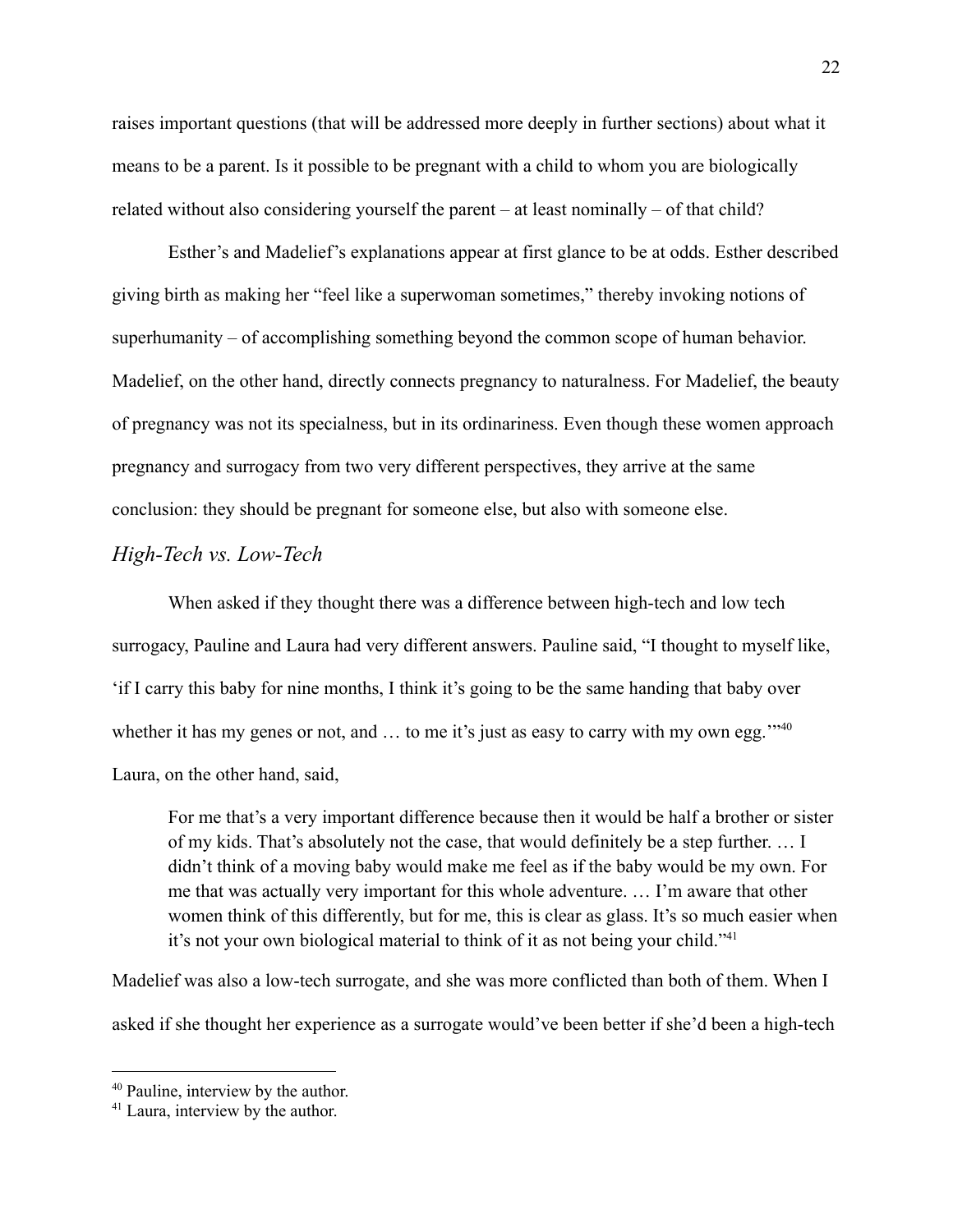surrogate, she said, "I think it would've been better, not so much during pregnancy – maybe a little bit. But also now, when I see the boy, I really recognize myself or my son, and I think that's really nice but it's also sometimes a bit hard."<sup>42</sup>

Pauline's and Laura's differing perspectives seem to stem from their opinions on what would make giving a baby they carried to other parents difficult. For Pauline, the challenge is growing the baby for nine months; the pregnancy itself is the source of the potential bond or attachment. Laura, however, would have a difficult time giving someone else the baby if she thought of the baby as hers. The distinction between high- and low-tech surrogacy becomes imperative in her ability to distinguish between the baby's not being her child. Pauline's indifference to low- and high tech surrogacy implies that she didn't have the same worry about thinking of the baby as being her own child, or, if she did, the parent-child relationship grows right along with the baby during those nine months, not in the genetic material. Madelief's ambivalence alludes to this dialectic. It might be easier not to feel intrinsically connected to the child she created, but it also feels nice. The pregnancy was what it was, but as much as it may be painful, she is related to this baby, and that inherently changed her reality after he was born.

# <span id="page-24-0"></span>*Intended Parents'Involvement in Surrogate's Families*

Elke and Laura mentioned that a condition for their being a surrogate for their intended parents was that the intended parents help with their families during their pregnancies. Laura's intended parents came over every Tuesday to cook for her partner and her twins. Her twins were also not very good sleepers, so her intended parents would sometimes sleep at her house, and she and her partner would sleep at the intended parents' house so they could get a good night's rest.<sup>43</sup> For Elke, it was vital that her intended parent help her throughout her pregnancy, since she was a

<sup>42</sup> Madelief, interview by the author.

<sup>43</sup> Laura, interview by the author.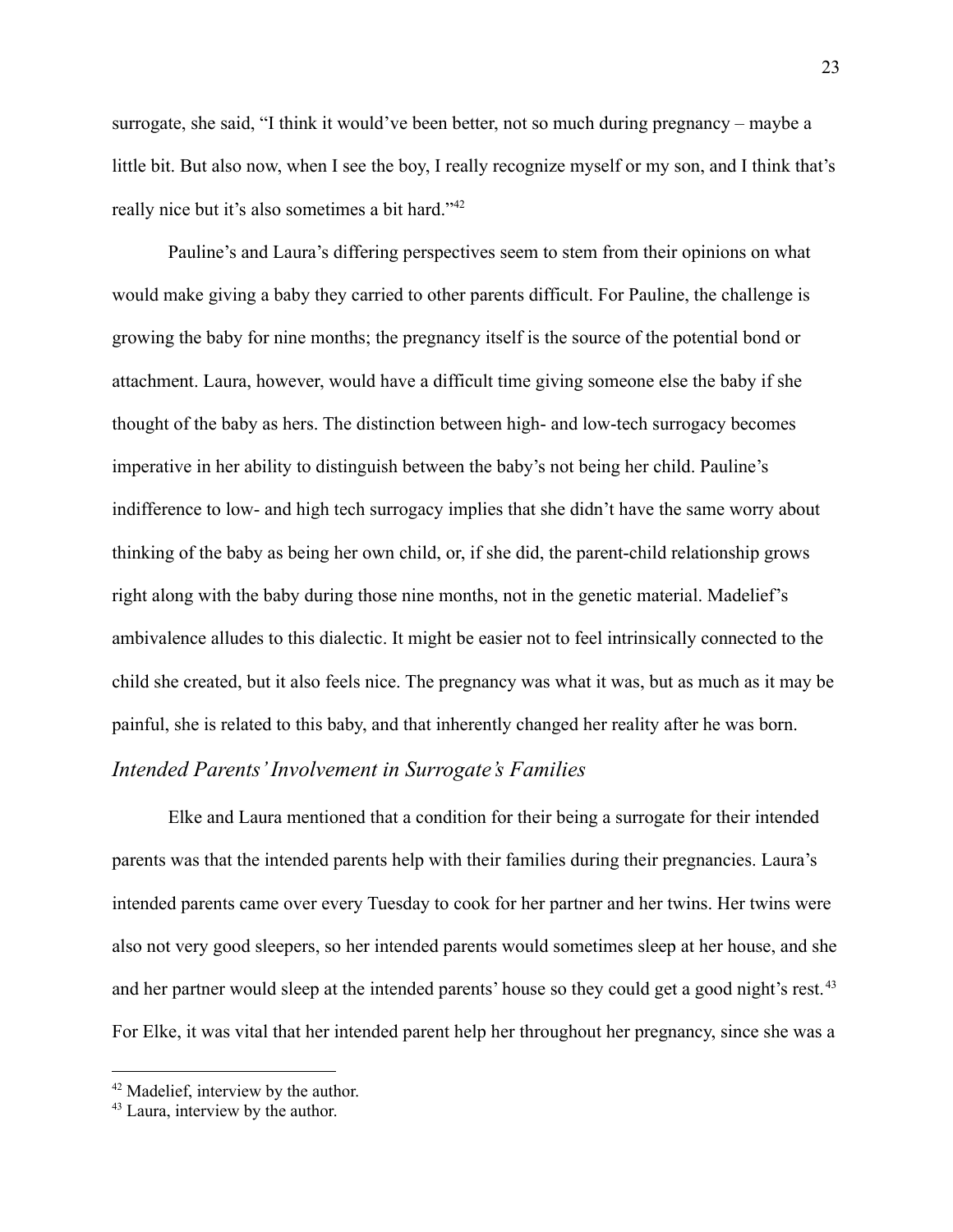single parent without a partner for support. Her intended parent picked up her daughter from daycare, he bought groceries and cooked dinner, among other chores. Indeed, it was imperative for Elke that her intended parent and her daughter get along; if they hadn't, she wouldn't have been a surrogate for him.<sup>44</sup>

Although Pauline didn't mention explicit agreements between her and her intended parents about their help in her family, she did raise the concept of a "surrogate family." The example she used to illustrate this point was that, when she was in a wheelchair for the end of her second surrogacy, her oldest child was forced to take on more responsibility around the house. All of her children had to make sacrifices.<sup>45</sup> Thus, the surrogate is not the only person in her family who is deeply impacted by her decision to carry a child for another person or people. In many ways, surrogacy facilitates the merging of two families throughout the duration of the pregnancy and beyond. Surrogacy is a family enterprise in more ways than simply the creation of a child. It connects the surrogate and the intended parents as well. For the nine months of the Elke's and Laura's pregnancies, their intended parents also became partial parents to their children. While surrogates are certainly a part of their intended parents' families, the intended parents likewise become part of their surrogate's family, at least for a time.

#### <span id="page-25-0"></span>*Abortion*

All of my participants noted that they discussed abortion in their contracts before embarking on surrogacy, but their agreements included varying degrees of detail about who ultimately decided if they would terminate the pregnancy, under what conditions did they agree it was acceptable to terminate, etc. Pauline said that the reason she decided not to go through with

<sup>&</sup>lt;sup>44</sup> Elke, interview by the author.

<sup>&</sup>lt;sup>45</sup> Pauline, interview by the author.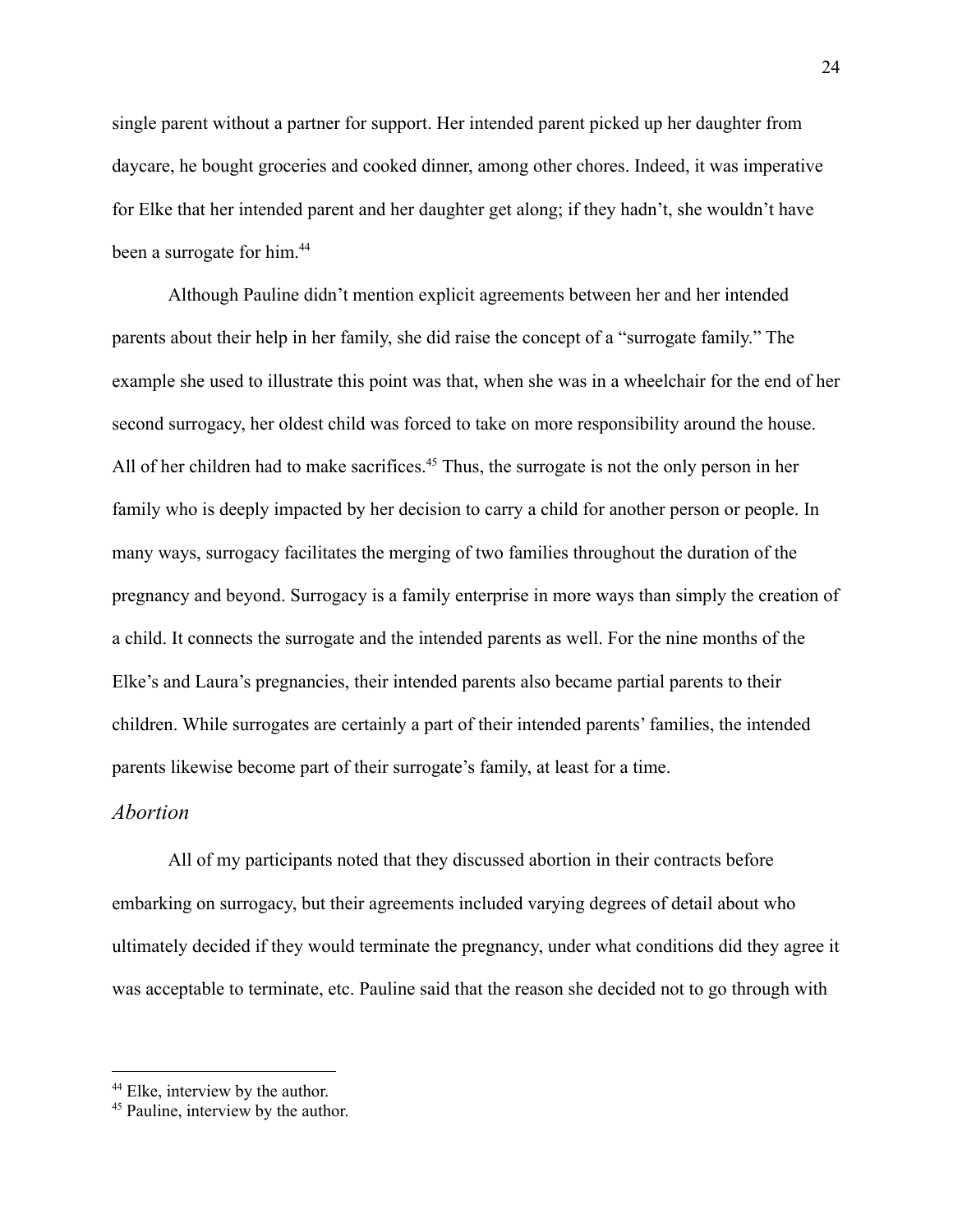her first intended parents was that they didn't see eye to eye on this issue. After receiving advice from another surrogate who said abortion is an important issue to discuss, she said,

I was thinking this is something we haven't discussed enough. We went over it, but like "if there's something really, really wrong, we will have to terminate." But then I thought, "what does 'really, really wrong' mean?" … I cannot terminate a pregnancy that I would've carried out myself. I probably would've terminated if a baby had zero chance at life. I wouldn't carry it to full term just to be born to die. But if this baby ends up in a wheelchair, that's still a life, so I can't terminate that, and that would mean that I have a baby – and not just any baby – a baby that needs extra care.<sup>46</sup>

Kaj and Madelief revealed a potential conflict when surrogates and intended parents don't discuss termination in detail. Madelief said, "I'm really against abortion so they know that that wasn't an option, and if there would've been a medical issue with the termination question I don't think we had a specific agreement about that, but the general appointment was that there wouldn't be any abortion because I don't want that."<sup>47</sup> Kaj, on the other hand, said,

That was non-negotiable from her end because she's also deeply religious. If there would be something like Down's Syndrome or anything like that, she would not want to terminate the pregnancy. Let me be clear, I also would not terminate the pregnancy for that, but it gets a little iffy when you're talking about other trisomic genetic disorders, where you just know that this child is going to live for three weeks and just be in agony. We're not doing a good thing by not terminating that pregnancy. If that had happened, I don't know where that conversation would have gone.<sup>48</sup>

For Kaj and Pauline, then, deciding if and when to terminate the pregnancy took the surrogate's wishes into account, but it also involved assessing the child's quality of life if the pregnancy weren't terminated. Kaj said, "We're not doing a good thing by not terminating that pregnancy" – i.e. a pregnancy when the baby is severely disabled and "where you just know that this child is going to live for three weeks and just be in agony."<sup>49</sup> While Kaj may believe that it

<sup>46</sup> Pauline, interview by the author.

<sup>47</sup> Madelief, interview by the author.

<sup>&</sup>lt;sup>48</sup> Kaj, videoconference interview by the author, Amsterdam, The Netherlands, November 18, 2021.

<sup>49</sup> Ibid.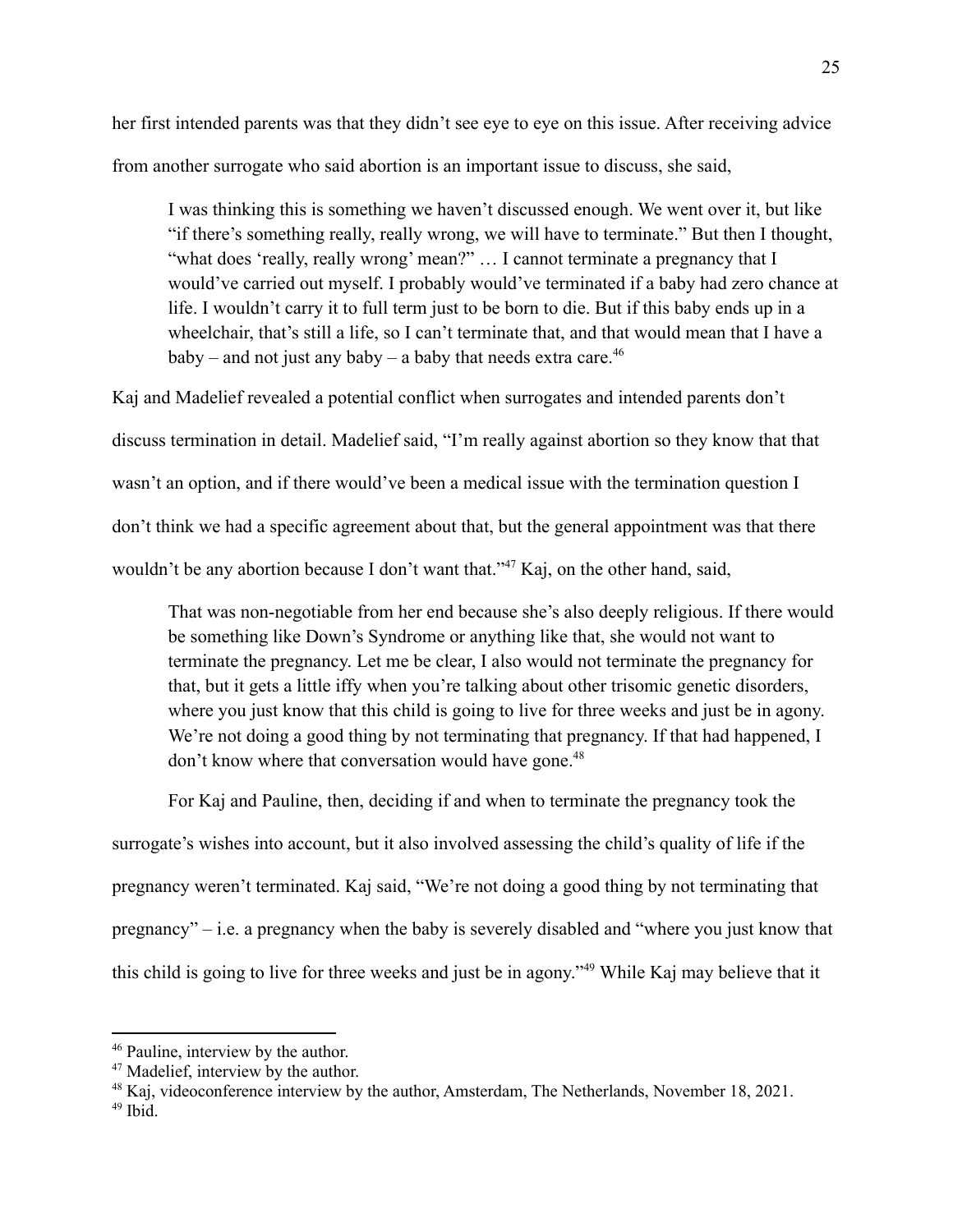would be wrong to bring such a child into the world, it's not a universally held opinion, and, crucially, Madelief is one of the people who disagrees with him. What would have happened, though, if Kaj's baby had had a trisomic genetic disorder? The fundamental answer to this question is that one cannot force a pregnant person – regardless of the context of their pregnancy – to terminate the pregnancy. Even though Madelief and Kaj have agreed that Madelief will not be this child's parent, she still has the power to decide if and when the pregnancy is terminated.

Pauline also blurred the lines between surrogacy and parenthood when she said "I cannot terminate a pregnancy that I would've carried out myself."<sup>50</sup> Pauline makes an interesting claim about who exactly decides when to terminate the pregnancy. She assigns ownership of that decision to her intended parents by separating her surrogate pregnancies from her pregnancies with her own children, but, again, she is the ultimate decision-maker on this question. She seemingly separates herself from the choices that parents have to make, like whether to have an abortion, by removing herself from this decision, even though it's not something from which she can easily extricate herself.

### <span id="page-27-0"></span>*Miscarriage*

Two of the surrogates I interviewed, Pauline and Laura, suffered a miscarriage while they were surrogates. Pauline lost her first attempted pregnancy, and she said she thought, "'Ok, this is not my baby, but I'm devastated, and it is my baby because it was my own egg.' That was a real struggle. That was really hard. … It took me about a week for that to really sink in, and by the end of the week I was just crying my eyes out like 'this is huge.'"<sup>51</sup> While Laura also expressed sadness about losing her first surrogate pregnancy, she didn't describe the same despair that Pauline did. She said that the intended parents were devastated because they only

<sup>&</sup>lt;sup>50</sup> Pauline, interview by the author.

<sup>51</sup> Ibid.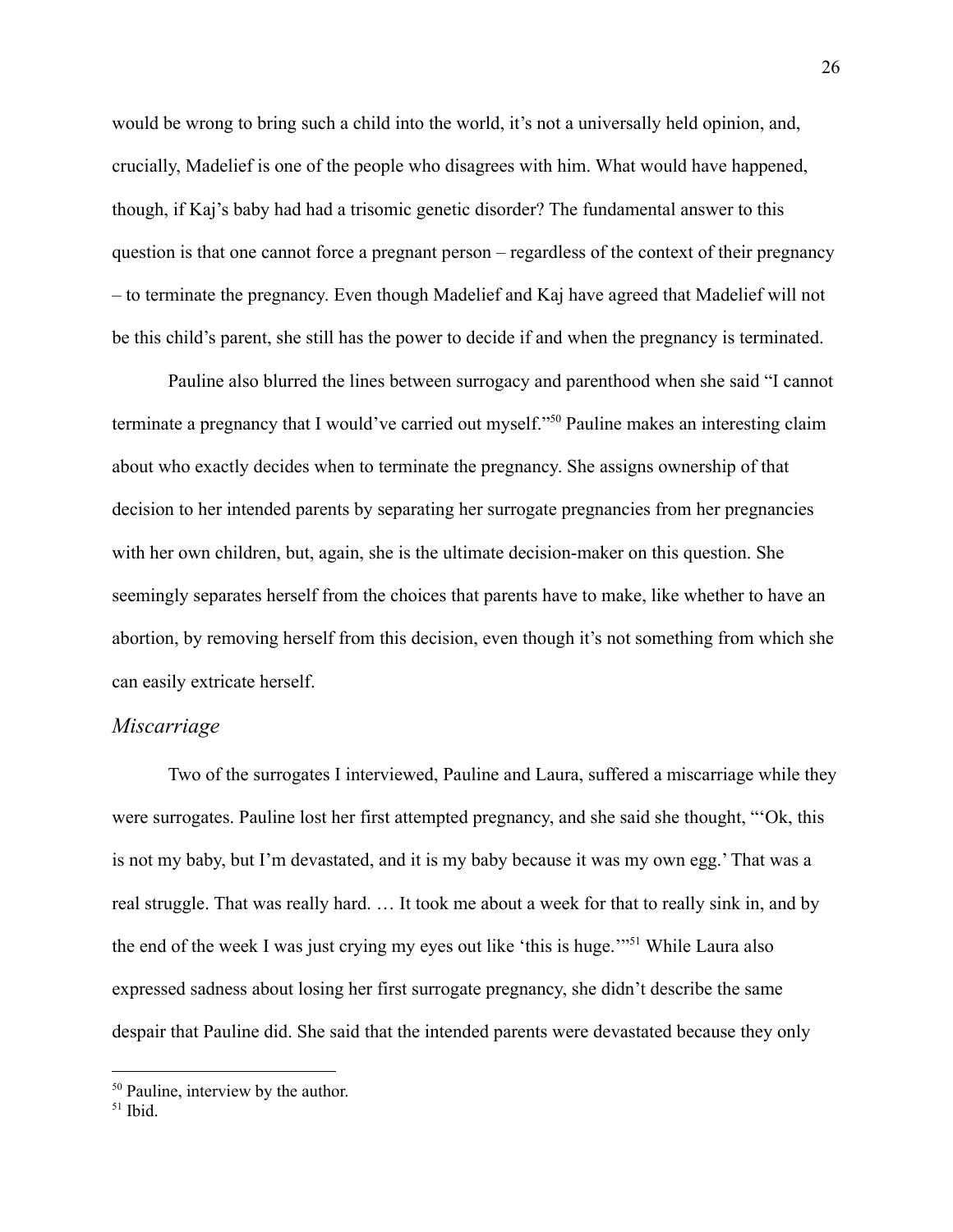had one more embryo after this one was unsuccessful, but "it also made me feel that I was doing the right thing because I also wasn't really sad. I didn't feel like I'd lost a baby. I just thought, 'Ok, this is absolutely devastating for you, but let's go on. Let's try the last option as well.' … I didn't feel like mourning at all."<sup>52</sup>

The high- and low-tech distinction feels important in investigating why Pauline and Laura felt so differently about their miscarriages. Pauline's anguish compared to Laura's indifference is explicitly related to the fact that Pauline was biologically related to the baby. Although she knew intellectually that it was not her baby, she also knew that, yes, biologically it was her baby. Laura had the ease of knowing that she was unrelated to this baby in any biological way, and this baby was not hers in any capacity, which allowed her to only be sad on her intended parents' behalf.

# <span id="page-28-0"></span>*Attachment and Bonding*

Concerns about attachment and bonding between the surrogate and the baby were consistent throughout each interview. Although Laura mentioned "detachment" several times throughout our interview, she said that "It was constantly on my mind, 'this is not my baby.' I sometimes talked about it like I'm a little oven. I think I was very aware of being very detached from the very moment on, even though I stroked my belly and I talked to him or something, but only anticipating the joy for them, not for me."<sup>53</sup>

Pauline and Madelief both discussed consciously choosing to bond with their surrogate child(ren) while they were pregnant. Pauline said, "I consciously chose to connect and talk to them and tell them that they were wanted also by me. I never tried to avoid that bond because I knew I didn't want a baby. I didn't want the sleepless nights, and the nappies, and everything that

<sup>52</sup> Laura, interview by the author.

<sup>53</sup> Ibid.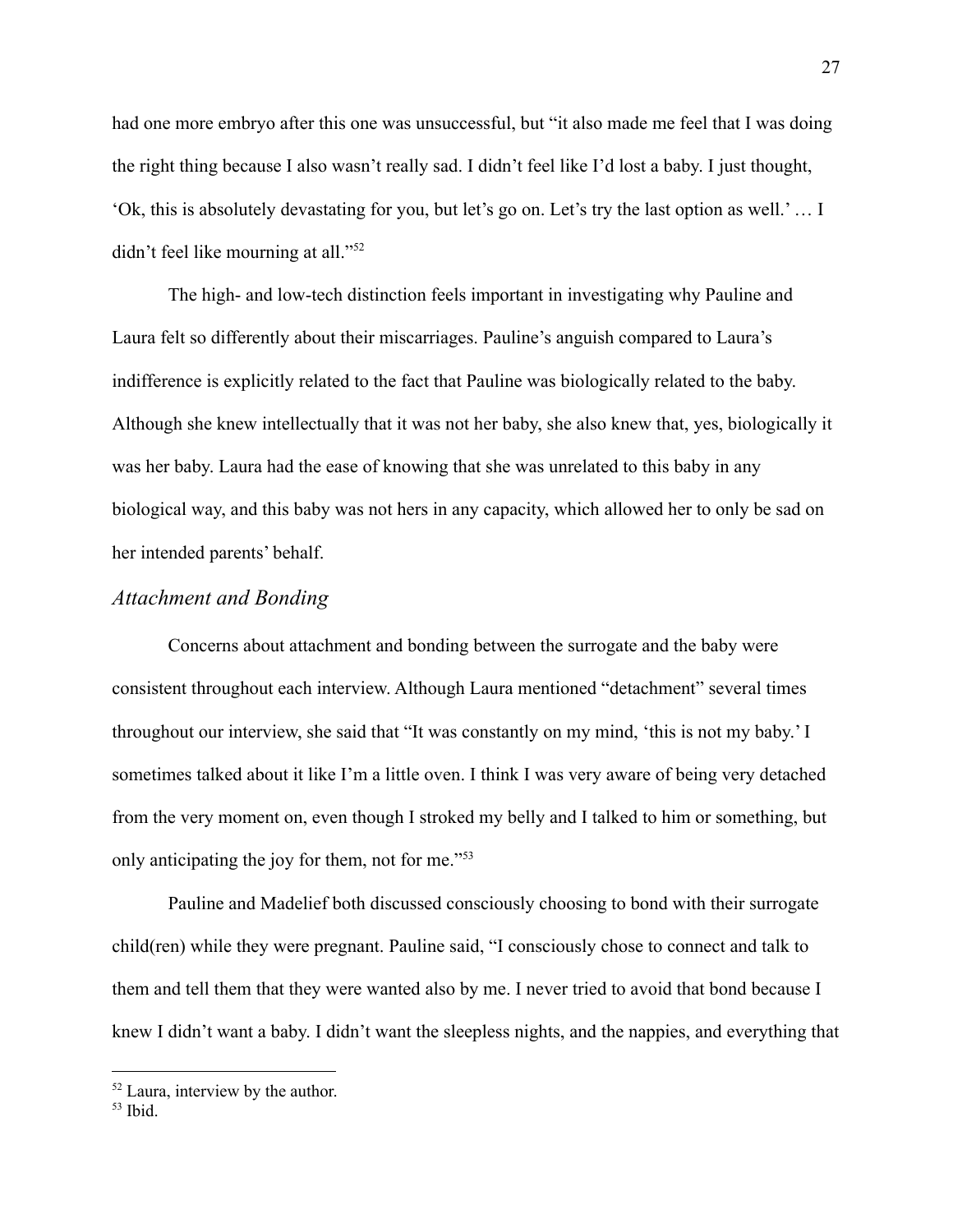comes with a baby."<sup>54</sup> Madelief echoed this sentiment but describes it as a challenge, while Pauline is much more at peace with her choice. Madelief said,

At some point I really struggled with how attached can I be with you. I had some difficulties with that, but then I really decided, well, this child also deserves a lot of love, so then I really cared for the baby just like my own son. … It really felt good to accept this is also a baby who deserves love from me. It felt sometimes like, "it's not my child, but it is because it's growing in me and it's also biologically my child."

Interestingly, Kaj, who was one of Madelief's intended parents, doesn't remember Madelief wrestling with growing attached to the baby until after she gave birth, saying, "Along the way she was like 'No this is your child. It feels great to be pregnant, but there's no real bond.' There was sort of like a tidal wave after the birth, and it sort of took us off guard."<sup>55</sup>

Elke also says she understands why people may be concerned about surrogates bonding with the baby, but, especially for low-tech surrogates, she says "basically we go through, well, duh! It's inside of me for nine months, what do you expect? When I look at her, she's my own flesh and blood. That means that I'm attached. It doesn't mean that I'm bonded in such a way that it would be harder for me to say goodbye to her. It's just that we have a lifelong bond because she grew inside of me."<sup>56</sup> Laura similarly mentioned that, while her intended parents never said anything to her about her forming an attachment with the baby, she said "I think they never worried because they knew that if I had an attachment, it would be a healthy one."<sup>57</sup>

It seems, then, that there are "healthy" and "unhealthy" attachments or bonds that a surrogate can have with the baby. The line between which attachments are acceptable or unacceptable is blurry, though. Elke proposes that some level of a bond is natural, but that that bond would not prevent a surrogate from giving the baby to the intended parents. This proposal

<sup>&</sup>lt;sup>54</sup> Pauline, interview by the author.

<sup>&</sup>lt;sup>55</sup> Kaj, interview by the author.

<sup>56</sup> Elke, interview by the author.

<sup>57</sup> Laura, interview by the author.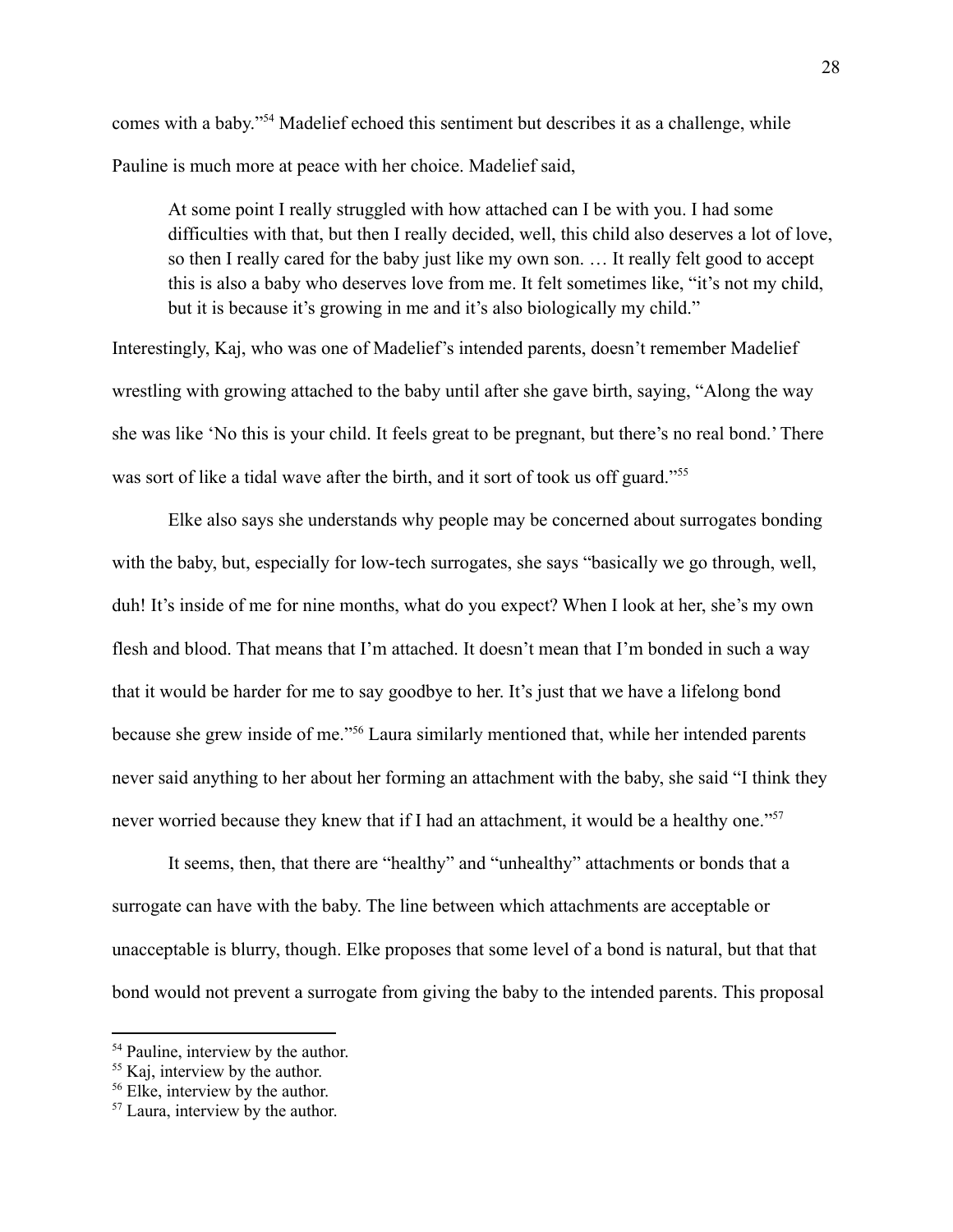flies in the face of what many consider to be a "natural" bond between a mother and her child. If a surrogate is truly bonded to the child – through genetics, the pregnancy, or both – it seems likely that many would assume the surrogate would also demand a parental role in the child's life. Pauline and Madelief's assertion that they choose to bond with the babies they carried also raises questions about the healthy/unhealthy dichotomy. Is it healthy to choose to bond with a baby that you will ultimately give to the baby's intended parents? Healthy for whom? Is it unhealthy for the baby not to develop an attachment with the person carrying them?

### <span id="page-30-0"></span>*Hand-Of*

For everyone I interviewed, the birth and then the handing of the baby from the surrogate to the intended parents proved to be an emotionally charged moment. As Pauline explained, "People assume that that is the most difficult part of a surrogacy, and it is the most beautiful because that's what you're working toward: the happiness of these dads finally having this baby."<sup>58</sup> After Elke gave birth, the baby lay on her chest for 15 minutes while they waited for the umbilical cord to die, and after that happened, her intended parent cut the cord, and the baby was placed on his chest. "The handover was … basically picture complete."<sup>59</sup> Laura also described her birth and hand-off as "very beautiful." She said, "I was very happy because this baby was obviously very healthy. It was shouting and screaming and very red and very healthy baby, which my kids were not when they were born. I just felt very much in control. I felt very much like this is how birth is supposed to be."<sup>60</sup> Laura's partner was actually the one who cut the umbilical cord because he wasn't able to after the birth of their twins, and "we thought it was nice and symbolic that he didn't get to do anything in the whole nine months except taking care of me and

<sup>&</sup>lt;sup>58</sup> Pauline, interview by the author.

<sup>59</sup> Elke, interview by the author.

<sup>60</sup> Laura, interview by the author.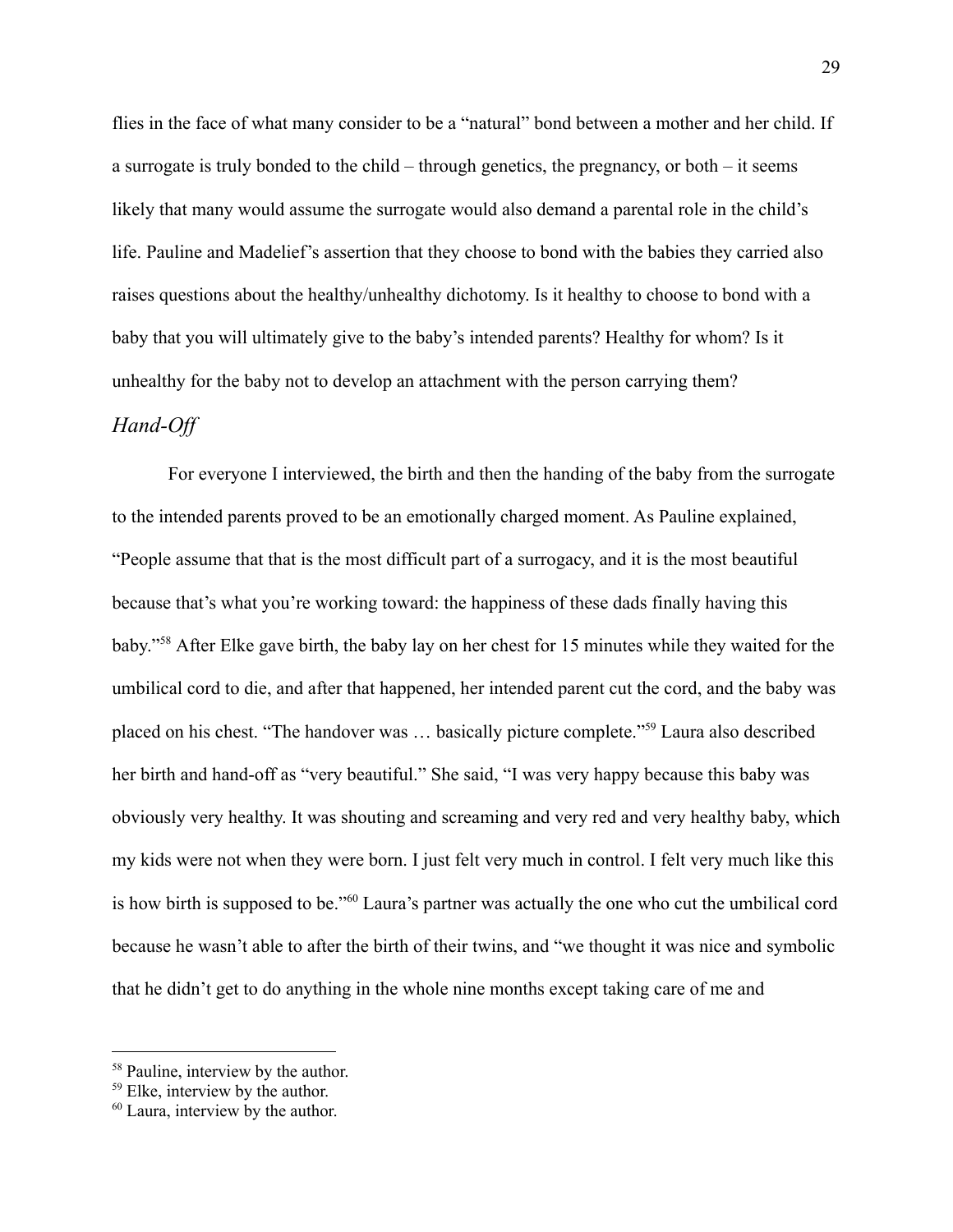watching, so this would be symbolic."<sup>61</sup> Ultimately, though, Laura said, "[she] just couldn't wait to get it over with" and give her intended parents their baby.<sup>62</sup>

Kaj and Madelief both described their birth and hand-off scenario as "highly coordinated" and "very strict." Kaj said the plan was that

She would be allowed to have it in her arms, cuddle it, and if she felt things were alright, she could hand it over to us. And if that would take longer than 20 minutes, there would be a person in the room who would ask, "Does it feel like you can hand him over now, or do you want me to help?" like taking over the responsibility of handing him over because I think that's a big psychological moment, especially after hours of labor.<sup>63</sup>

According to both Kaj and Madelief, their birth and hand-off went as they planned it, and when

the baby was in Madelief's arms, Kaj said "we had very tender moments. It was very

beautiful."<sup>64</sup> Madelief agreed that the birth and hand-off were beautiful, but she also clearly

struggled with giving the baby to his intended parents. She said,

I was trying to hold onto him [while giving birth] and then I started to be really emotional. Then he came out, and it really felt like I had to let him go. It was a really beautiful moment but it's also still emotional. Beforehand we decided "I really want to have him on my chest first," and then the dads were standing beside me, and they really helped with the delivery – holding my hand – and my husband was on the other side, so it felt really like I was just supported. I had a nice moment with him on my chest, and of course I would've liked to keep him a little bit longer, but my husband stimulated me a bit to give him to the dads to put him on their chest. … I just felt empty. I didn't know what to feel – just empty. Empty belly. Empty everything. For the first period, I was quite overwhelmed with how many emotions I had. … It also felt suitable. It felt really nice that it was hard because it's a hard thing to do. $65$ 

Thus, Madelief didn't experience the same straightforward joy that Pauline, Elke, and Laura did.

She grieved the loss of the baby from her belly and into a world without her. When I asked why

<sup>61</sup> Ibid.

<sup>62</sup> Ibid.

<sup>63</sup> Kaj, interview by the author.

<sup>64</sup> Ibid.

<sup>&</sup>lt;sup>65</sup> Madelief, interview by the author.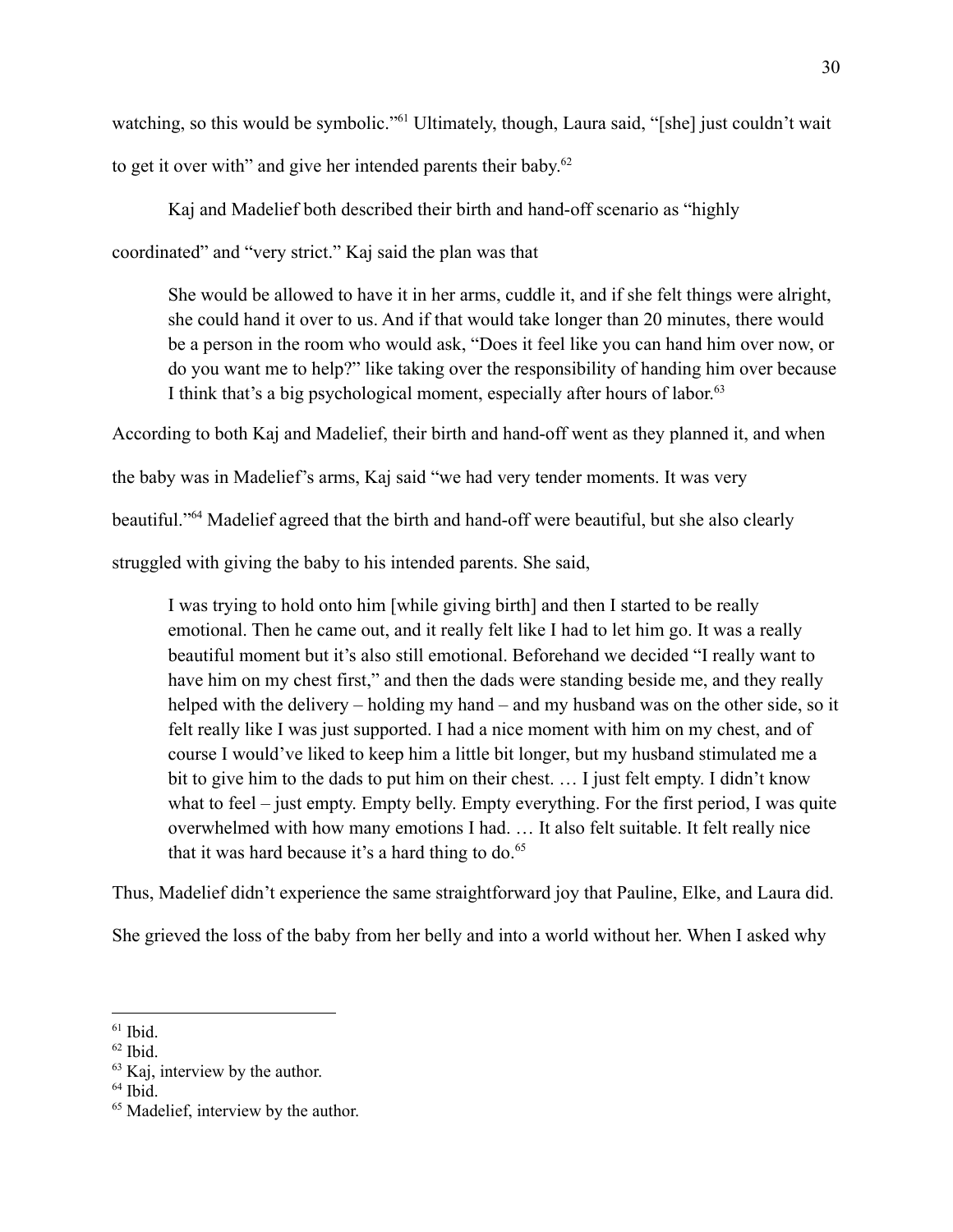she wanted to do skin to skin contact, she said, it was "a reward for all my hard work. It was also a safe landing for him to get used to the outside world. I think also as a little goodbye."<sup>66</sup>

Later, Madelief returned to the emptiness she felt and said,

When I gave birth to my son, you have a baby, and you really don't notice that your belly is actually empty, it's like this big bag with loose skin and there used to be a baby inside and you used to feel the baby moving, and then all of the sudden it's like this – it was also really physical because I had an empty belly. … It was just empty. I didn't really know what to feel. I didn't feel anything anymore. It was just empty.<sup>67</sup>

The emptiness that Madelief felt was represented through the emotional lack she felt, but also the physical lack in her body. There was simply no longer a baby where there used to be a baby. As Kaj described it, it was "almost like if you're going to experience a stillborn."<sup>68</sup>

The fascinating thing about the four surrogates' hand-off experiences is that Madelief's is the outlier in terms of how distressed she was after giving birth and giving the baby to his intended parents, but her experience also most closely fits the popular conception of how surrogates must feel after giving birth. Madelief's story is why, to paraphrase Pauline, people assume that the hand-off is the most difficult part of a surrogacy. In many ways, this assumption makes sense. The biological and gestational relationship between the surrogate and the baby seems to inherently lead to a challenge with giving the baby to someone else. Madelief's sadness is completely understandable. She chose to bond with this baby like her own son, and yet, unlike when she gave birth to her son, she was left without a baby to hold at the end of it.

Indeed, the beauty that the participants ascribed to the hand-offs doesn't seem unique to the beauty of any healthy, safe birth. The beauty derived from the hand-offs comes from the intended parents finally having the child they've waited so long for. In this telling of the hand-off

<sup>66</sup> Ibid.

<sup>67</sup> Ibid.

<sup>68</sup> Kaj, interview by the author.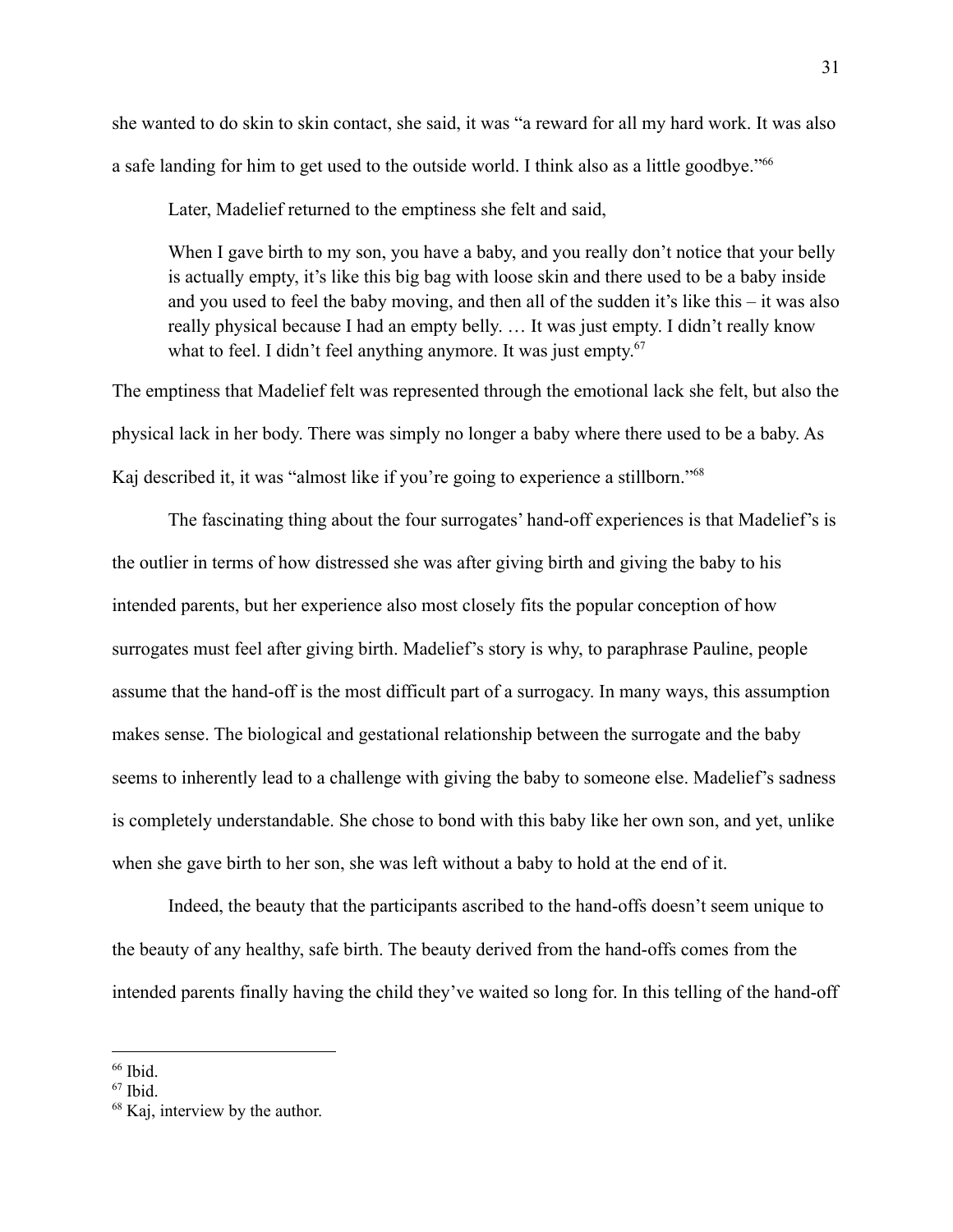story, the surrogate is truly just a vessel for the parents to experience the joy of meeting their child for the first time. Madelief's feeling of physical and emotional emptiness is like a reclamation of her part of this story. She was not merely a vessel, but an integral part of the baby's creation. At the same time, though, the delight with which Elke, Pauline, and Laura spoke of their hand-offs cannot be overstated. It really did feel like this was the moment the three of them had been waiting for, in part, it seems, because they had successfully removed themselves from the parent-child relationship. None of them viewed themselves as the baby's mother, so why would they feel anything but joy when the baby is given – returned, even – to his or her rightful parents.

# <span id="page-33-0"></span>*Breast Milk and Breastfeeding*

Everyone I interviewed discussed breastfeeding and breast milk as an important issue in their agreements with their surrogates, although Pauline was the only one who said providing the baby with breast milk was non-negotiable. When I asked why providing breast milk for her surrogate children was so important to her, she said, "I really believed in the benefits of breastmilk vs formula, and it was something I was good at. When my first daughter was born, and I fed her 100% breastmilk, it gave me a sense of pride like, 'hey this is something I'm good at, this is something I can do."<sup>69</sup> It was also important to Madelief that the baby be fed her breast milk, but it was equally important to her surrogate parents that she not directly breastfeed the baby. Kaj said,

She really wanted to make sure that the child would get breast milk, and we were very clear about, "Yeah, that's great, but it's not going to be the child latching onto your breast. We're ok with giving it any breast milk that you supply, but as soon as there's any skin to skin contact on a regular basis, you just know that's going to send your hormones into hyperdrive, and that's how attachment grows, so that was non-discussable for us."<sup>70</sup>

<sup>69</sup> Ibid.

<sup>70</sup> Kaj, interview by the author.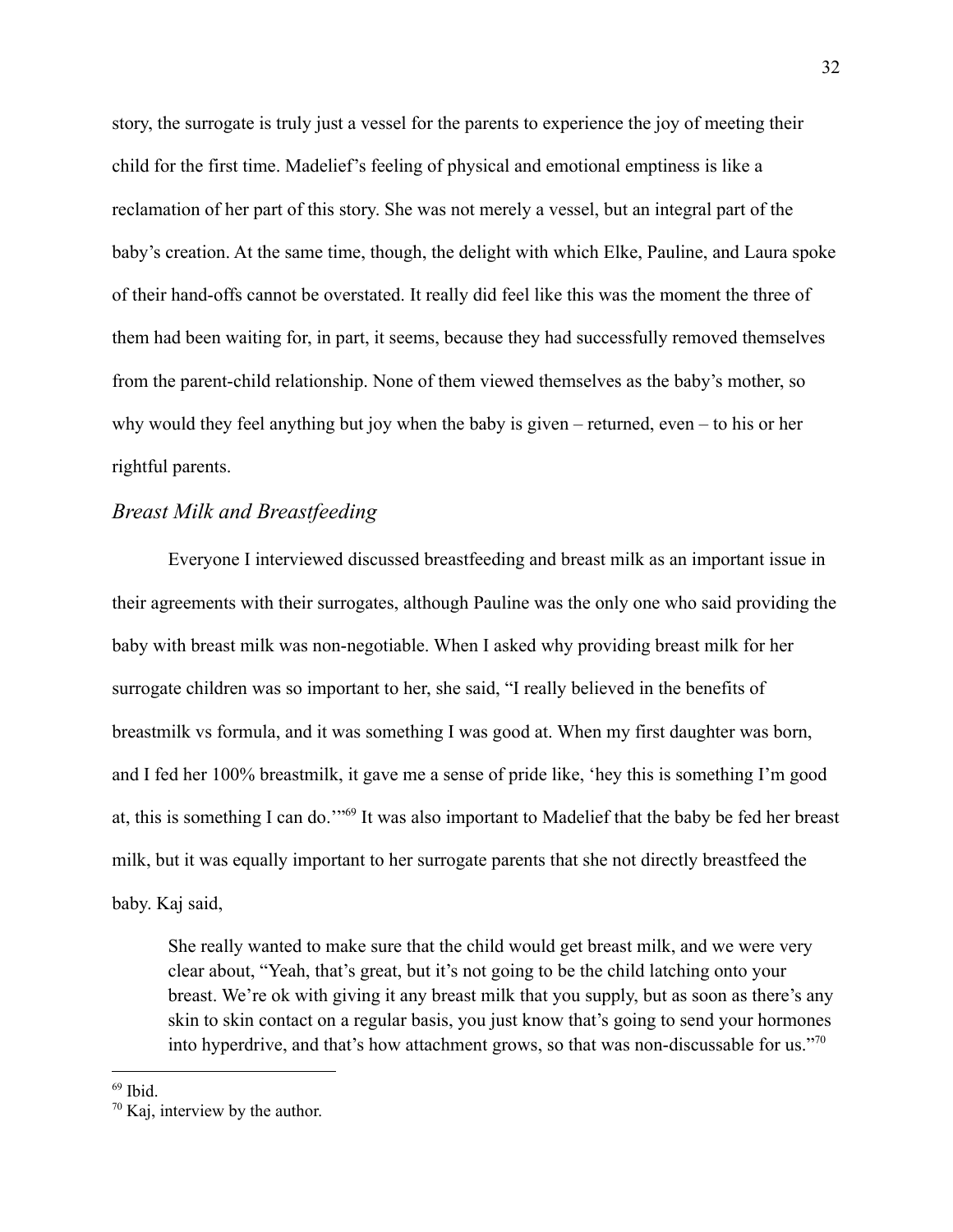Just as Kaj and his partner didn't want Madelief to directly breastfeed the baby, Elke's intended parent didn't want her to pump or breastfeed the baby in any capacity because he thought she would get attached to the child if she pumped for her or if she fed her, although Elke contends "I only feel connected to cows when I pump milk because that's the sound that it makes."<sup>71</sup> Elke decided to pump "for myself and for my own recovery" and donated her milk to other families. Laura's intended mother also wasn't comfortable with her pumping for the baby, and, while Elke doesn't believe pumping or breastfeeding for the baby would have led to an attachment between them, Laura's "gynecologist said, 'I think for your psychological detachment, which you want, it's better not to.' … So [she] decided to go with that and not breastfeed at all." <sup>72</sup>

Although Laura and Pauline made very different choices regarding breastfeeding, both described it as incredibly painful. Because she chose to not even pump, Laura said, "Those first couple of nights were more painful than labor, I remember that, oh my gosh."<sup>73</sup> Pauline also compared pumping to pregnancy and labor: "Pumping full-time, I think it was more intense than the pregnancy. … I never really understood why women would give up, and I guess that was a big lesson. I learned why women give up because it can be very difficult."<sup>74</sup>

Breastfeeding (or pumping, since none of the surrogates directly breastfed the babies), is both a painful chore and an integral, non-negotiable part of being a surrogate. Breastfeeding and breast milk was one of the few universal moments among all the participants when they all agreed that someone – either the surrogate or an intended parent – drew a line in the sand about how the baby would be fed. It's striking that breastfeeding is another moment when intended parents and others worry about surrogates growing attached to the babies because it mimics

 $71$  Elke, interview by the author.

 $72$  Laura, interview by the author.

 $73$  Ibid.

<sup>74</sup> Pauline, interview by the author.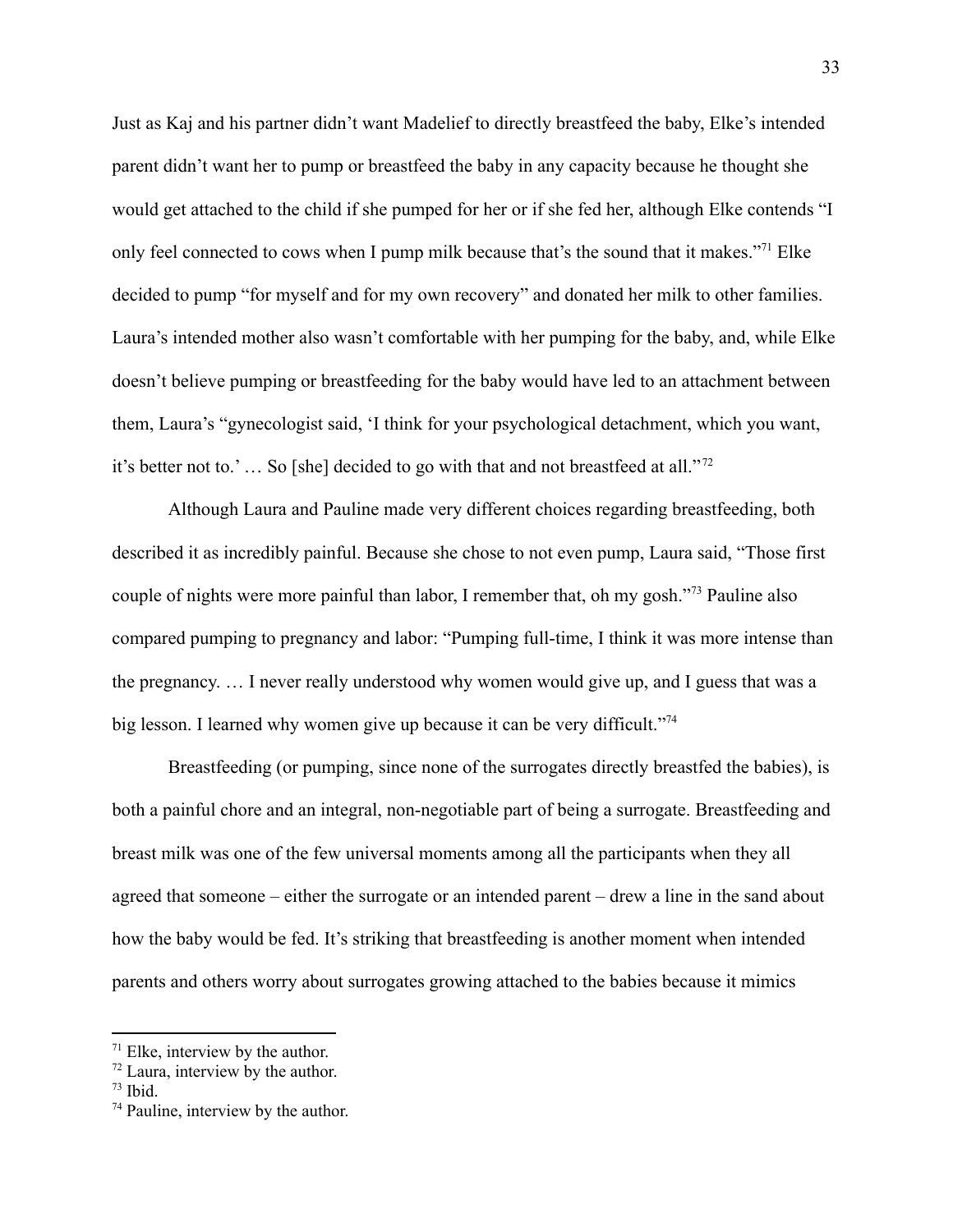pregnancy in many ways. It's a physical, biological connection between the surrogate that can't otherwise be easily replicated. The only difference is that breastfeeding can be avoided in a way that pregnancy can't. As a result of modern technology, surrogates don't have to physically breastfeed the baby if they want the baby to drink breast milk, so surrogates and intended parents don't have to deal with navigating the emotional challenges of surrogates performing another task that intended parents are simply incapable of accomplishing for their child. Additionally, since breastfeeding necessarily happens after the child is alive and in the world as opposed to existing simply in the womb, breastfeeding may feel closer to something a parent or caretaker does. Before the child is properly alive and in the world, pregnancy and its associated (perhaps involuntary) biological functions aren't the same conscious decision that breastfeeding is. Breastfeeding is such a point of tension because how one feeds one's child is one of the most central and personal choices a parent can make, and yet the surrogate, even though she isn't a parent, has a stake in this decision too.

# <span id="page-35-0"></span>*Surrogate Relationship to Child*

Elke and Pauline have somewhat formal agreements with their intended parents about how frequently they see the child. Both have agreed that they will see the child on their birthday, and Elke has also agreed with her intended parent that, when the child is making crafts in school for Mother's Day, she can make them for Elke if she wants. Pauline now also has an informal agreement with both sets of intended parents that she takes each child to Efteling – an amusement park – once a year by themselves and "spoil them rotten."<sup>75</sup> Both women also emphasized that their own children would always have the right to know the children born via surrogacy and vice versa. As Elke put it, "We're going to be led by the children on how often and

 $<sup>75</sup>$  Elke, interview by the author; Pauline, interview by the author.</sup>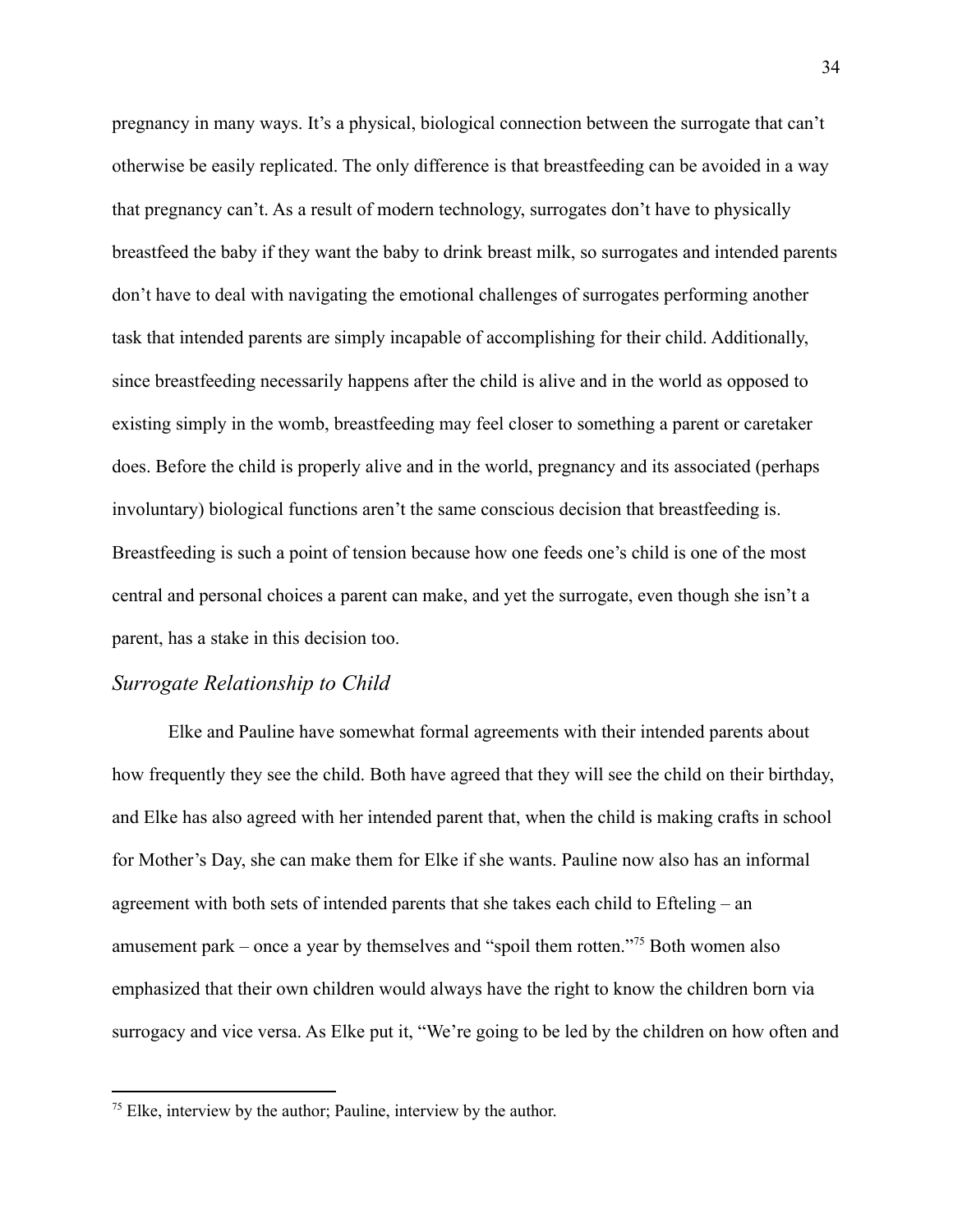how deep our contact will be [and] … She will always know that she came out of me. If she wants contact with me, my door will always be open. I'll be the cool aunt, we decided."<sup>76</sup>

Elke also noted that her intended parent refers to her as his daughter's mother to his friends, but she draws the distinction that, while she is her mother, she's not her mommy. <sup>77</sup> Kaj drew the same distinction between being a mother and mommy when discussing Madelief's difficulties after giving birth. He said,

She will always be a little more than his aunt. A lot more. And it will feel like that for her as well. … When she was having trouble with her hormones, she said, "I know I'm his aunt, but I'm also his mother." My partner's psychologist said, "Of course you're his mother, but you're not his mommy. You just need to grow your feeling of being his aunt, and that takes time. He was with you for nine months, so take your time in becoming an aunt."<sup>78</sup>

Kaj later used the language of "mommies" to describe himself when discussing the hospital possibly not letting him and his partner into the delivery room. He said, "We're not going to sit in the car waiting for her to birth our child. We are there. There will be trouble if anyone is going to stop me – getting all mommy."

There are two important threads in how the participants navigate their relationship with the children and intended parents. The first is the idea of drawing a line between being a mother and mommy. When Elke and Kaj said that phrase to me, they both said it as though it imparted inherent meaning, as though I would immediately understand the implied differences between mothers and mommies without needing an explanation. Mothers, it seems, are simply biologically and gestationally related to the babies. It's mommies who do the hard work of raising the baby. In fact, Kaj's invocation of "mommy-hood" to describe himself suggests that

<sup>76</sup> Elke, interview by the author.

<sup>77</sup> Ibid.

<sup>78</sup> Kaj, interview by the author.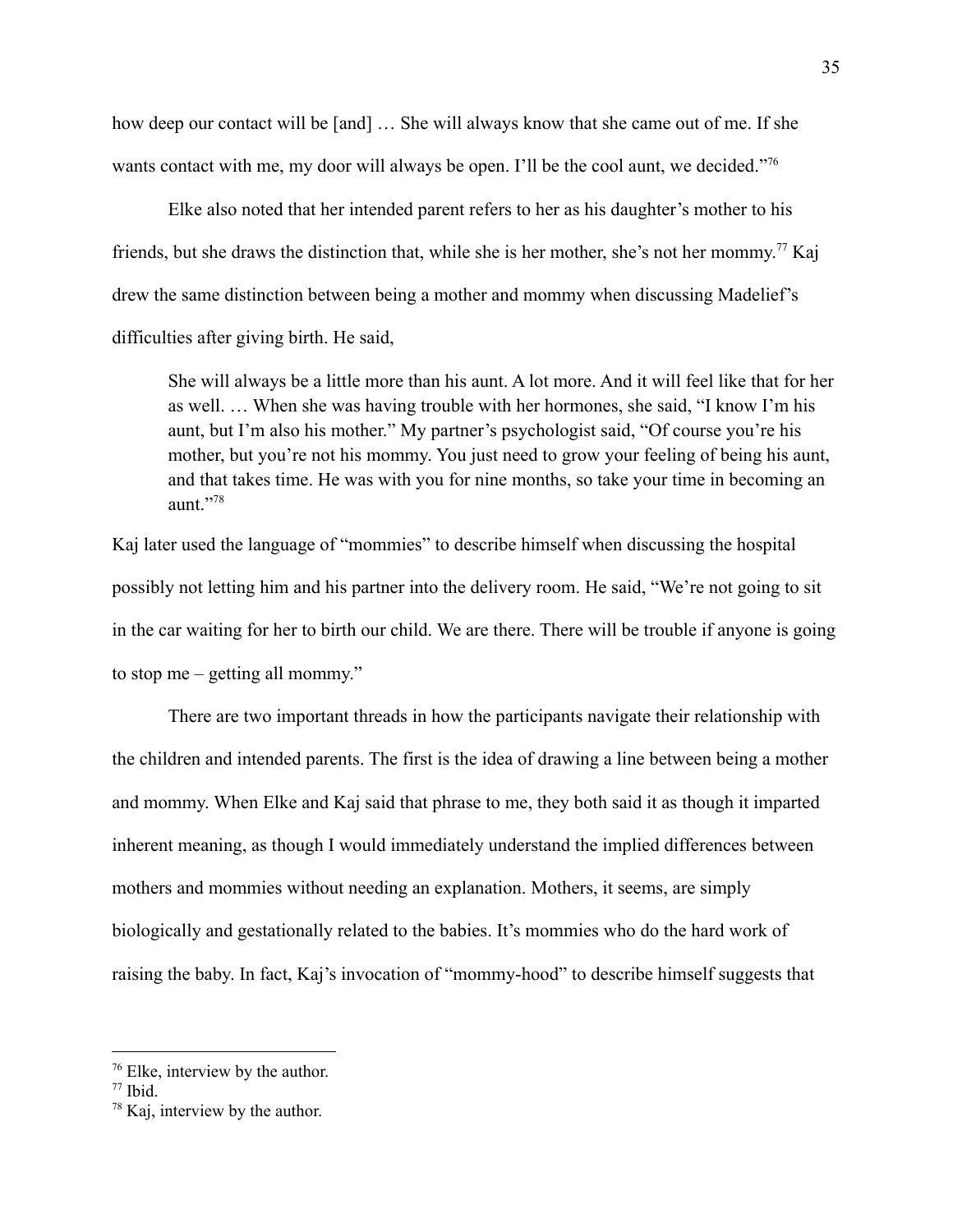being a mommy is not necessarily linked to gender or sex, but to feminine behavior and characteristics (in this case, the so-called "mama bear" stereotype).

Adjacently interesting to the mother/mommy dichotomy is the description of surrogates as a literal (in Madelief's case) or figurative (in Elke's) aunt. Aunts, in this instance, seem to be a kind of slightly removed – but still present – feminine familial figure. Aunts certainly aren't (usually) mother figures, but they can be important extended family relationships for children. Pauline "spoiling [the children] rotten" also takes on a grandmotherly quality, as grandparents are often the family members who shower children with everything they want (and what their parents won't give them) before returning them to their parents who have to deal with the consequences. In this way, surrogates and intended parents use the language of intended family to describe surrogates' relationships with the children they carried. This choice symbolizes one more way in which surrogates and intended parents are intimately connected, how families created via surrogacy are more complicated and bigger than a traditional nuclear family suggests. *Gay Intended Parents*

<span id="page-37-0"></span>Pauline, Elke, and Madelief were all surrogates for gay intended parents. This pattern is indicative of the loophole in Dutch law for gay men to have children via surrogacy. Pauline also considered three couples as intended parents before settling on her first intended parents, and all three of those couples were also gay men. When I asked her if she was intentionally seeking out gay men, she said, "a gay couple usually knows from when they discover that they're gay, they know, I'm not going to have a baby. … whereas an intended mother usually has gone through a process where she has tried to conceive herself and can't, so a surrogate is always second best.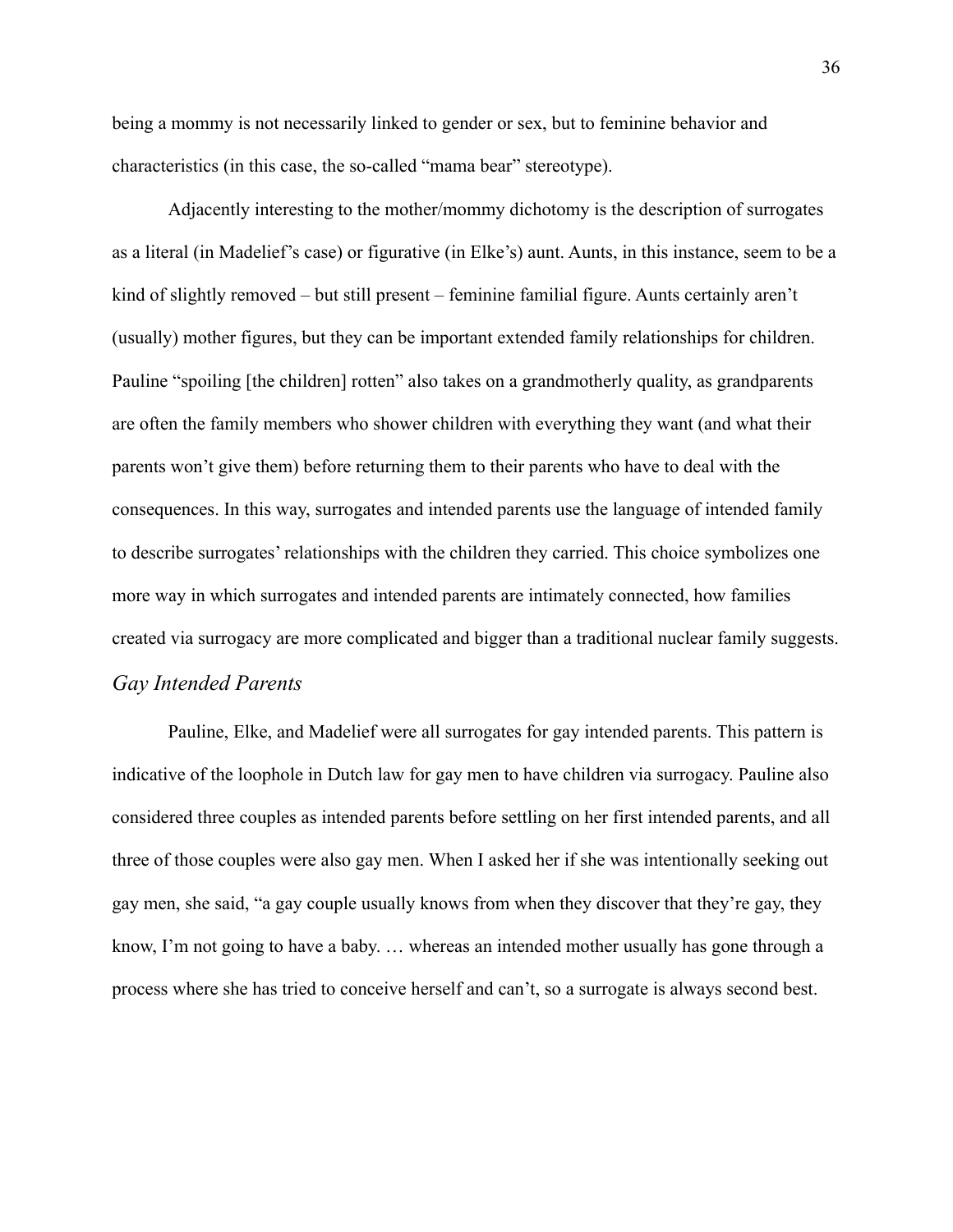Most of those women would give anything to carry that baby themselves. That was an emotion that I didn't want to deal with."<sup>79</sup>

Kaj also discussed how "it's not easy to get a child in the natural way – impossible to get a child in the natural way," so the fact that Madelief approached them about being their surrogate, "is like the holy grail ... as a gay couple who want children."<sup>80</sup> In terms of the law and the way it impacts gay people, Kaj had a lot to say:

As a gay man, it's also a little frustrating, if not very frustrating, to – step after step it feels like you're jumping through hoops that are not your hoops. I haven't asked to be gay. This is not a choice. There are so many legal steps you have to take. There are so many conversations you need to have. … Sometimes I think some straight person might benefit from these conversations as well before they choose to get a child, but it's hard not to get a little salty. … You're a marginal group within a marginal group. These laws are so deeply rooted in not wanting to have the conversation about it as well. The religious part of it as well is hard for me to understand why, in these days, in the Netherlands, still why it is such a big part of politics. Because these are their values, not mine. If you don't want to be part of gay surrogacy, or gay parenthood, don't be, just don't take that right or that opportunity from me. $81$ 

Kaj also stated that he feels like a "second-class citizen" as a result of the Netherlands' surrogacy laws.

Much of what Kaj had to say about gay surrogacy and gay parenthood mimics the language that gay activists used when advocating for gay marriage, one of the most successful and homonormative campaigns in recent memory. The insistence on gay people's right to participate in the quintessential normative rituals in family-making – marriage and having (biological) children – is the core of homonormativity. Even Pauline's comments about gay men knowing they can't have a child and not thinking of a surrogate as "second best" hit on homonormative notes. Gay men are just so excited about the opportunity to have a biological

<sup>79</sup> Pauline, interview by the author.

<sup>80</sup> Kaj, interview by the author.

<sup>81</sup> Ibid.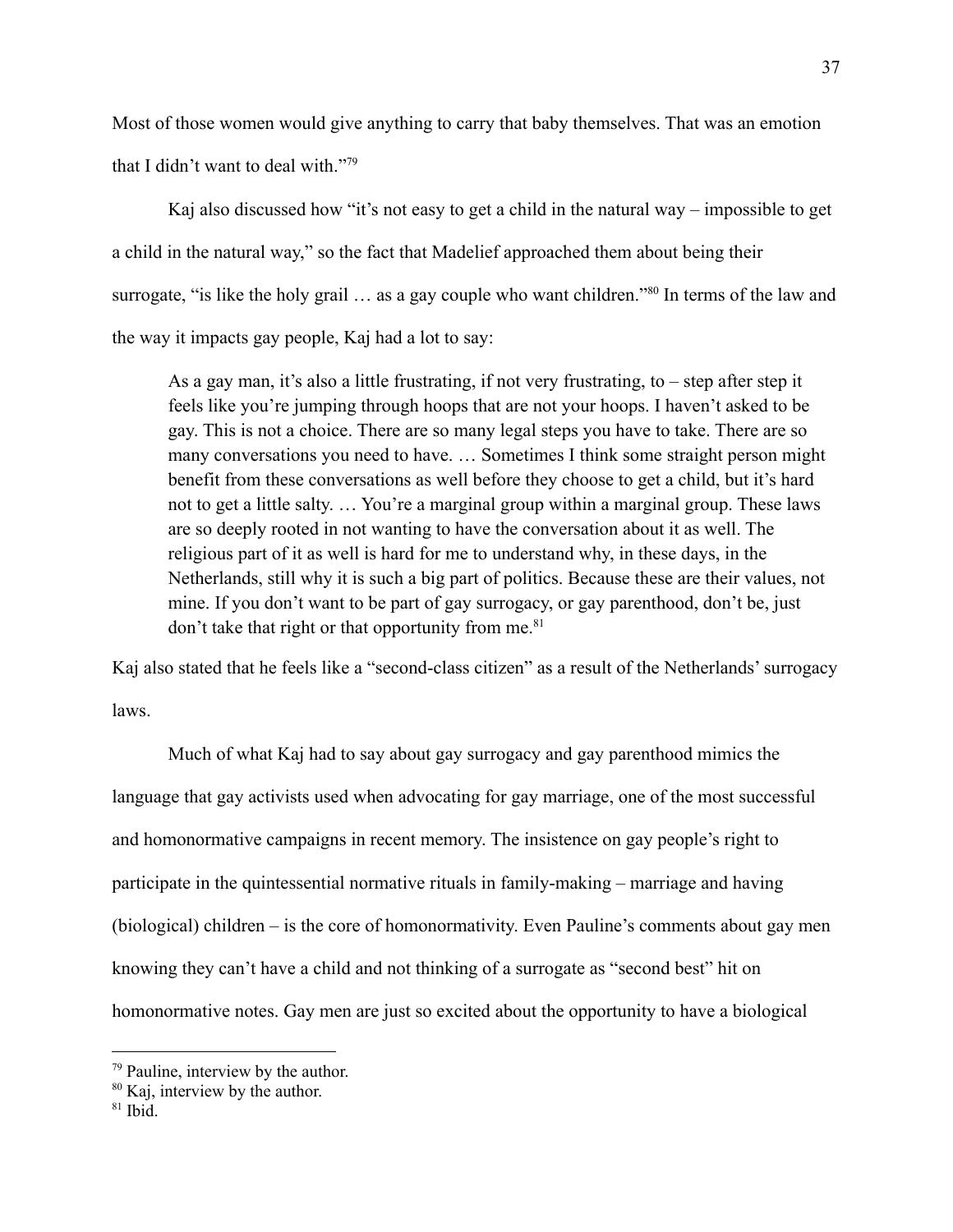child that they aren't jealous of the surrogate the way that an intended mother might be if she assumed that she would be the one to carry her child.

Several participants also mentioned how challenging it is to adopt a child in the Netherlands, with the implication being that it is so difficult that the only way a gay man or gay couple can have children in the Netherlands is through surrogacy. However, given how expensive surrogacy is, having children in the Netherlands is only available to gay men who are financially stable and popular enough to not only find a surrogate but then pay for all of the associated expenses with surrogacy. For all my skepticism about homonormativity, the fact that, in reality, parenthood is only available to a certain kind of gay man reveals the fallacies and the holes in homonormative societies.

#### <span id="page-39-0"></span>*Contracts*

Another point of contention was that the agreements surrogates made with their intended parents – the primary one being that the intended parents would be responsible for the baby after they were born – were not legally binding. Therefore, the surrogate could decide to keep the baby at any time, and the intended parents could refuse to accept the baby at any time. This reality was troubling for Elke and Pauline. Elke said, "I wouldn't have a leg to stand on if he refused the baby, and he wouldn't have a leg to stand on if I kept the baby. People always asked what if I decided to keep the baby, and I was like, 'well, what if he decides to reject the baby? Then I am stuck with a baby that I am not prepared for nor actually have the intention of taking care of.'"<sup>82</sup> Pauline noted that, since she was automatically put on her first surrogate child's birth certificate as her mother, since she gave birth to her, "I was her legal parent for a year and a half

<sup>&</sup>lt;sup>82</sup> Elke, interview by the author.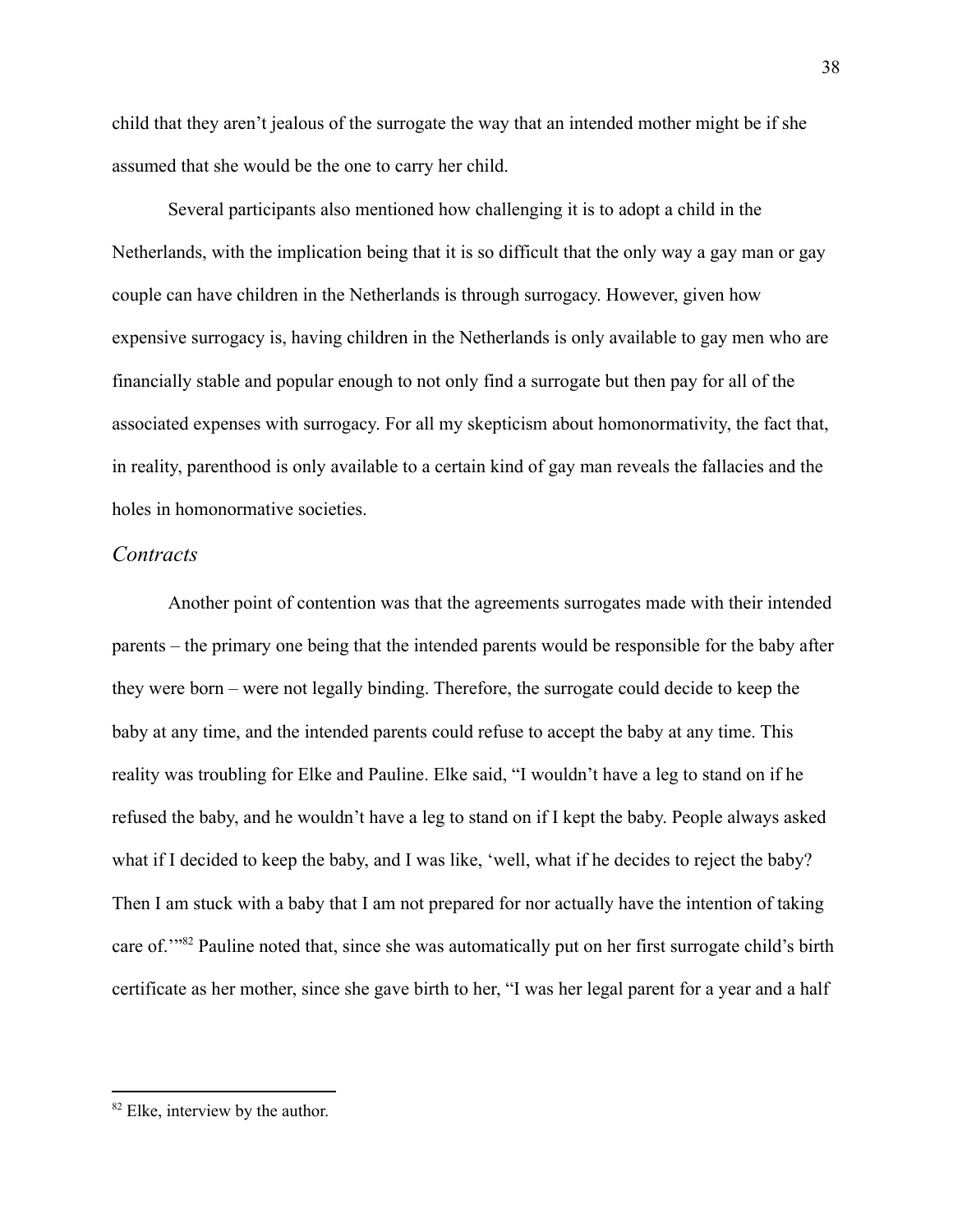before everything was finished. That's ridiculous. For a year and a half I could just say, 'Hey, you know what, give me your child.' That's bizarre." <sup>83</sup>

Much of the contracts the participants spoke about were built on trust and faith, regardless of how long the surrogates knew their intended parents before they embarked on this journey together. Elke remarked that her whole experience was "all in good faith," and Laura reiterated several times that "It was so based on confidence and true friendship and knowing each other really well."<sup>84</sup> It's ironic that, in a country where surrogacy is so heavily regulated, so much of surrogacy is actually built on complete trust between surrogates and their intended parents, as opposed to any kind of legally binding document. Although the current Dutch regulations seem designed to remove any doubt as to who a child's parents are, they are woefully inadequate for such a complex issue as surrogacy, and they actually create more confusion and anxiety among surrogates and intended parents.

### <span id="page-40-0"></span>*Adoption and Legal Formalities*

Laura and Kaj spoke about the emotional challenges of having to adopt one's own child. Even though Laura wasn't biologically related to the child, her name was automatically put on his birth certificate, which is where it stayed for eight and a half months before he was adopted by his biological mother. Laura spoke about how her intended mother had to adopt her son because Laura was put on the birth certificate when he was born. She said, "It must've been very frustrating for my friend to have to adopt her own child. … I do remember that at the hearing I was only happy, but she was very emotional. She was crying all the time because finally she was his mother on paper, even though she was his mother from the very first day."<sup>85</sup> Kaj, who is also biologically related to his son but was not the legal father at first, also spoke about the challenges

<sup>&</sup>lt;sup>83</sup> Pauline, interview by the author.

<sup>&</sup>lt;sup>84</sup> Elke, interview by the author; Laura, interview by the author.

<sup>&</sup>lt;sup>85</sup> Laura, interview by the author.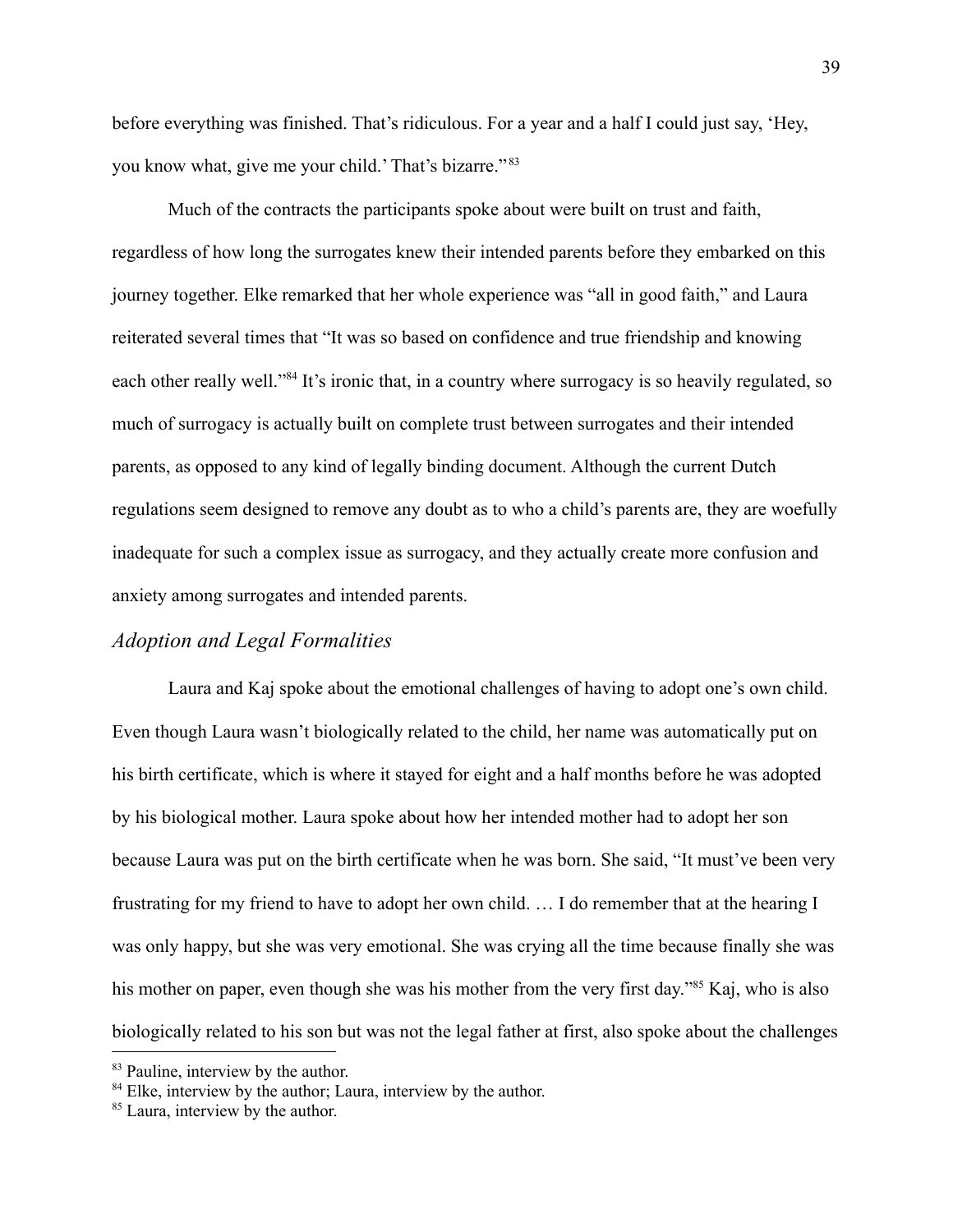associated with adopting his own son. He said, "We got a message from our lawyer being like 'The adoption is all clear now; you're the legal parent.' and I remember choking up, which I'm doing now. It's just interesting because I know it's my child, and I don't need the validation of another person to feel that, but it was also emotional, which caught me off guard."<sup>86</sup> Madelief had a different perspective, however, saying,

It felt actually quite nice to get the recognition. I am after all his biological mother, and I carried him for nine months. It actually would've been nice if there would still be something  $-I$  think it would be nice if my name would stay on the record, even though I don't want the legal responsibility. It would be nice if he will see I'm his biological mom. I think once the adoption is completed, my name is completely erased, which is kind of a shame $87$ 

To Madelief, being on the baby's birth certificate wasn't a burden; it was a symbol of the work she did to bring him into the world, and the fact that she is his biological mother, even if she isn't his caretaker.

Elke actually took a different legal route from the other surrogates. Instead of the child being adopted and her name being stricken from the record, Elke chose to be declared an unfit parent by Child Protective Services and have the child "removed from her care," which she found very upsetting. She said, "With me, they said that she was currently in danger being under my name. … That was another day of crying. … That was a bit of a spot on the fairytale that I feel we have lived through otherwise."<sup>88</sup> Madelief also took issue with the way she was spoken about in the legal proceedings, because, she said, "In the documents for the court, it had to say (I don't know the exact words) that he couldn't expect anything from me as a mother, which is kind of cruel that you have to put it like that."<sup>89</sup>

<sup>86</sup> Kaj, interview by the author.

<sup>&</sup>lt;sup>87</sup> Madelief, interview by the author.

<sup>88</sup> Elke, interview by the author.

<sup>89</sup> Madelief, interview by the author.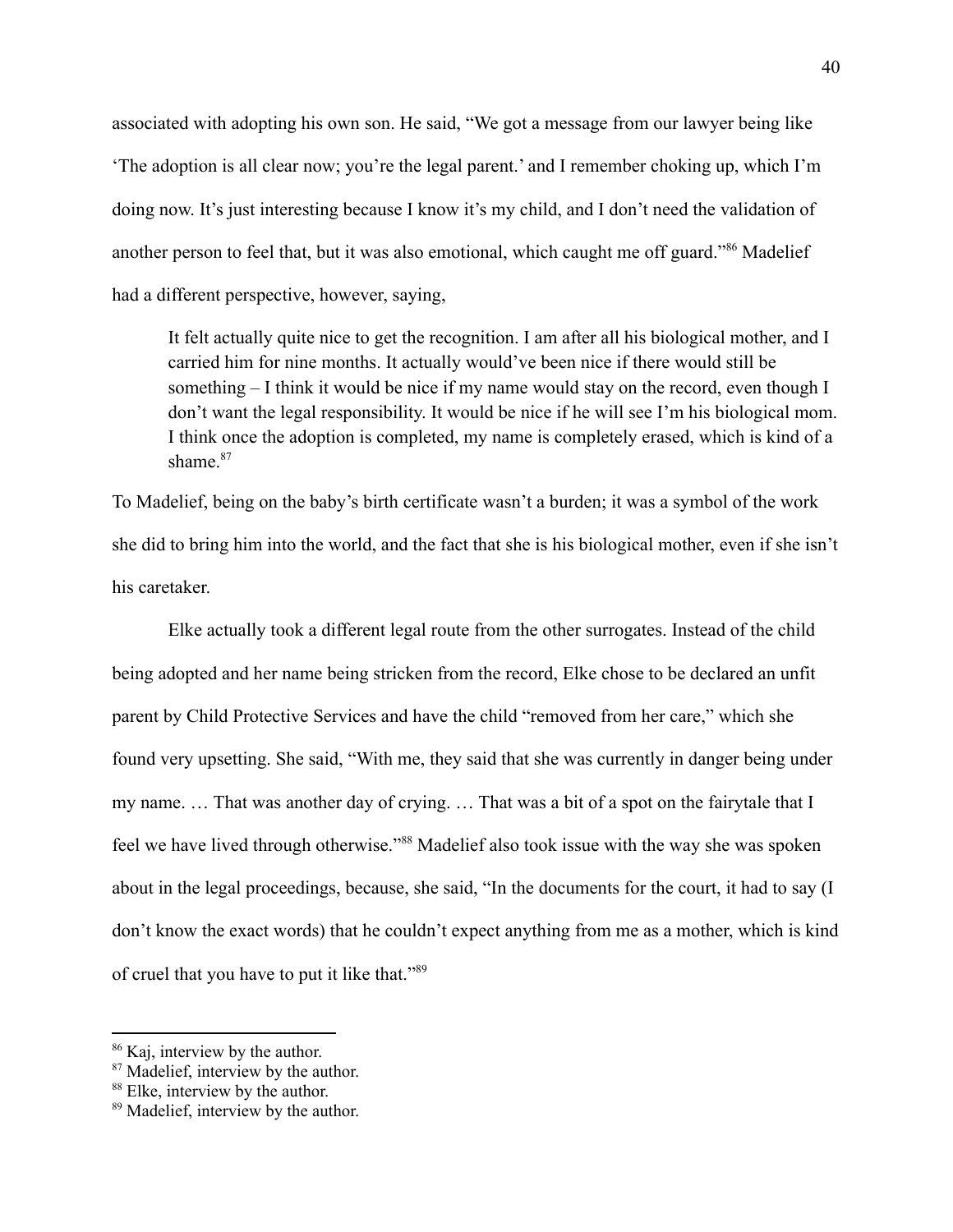Indeed, in many ways, the legal situation is in the Netherlands is best summed up by the judge in Laura's adoption hearing: "'the legal system is behind the medical reality.'"<sup>90</sup> As noted in "Contracts," the Dutch law tries to ascribe a consistent structure to all families: children can only have two parents, one of whom is always the person who gave birth to them. It seems that the law is another extension of heteronormativity and gender essentialism; women (only women can be pregnant) are always the mothers of the children who they give birth to, and it's impossible for a child to have more than the two biological parents they already have.

### <span id="page-42-0"></span>*Commercial Surrogacy*

Elke, Pauline, and Kaj each presented conflicting views on commercial surrogacy. Elke liked the idea of surrogates being compensated up to a certain point, and she compared the Dutch situation to the American one, saying,

Really legalizing commercial surrogacy would still be a step too far for me as well. The things that they wrote about human trafficking and it being a step toward human trafficking … genetic modification is something that I'm still very much against, even being a surrogate. The way they create it in certain states where it is legal to do commercial surrogacy, is that you can get a child that you can buy a car. Like, do you want a boy or a girl, what color eyes do you want it to have, do you want one or two? That's the genetic modification that I really don't want to open up. … I just don't think it's something you can tell a child, "Yeah, well we went to America and for the same price of the house that you're living in, we bought you!" You're not buying a child. That just doesn't sit right with me. You don't buy a child. I don't feel that this child has been bought.<sup>91</sup>

Pauline echoed Elke's sentiments that buying children is wrong, but she disagreed that surrogates

shouldn't be paid. She said,

My surrogacies were beautiful the way they were, but I do support the idea that a surrogate gets paid because, you know, when you look at the whole process of surrogacy, the doctors get paid, the lawyers get paid, everyone gets paid except for the person who is taking the risk and having the discomfort and all that. But I do think that she should be

<sup>90</sup> Laura, interview by the author.

<sup>&</sup>lt;sup>91</sup> Elke, interview by the author.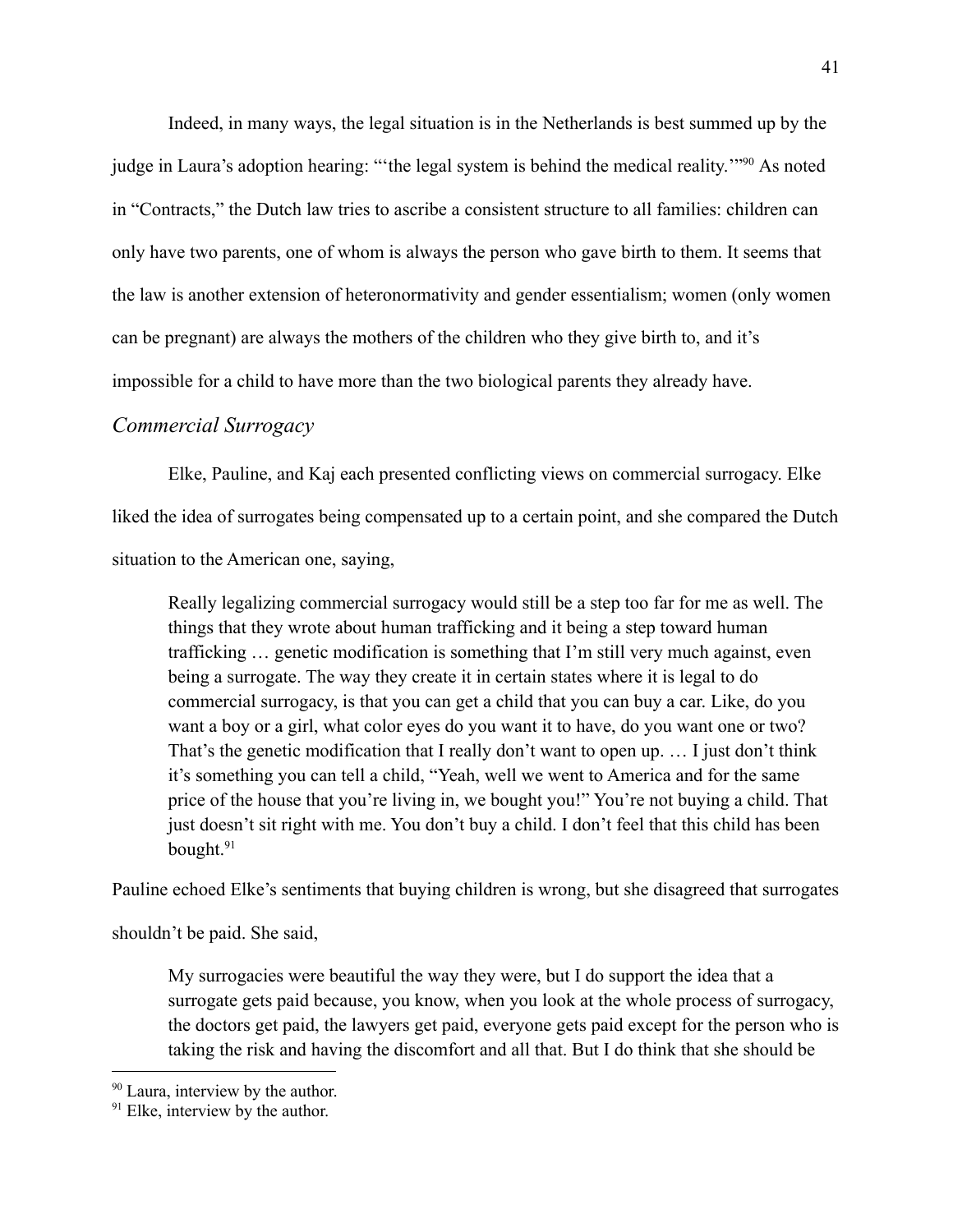paid for the discomfort and not for the child. … You don't buy a kid, but I think it's very ethical to compensate a woman for the discomfort that she has to go through, for the risks she takes, for the time (for her and her family) – actually I think it's unethical to not pay the surrogate. But would I have wanted payment? It's like, you know, one of my friends is a single mom and I sometimes babysit her kid and I don't get paid for that. That doesn't mean I don't think babysitters should get paid.<sup>92</sup>

Finally, Kaj also made a distinction between how he felt about his surrogate being paid compared

to surrogates being paid in general, except it was the opposite one that Pauline made:

Personally I would not have a problem with reimbursing her for the service she provided us. I also find it hard to put a price to it because it's just too much, and I also see the concerns of our government because it becomes a way of poor people or less fortunate people making a profit off of their body. … So I'm a little conflicted about that. For her yes, but in the bigger picture I understand why we're not doing this.<sup>93</sup>

Perhaps unsurprisingly, each participant echoed the fears that past objectors to

commercial surrogacy (and surrogacy in general) have voiced, as well as the similar arguments made against sex work. Pauline's distinction between paying a surrogate for her discomfort and the risk she takes by getting pregnant and paying for the baby is an interesting one, but it seems hard to enforce or even draw a clear line between paying for discomfort and paying for a child since the child is the result of the discomfort. The discomfort doesn't exist without the child and vice versa. It's also interesting that Elke doesn't believe that the baby she had via surrogacy was bought because all her expenses were paid for by her surrogate parent. Inherent to the surrogacy process is the intended parents spending a lot of money. Why is spending a lot of money on expenses different from spending that money on expenses and also on paying the surrogate for her labor? Why is making money of one's body in this particular way objectionable, but other work isn't?

<sup>&</sup>lt;sup>92</sup> Pauline, interview by the author.

<sup>&</sup>lt;sup>93</sup> Kaj, interview by the author.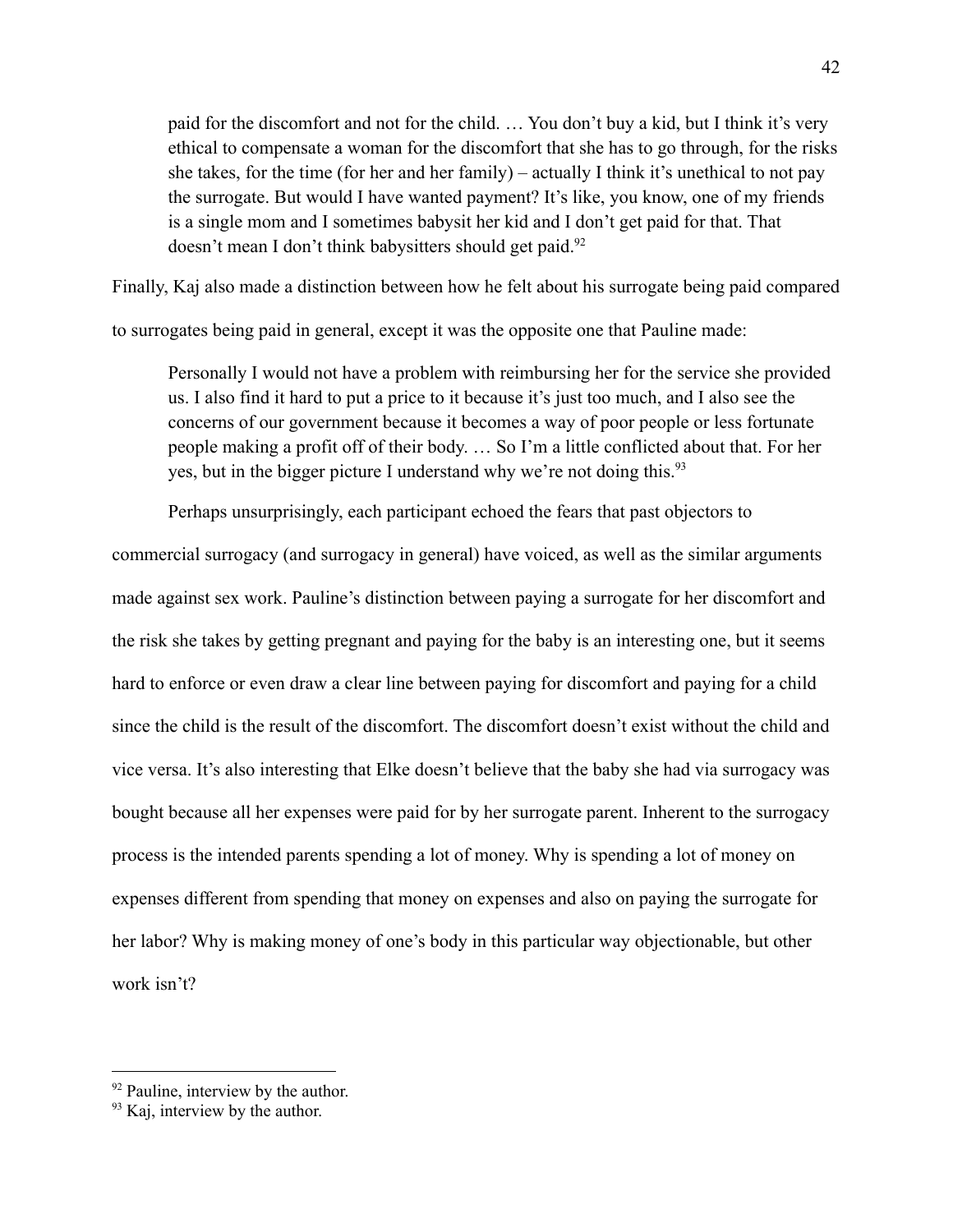### *Other Notable Themes*

Themes of intuition, how surrogates explained surrogacy to their children, and the baby's name all came up as well throughout the interviews. I include notable pieces of these conversations, even though a more in-depth discussion of them is beyond the scope of this paper.

First, several surrogates mentioned thinking something about the process was "meant to be," like Elke did about her intended parent. He had a dream that she was his surrogate, and he took it as a sign that he should ask her to be his surrogate, which she also took as a sign that she should say yes.<sup>94</sup> Likewise, Laura said that, "I just thought 'I can do this,' and I have to say I'm a pretty rational person, I have an academic background, and I do not really believe in intuition, but, in this case, it was really intuition that I thought 'I can do this.'"<sup>95</sup> Elke also said that when people would tell her they could never do surrogacy, she took to saying, "'Well it's great that you're not doing it because I think I can,' à la Pippi Longstocking basically." <sup>96</sup>

Elke and Laura used similar terms to explain surrogacy to their children. Elke said, "I explained this is a friend of mine, he really wants a child, but you can only have a child in a woman's belly … and that's why I now have a baby growing in my belly who's going to live in his house. ... It's called a 'logeerbuik' because she stayed in my belly for a sleepover for as long as she needed to and then she went to live in his house."<sup>97</sup> Laura said she had a book that she was going to read to her children about "cadeau babies," but that the psychologist she saw with her intended parents said, "'You need to use the word logeren which means to sleepover because, you know, when you have a sleepover you know that you go to that house, sleep in another bed, but then ultimately you go back to your house.' … Cadeau baby was not the right term because a

<sup>&</sup>lt;sup>94</sup> Elke, interview by the author.

<sup>&</sup>lt;sup>95</sup> Laura, interview by the author.

<sup>&</sup>lt;sup>96</sup> Elke, interview by the author.

<sup>&</sup>lt;sup>97</sup> Elke, interview by the author.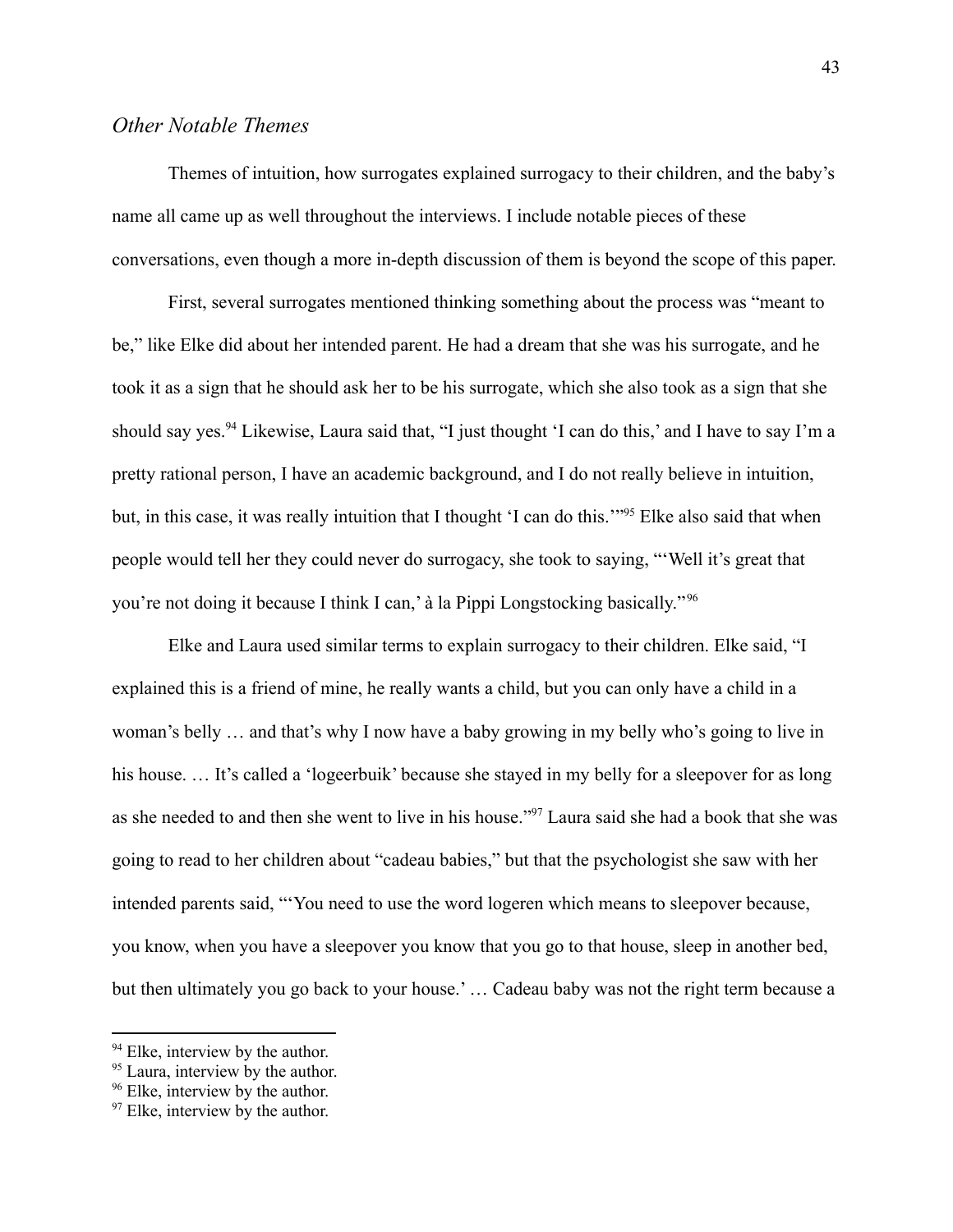gift is something you give away and it stays with the other person, but this gift was given to me temporarily and then I would give it back."<sup>98</sup>

Finally, the baby's name was thoughtfully considered by intended parents, including when to tell the surrogates. Several participants mentioned not learning the baby's name until after they were born. Laura said, "We said they would not tell me his name in advance, which I thought was fine. Also for the conscious detachment, it was fine. … They really introduced him to me, and saying this is [redacted]. It was really beautiful."<sup>99</sup> Kaj and his partner also chose not to tell Madelief their baby's name until after he was born because "It might influence attachment and bonding a little bit because if it has a name, it's more real."<sup>100</sup>

# <span id="page-45-0"></span>**CONCLUSION**

My interest in this research began when I learned more about the surrogacy laws in the US compared to the surrogacy laws in the Netherlands. I found the dichotomy between the Netherlands' reputation for being tolerant and progressive and the strictness of the Dutch laws on surrogacy fascinating and confusing. I was particularly struck by the contrast between the fact that sex work is legal in the Netherlands, but commercial surrogacy isn't. I approached my work with myriad questions: Why does the Netherlands draw a distinction between paying people for surrogacy and paying people for sex work? How does this issue intersect with other theoretical issues like sexual agency, homonationalism, queer families, and dutch tolerance? How do the Netherlands' policies regulating surrogacy – particularly commercial surrogacy – shape and reveal Dutch conceptions of gender, sexuality, and agency?

<sup>&</sup>lt;sup>98</sup> Laura, interview by the author.

<sup>&</sup>lt;sup>99</sup> Ibid.

<sup>&</sup>lt;sup>100</sup> Kaj, interview by the author.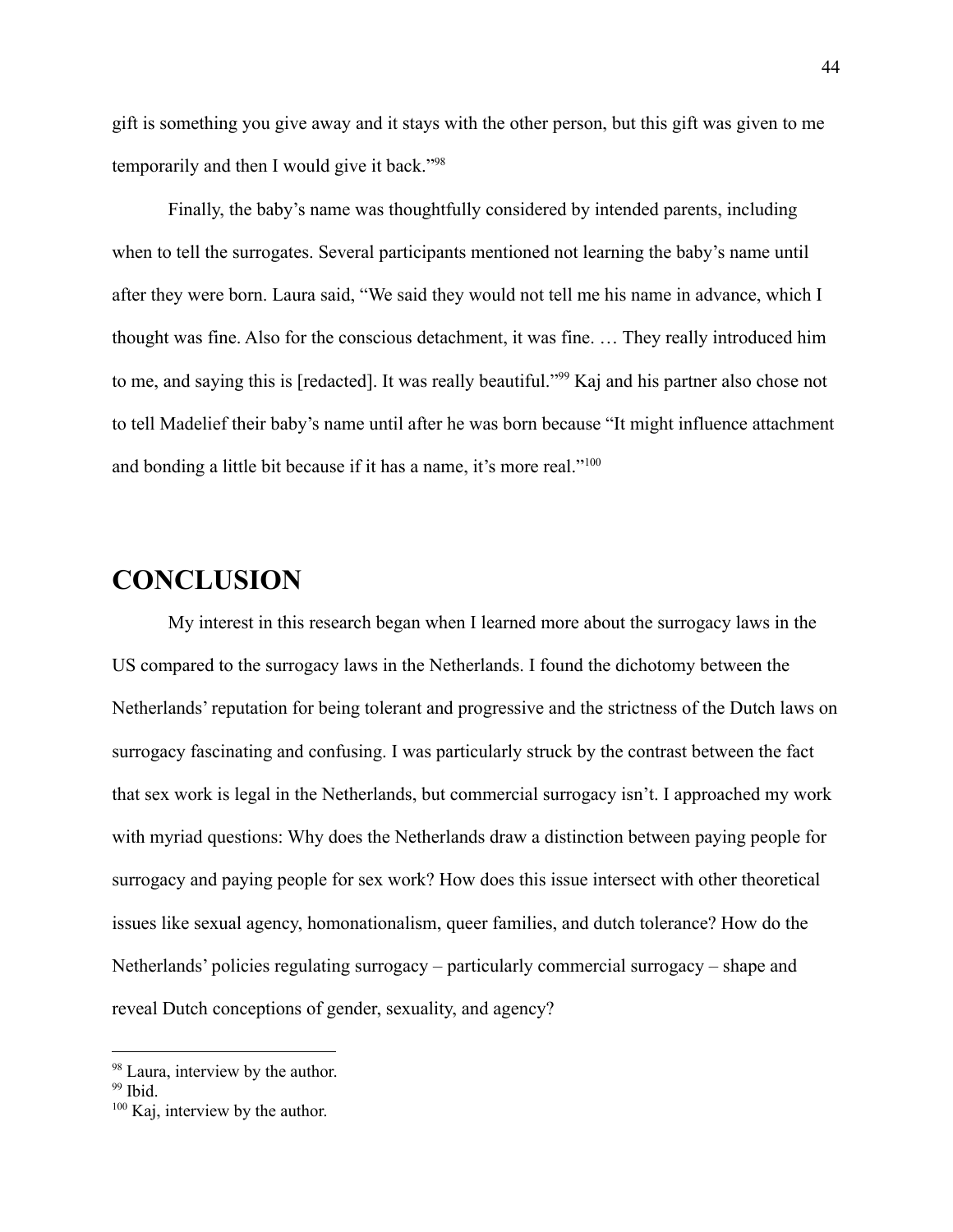However, the nature of surrogacy – how complicated it is, how unique it is to individual surrogates and intended parents, the fact that the end result if all goes well is a child – means that there are few clear answers to many of these questions. It's easy to point to surrogacy as another example of the Netherlands not living up to its tolerant and progressive reputation, that the Dutch discourse around surrogacy reifies normative roles of motherhood and essentializes women. The key, though, is that there are no hard and fast rules about an issue as complex as surrogacy. That said, I would like to end with some of Kaj's last words to me at the end of our interview that, for all my participants' differences, encapsulate their feelings on this subject: "Our law and our government doesn't want this to happen, and how can that be because this is perfect. This is family, this is love, this is how it's supposed to be."<sup>101</sup>

<sup>&</sup>lt;sup>101</sup> Kaj, interview by the author.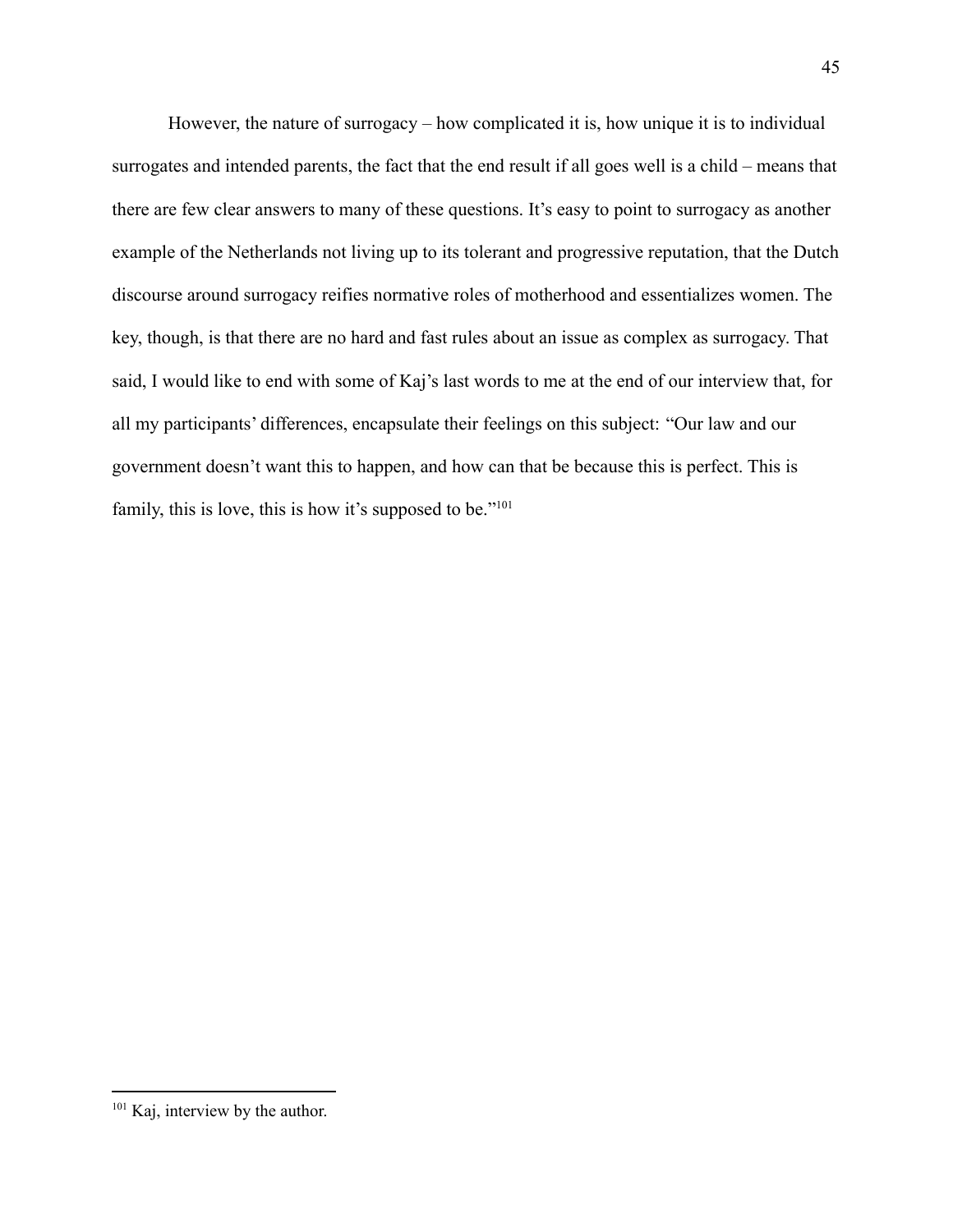# <span id="page-47-0"></span>**BIBLIOGRAPHY**

- Akachar, Soumia. "Stuck between Islamophobia and Homophobia: Applying Intersectionality to Understand the Position of Gay Muslim Identities in the Netherlands." *DiGeSt. Journal of Diversity and Gender Studies* 2, nos. 1-2 (2015): 173-87. Accessed November 26, 2021. https://www.jstor.org/stable/10.11116/jdivegendstud.2.1-2.0173.
- Arneson, Richard J. "Commodification and Commercial Surrogacy." *Philosophy & Public Affairs* 21, no. 2 (Spring 1992): 132-64. Accessed November 7, 2021. https://www.jstor.org/stable/2265230.
- Berkowitz, Dana, and William Marsiglio. "Gay Men: Negotiating Procreative, Father, and Family Identities." *Journal of Marriage and Family* 69, no. 2 (May 2007): 366-81. Accessed November 7, 2021. https://www.proquest.com/docview/219769851/fulltext/7FDBA5A18E254BE8PQ/1.
- Buruma, Ybo. "Dutch Tolerance: On Drugs, Prostitution, and Euthanasia." *Crime and Justice* 35, no. 1 (2007): 73-113. Accessed November 7, 2021. https://www.jstor.org/stable/10.1086/650185.
- Cheney, Kristen E. "International Commercial Surrogacy: Beyond Feminist Conundrums and the Child as Product." In *Feminism and the Politics of Childhood: Friends or Foes?*, edited by Rachel Rosen and Katherine Twamley, 155-71. UCL Press, 2018. Accessed November 7, 2021. https://www.jstor.org/stable/j.ctt21c4t9k.17.
- *Convention on the Rights of the Child* (1989) Treaty no. 27531. *United Nations Treaty Series*, 1577: 3-178. Accessed November 7, 2021. https://treaties.un.org/doc/Treaties/1990/09/19900902%2003-14%20AM/Ch\_IV\_11p.pdf
- Deomampo, Daisy. "Transnational Surrogacy in India: Interrogating Power and Women's Agency." *Frontiers: A Journal of Women Studies* 34, no. 3 (2013): 167-88. Accessed November 7, 2021. https://www.jstor.org/stable/10.5250/fronjwomestud.34.3.0167
- de Wachter, Maurice A. M., and Guido M. W. R. de Wert. "In the Netherlands, Tolerance and Debate." *The Hastings Center Report* 17, no. 3 (June 1987): 15-16. Accessed November 7, 2021. https://www.jstor.org/stable/3562254.
- Esther. Interview by the author. Den Haag, The Netherlands. November 10, 2021.
- "Forms of Surrogacy." Government of the Netherlands. Accessed November 7, 2021. https://www.government.nl/topics/surrogate-mothers/forms-of-surrogacy.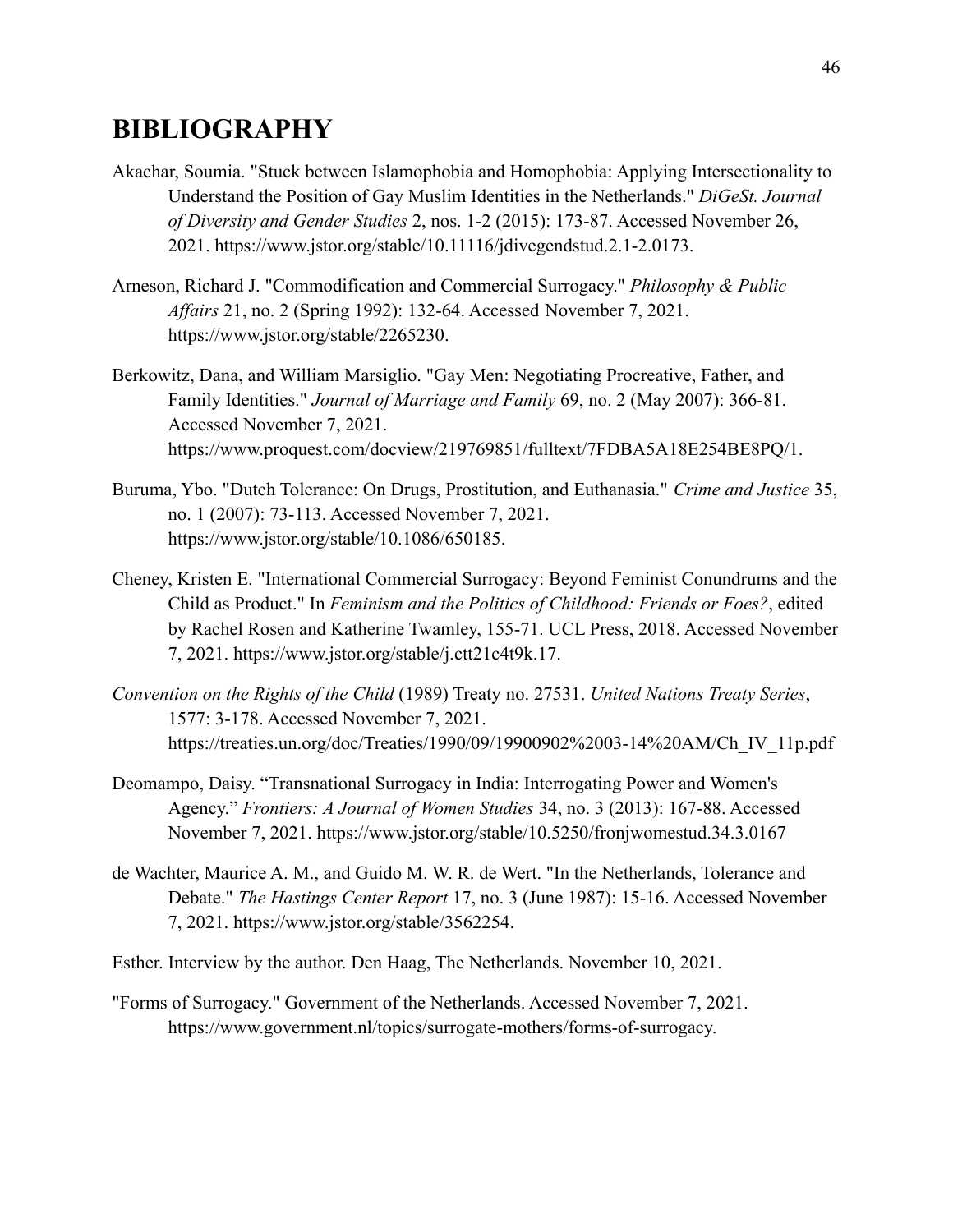- Goldberg, Abbie E., Jordan B. Downing, and April M. Moyer. "Why Parenthood, and Why Now? Gay Men's Motivations for Pursuing Parenthood." *Family Relations* 61, no. 1 (February 2012): 157-74. Accessed November 7, 2021. https://www.jstor.org/stable/41403646.
- Gothoskar, Sujata, and Apoorva Kaiwar. "'Who Says We Do Not Work?' Looking at Sex Work." *Economic and Political Weekly* 49, no. 46 (November 15, 2014): 54-61. Accessed November 7, 2021. https://www.jstor.org/stable/24480959.
- Harris, George W. "Surrogacy, Patriarchy, and Contracts." *Public Affairs Quarterly* 6, no. 3 (July 1992): 255-69. Accessed November 7, 2021. https://www.jstor.org/stable/40435811.
- Kaj. Videoconference interview by the author. Amsterdam, The Netherlands. November 18, 2021.
- Knijnenburg, José, and Jo-An van der Tol. *Draagmoederschap*. Amsterdam: Freya, 2021. Accessed November 7, 2021. https://www.freya.nl/brochures/draagmoederschap/.
- Laura. Interview by the author. Amsterdam, The Netherlands. November 17, 2021.
- "Legal and Illegal Aspects of Surrogacy." Government of the Netherlands. Accessed November 7, 2021. https://www.government.nl/topics/surrogate-mothers/surrogacy-legal-aspects.
- Madelief. Videoconference interview by the author. Amsterdam, The Netherlands. November 23, 2021.
- Mepschen, Paul, Jan Willem Duyvendak, and Evelien H. Tonkens. "Sexual Politics, Orientalism and Multicultural Citizenship in the Netherlands." *Sociology* 44, no. 5 (October 2010): 962-79. Accessed November 26, 2021. https://www.jstor.org/stable/42857484.

Pauline. Interview by the author. Amsterdam, The Netherlands. November 11, 2021.

- Rudrappa, Sharmila. "Conceiving Fatherhood: Gay Men and Indian Surrogate Mothers." In *Globalized Fatherhood*, edited by Marcia C. Inhorn, Wendy Chavkin, and José-Alberto Navarro, 292-311. Berghahn Books, 2014. Accessed November 7, 2021. http://www.jstor.com/stable/j.ctt9qd19r.17.
- Scott, Elizabeth S. "Surrogacy and the Politics of Commodification." *Law and Contemporary Problems* 72, no. 3 (Summer 2009): 109-46. Accessed November 7, 2021. https://www.jstor.org/stable/40647246.
- "Surrogacy outside the Netherlands." Government of the Netherlands. Accessed November 7, 2021.

https://www.government.nl/topics/surrogate-mothers/surrogacy-outside-the-netherlands.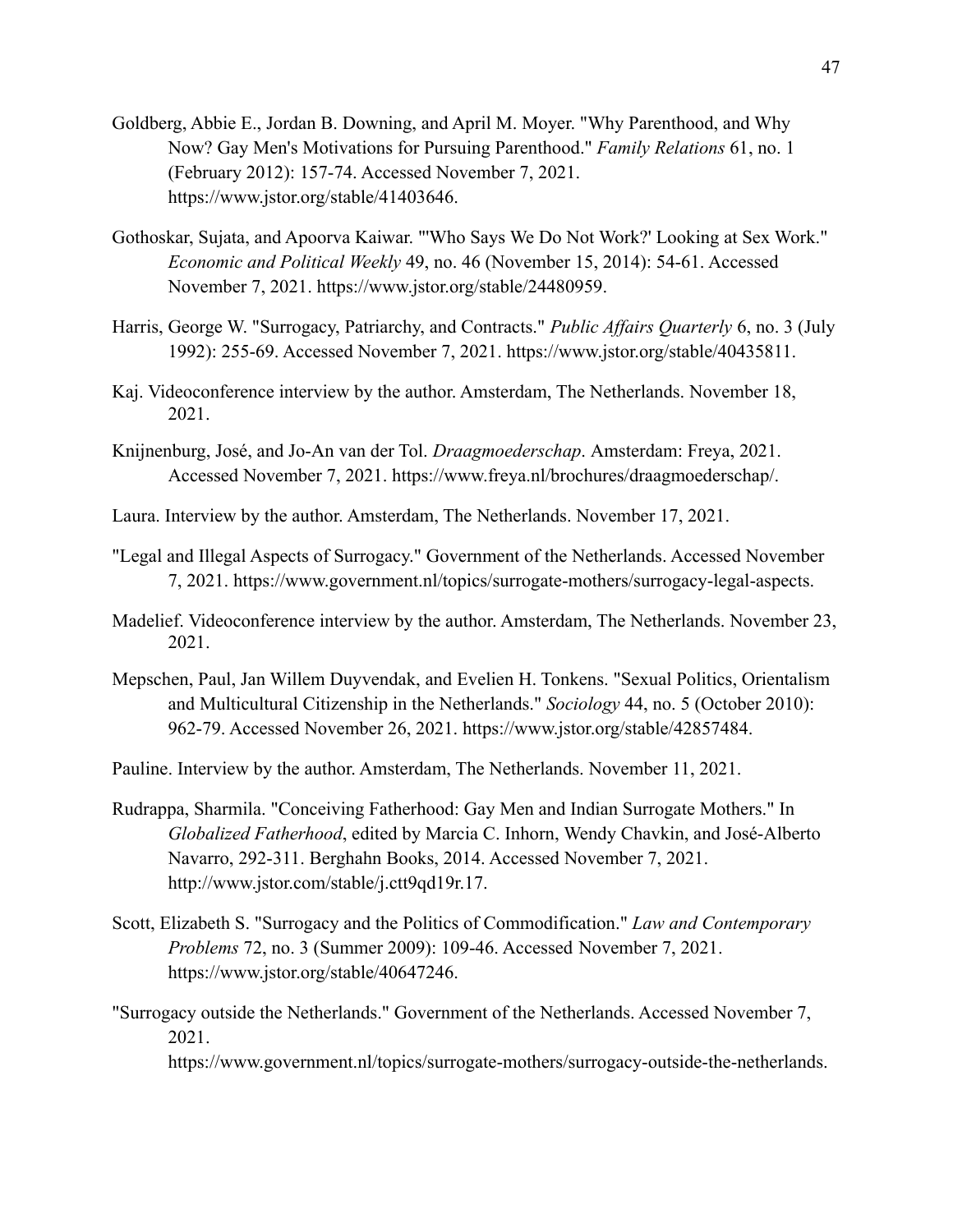Woerden, Vincent van. "'Lost Identities': Surrogacy and the Rights of the Child in the United States and the Netherlands." *Texas Journal on Civil Liberties and Civil Rights* 24, no. 2 (Spring 2019): 271-306.

# <span id="page-49-0"></span>**APPENDIX**

# <span id="page-49-1"></span>*Outreach Letter to Zwanger voor een Ander*

My name is Olivia, and I'm an undergraduate student from the United States. I'm living in Amsterdam this fall studying international perspectives on gender and sexuality, and I'm conducting a research project specifically focusing on surrogacy in the Netherlands.

If you are a current or former surrogate or a parent who has had children via surrogacy, I would love to interview you for my research. If you're interested in learning more or participating, please reach out to me at ogm7@georgetown.edu.

Thank you so much in advance!

# <span id="page-49-2"></span>*Surrogate Interview Guide*

- 1. How many times have you been a surrogate?
- 2. Why did/do you want to be a surrogate?
- 3. How did you come to be a surrogate?
- 4. Are you happy with your decision to be a surrogate? (i.e. do you regret being a surrogate?)
- 5. Would you have wanted to be paid for being a surrogate (in addition to your medical bills)?
- 6. How did other people react to your being a surrogate?
	- a. Did you experience any negative reactions from coworkers, friends, family, etc.?
- 7. How did this pregnancy differ from when you were pregnant with your own children?
- 8. What was navigating the legal process like?
	- a. Specifically the whole retaining custody of the kid thing
- 9. What changes, if any, would you like to see in the Dutch regulations of surrogacy?
- 10. Is there anything else I need to know, something I've overlooked, etc?